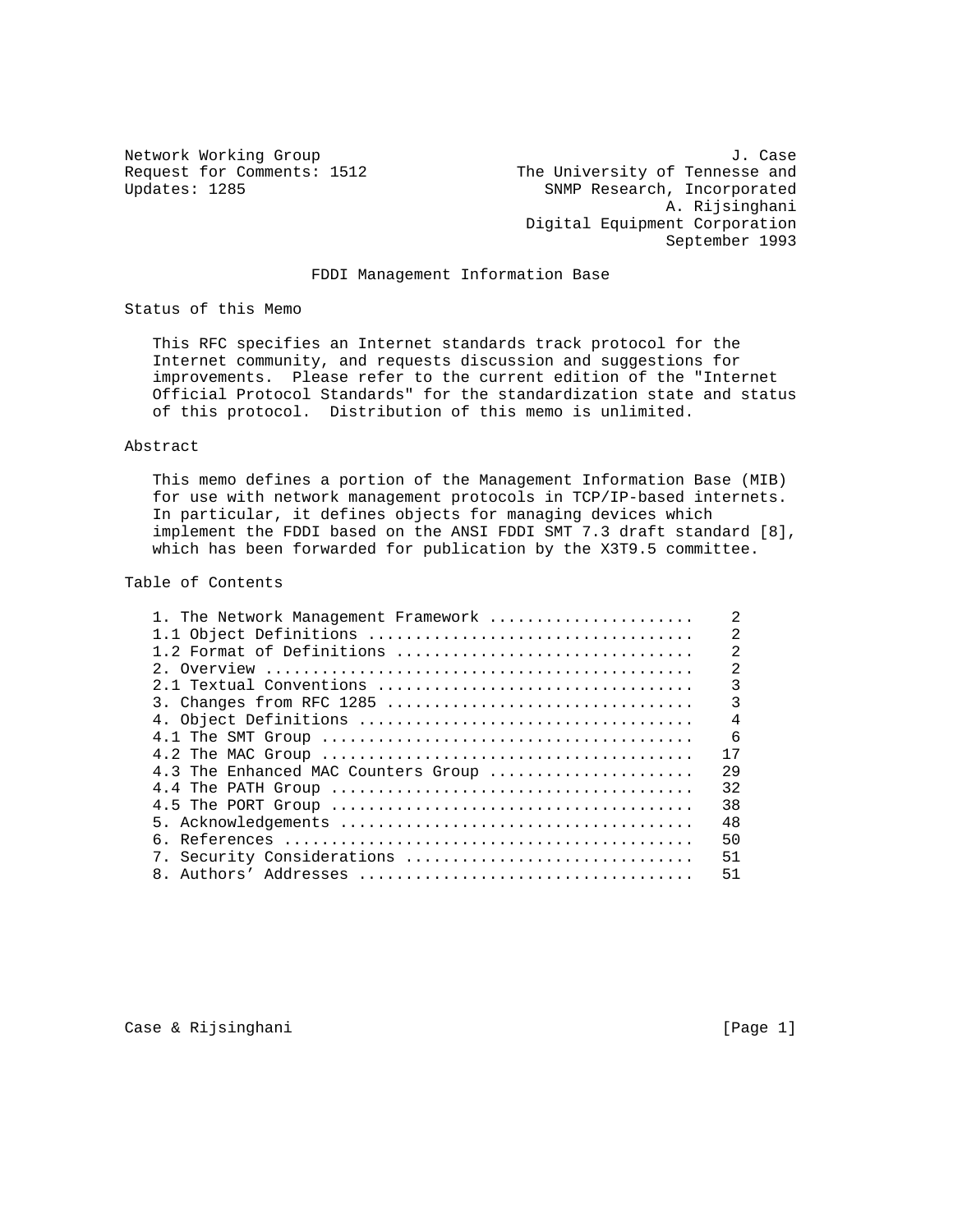1. The Network Management Framework

 The Internet-standard Network Management Framework consists of three components. They are:

- o STD 16, RFC 1155 which defines the SMI, the mechanisms used for describing and naming objects for the purpose of management. STD 16, RFC 1212 defines a more concise description mechanism, which is wholly consistent with the SMI.
- o STD 17, RFC 1213 defines MIB-II, the core set of managed objects for the Internet suite of protocols.
- o STD 15, RFC 1157 which defines the SNMP, the protocol used for network access to managed objects.

 The Framework permits new objects to be defined for the purpose of experimentation and evaluation.

### 1.1. Object Definitions

 Managed objects are accessed via a virtual information store, termed the Management Information Base or MIB. Objects in the MIB are defined using the subset of Abstract Syntax Notation One (ASN.1) defined in the SMI. In particular, each object object type is named by an OBJECT IDENTIFIER, an administratively assigned name. The object type together with an object instance serves to uniquely identify a specific instantiation of the object. For human convenience, we often use a textual string, termed the descriptor, to refer to the object type.

1.2. Format of Definitions

 Section 4 contains contains the specification of all object types contained in this MIB module. The object types are defined using the conventions defined in the SMI, as amended by the extensions specified in [7].

2. Overview

 This document defines the managed objects for FDDI devices which are to be accessible via the Simple Network Management Protocol (SNMP). At present, this applies to these values of the ifType variable in the Internet-standard MIB:

fddi(15)

For these interfaces, the value of the ifSpecific variable in the

Case & Rijsinghani **berkena di page 2** and 2 and 2 and 2 and 2 and 2 and 2 and 2 and 2 and 2 and 2 and 2 and 2 and 2 and 2 and 2 and 2 and 2 and 2 and 2 and 2 and 2 and 2 and 2 and 2 and 2 and 2 and 2 and 2 and 2 and 2 and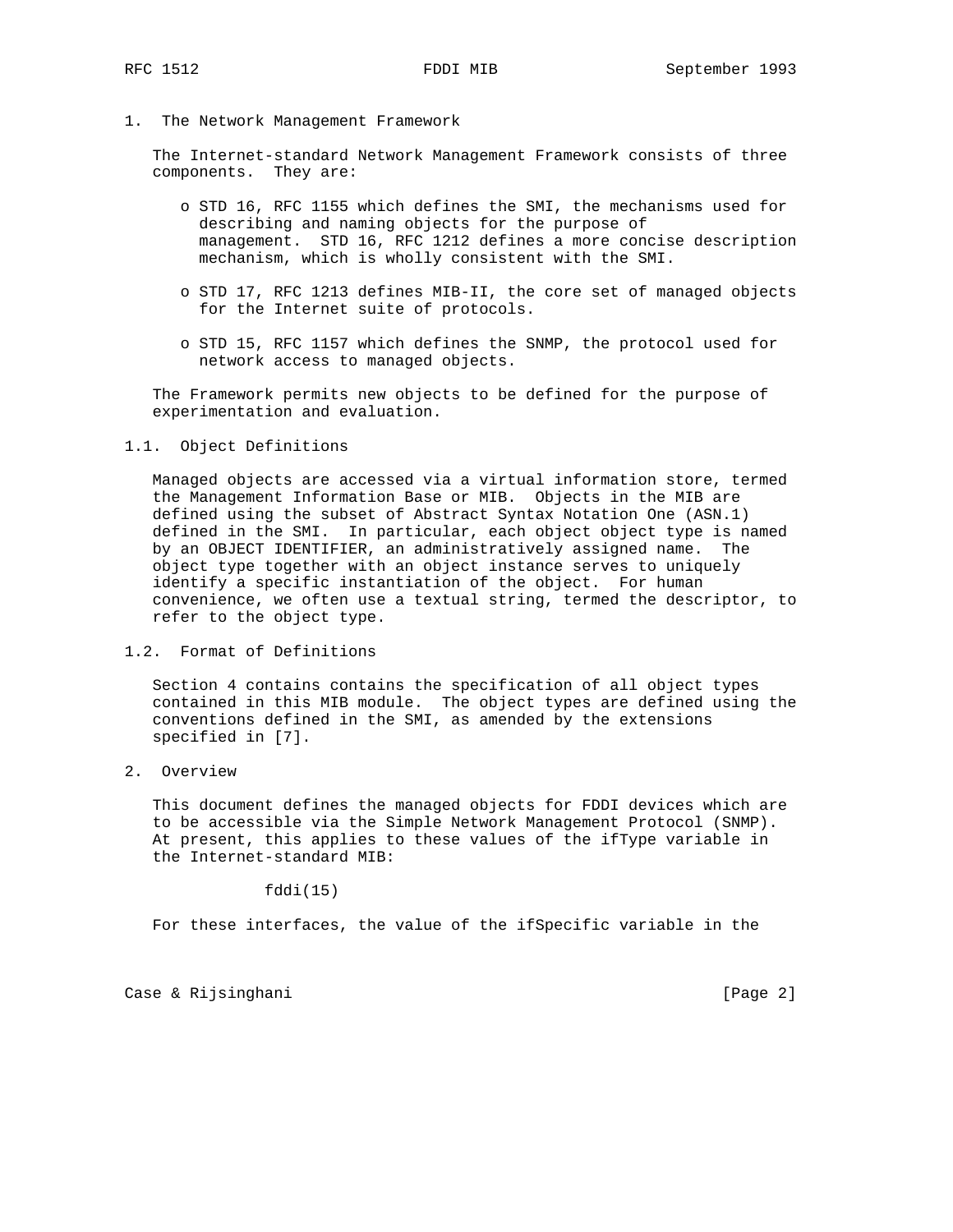MIB-II [4] has the OBJECT IDENTIFIER value:

fddimib OBJECT IDENTIFIER ::= { fddi 73 }

 The definitions of the objects presented here draws heavily from related work in the ANSI X3T9.5 committee and the SMT subcommittee of that committee [8]. In fact, the definitions of the managed objects in this document are, to the maximum extent possible, identical to those identified by the ANSI committee. The semantics of each managed object should be the same with syntactic changes made as necessary to recast the objects in terms of the Internet-standard SMI and MIB so as to be compatible with the SNMP. Examples of these syntactic changes include remapping booleans to enumerated integers, remapping bit strings to octet strings, and the like. In addition, the naming of the objects was changed to achieve compatibility.

 These minimal syntactic changes with no semantic changes should allow implementations of SNMP manageable FDDI systems to share instrumentation with other network management schemes and thereby minimize implementation cost. In addition, the translation of information conveyed by managed objects from one network management scheme to another is eased by these shared definitions.

 Only the essential variables, as indicated by their mandatory status in the ANSI specification, were retained in this document. The importance of variables which have an optional status in the ANSI specification were perceived as being less widely accepted.

# 2.1. Textual Conventions

 Several new datatypes are introduced as a textual convention in this MIB document. These textual conventions enhance the readability of the document and ease comparisons with its ANSI counterpart. It should be noted that the introduction of these textual conventions has no effect on either the syntax or the semantics of any managed objects. The use of these is merely an artifact of the explanatory method used. Objects defined in terms of one of these methods are always encoded by means of the rules that define the primitive type. Hence, no changes to the SMI or the SNMP are necessary to accommodate these textual conventions which are adopted merely for the convenience of readers and writers in pursuit of the elusive goal of clear, concise, and unambiguous MIB documents.

3. Changes from RFC 1285

 The changes from RFC 1285 [2] to this document, based on changes from ANSI SMT 6.2 to SMT 7.3, were so numerous that the objects in this MIB module are located on a different branch of the MIB tree. No

Case & Rijsinghani **berkena di page 3** and 2011 (Page 3 and 2012)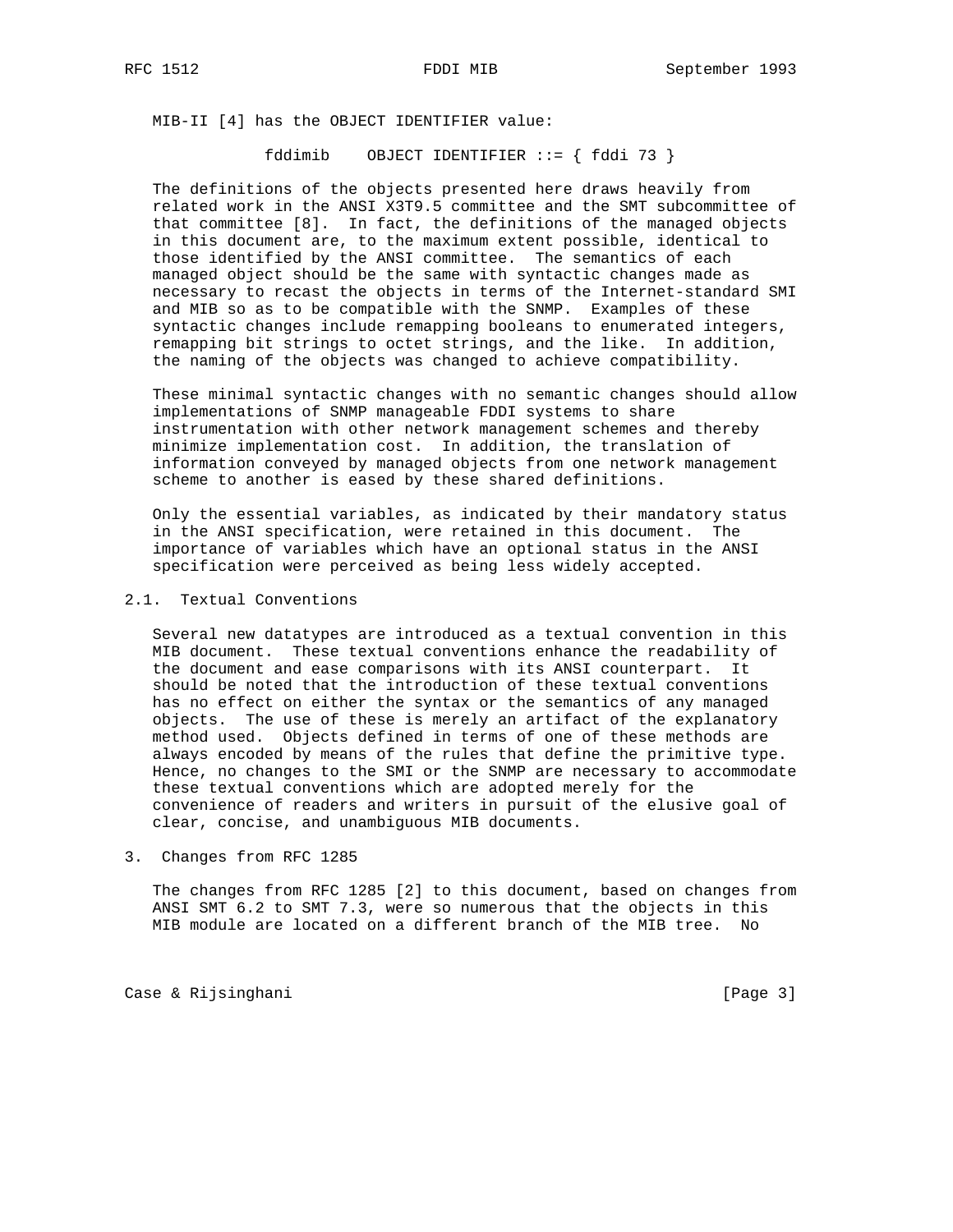assumptions should be made about compatibility with RFC 1285.

4. Object Definitions

FDDI-SMT73-MIB DEFINITIONS ::= BEGIN

IMPORTS

 Counter FROM RFC1155-SMI OBJECT-TYPE FROM RFC-1212;

 -- This MIB module uses the extended OBJECT-TYPE macro as -- defined in [7].

-- this is the FDDI MIB module

```
 fddi OBJECT IDENTIFIER ::= { transmission 15 }
 fddimib OBJECT IDENTIFIER ::= { fddi 73 }
```
-- textual conventions

```
 FddiTimeNano ::= INTEGER (0..2147483647)
          -- This data type specifies 1 nanosecond units as
          -- an integer value.
 --
          -- NOTE: The encoding is normal integer representation, not
          -- two's complement. Since this type is used for variables
          -- which are encoded as TimerTwosComplement in the ANSI
          -- specification, two operations need to be performed on such
          -- variables to convert from ANSI form to SNMP form:
          --
          -- 1) Convert from two's complement to normal integer
          -- representation
          -- 2) Multiply by 80 to convert from 80 nsec to 1 nsec units
 --
          -- No resolution is lost. Moreover, the objects for which
          -- this data type is used effectively do not lose any range
          -- due to the lower maximum value since they do not require
          -- the full range.
 --
          -- Example: If fddimibMACTReq had a value of 8 ms, it would
         -- be stored in ANSI TimerTwosComplement format as 0xFFFE7960
          -- [8 ms is 100000 in 80 nsec units, which is then converted
          -- to two's complement] but be reported as 8000000 in SNMP
          -- since it is encoded here as FddiTimeNano.
```
Case & Rijsinghani **berkena di page 4** and 20 and 20 and 20 and 20 and 20 and 20 and 20 and 20 and 20 and 20 and 20 and 20 and 20 and 20 and 20 and 20 and 20 and 20 and 20 and 20 and 20 and 20 and 20 and 20 and 20 and 20 a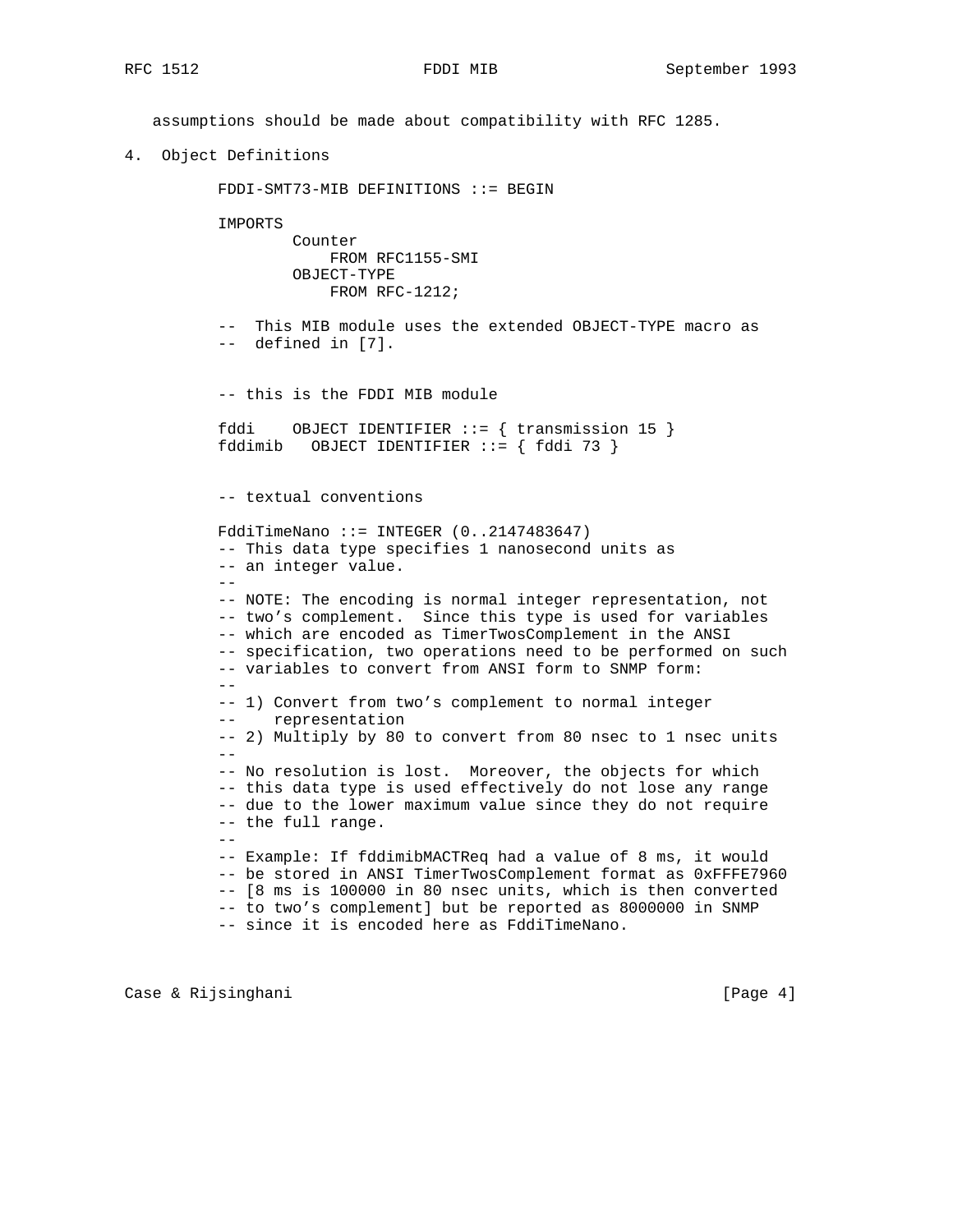$FddirimeMilli ::= INTEGR (0..2147483647)$  -- This data type is used for some FDDI timers. It specifies -- time in 1 millisecond units, in normal integer -- representation. FddiResourceId ::= INTEGER (0..65535) -- This data type is used to refer to an instance of a MAC, -- PORT, or PATH Resource ID. Indexing begins -- at 1. Zero is used to indicate the absence of a resource. FddiSMTStationIdType ::= OCTET STRING (SIZE (8)) -- The unique identifier for the FDDI station. This is a -- string of 8 octets, represented as X' yy yy xx xx xx xx -- xx xx' with the low order 6 octet (xx) from a unique IEEE -- assigned address. The high order two bits of the IEEE -- address, the group address bit and the administration bit -- (Universal/Local) bit should both be zero. The first two -- octets, the yy octets, are implementor-defined.  $-$  -- The representation of the address portion of the station id -- is in the IEEE (ANSI/IEEE P802.1A) canonical notation for -- 48 bit addresses. The canonical form is a 6-octet string -- where the first octet contains the first 8 bits of the -- address, with the I/G(Individual/Group) address bit as the -- least significant bit and the U/L (Universal/Local) bit -- as the next more significant bit, and so on. Note that -- addresses in the ANSI FDDI standard SMT frames are -- represented in FDDI MAC order. FddiMACLongAddressType ::= OCTET STRING (SIZE (6)) -- The representation of long MAC addresses as management -- values is in the IEEE (ANSI/IEEE P802.1A) canonical -- notation for 48 bit addresses. The canonical form is a -- 6-octet string where the first octet contains the first 8 -- bits of the address, with the I/G (Individual/Group)

 -- address bit as the least significant bit and the U/L -- (Universal/Local) bit as the next more significant bit,

 -- and so on. Note that the addresses in the SMT frames are -- represented in FDDI MAC order.

 -- groups in the FDDI MIB module fddimibSMT OBJECT IDENTIFIER ::= { fddimib 1 } fddimibMAC OBJECT IDENTIFIER ::= { fddimib 2 } fddimibMACCounters OBJECT IDENTIFIER ::= { fddimib 3 }

Case & Rijsinghani **berkena di page 5** and 2011 (Page 5 and 2012)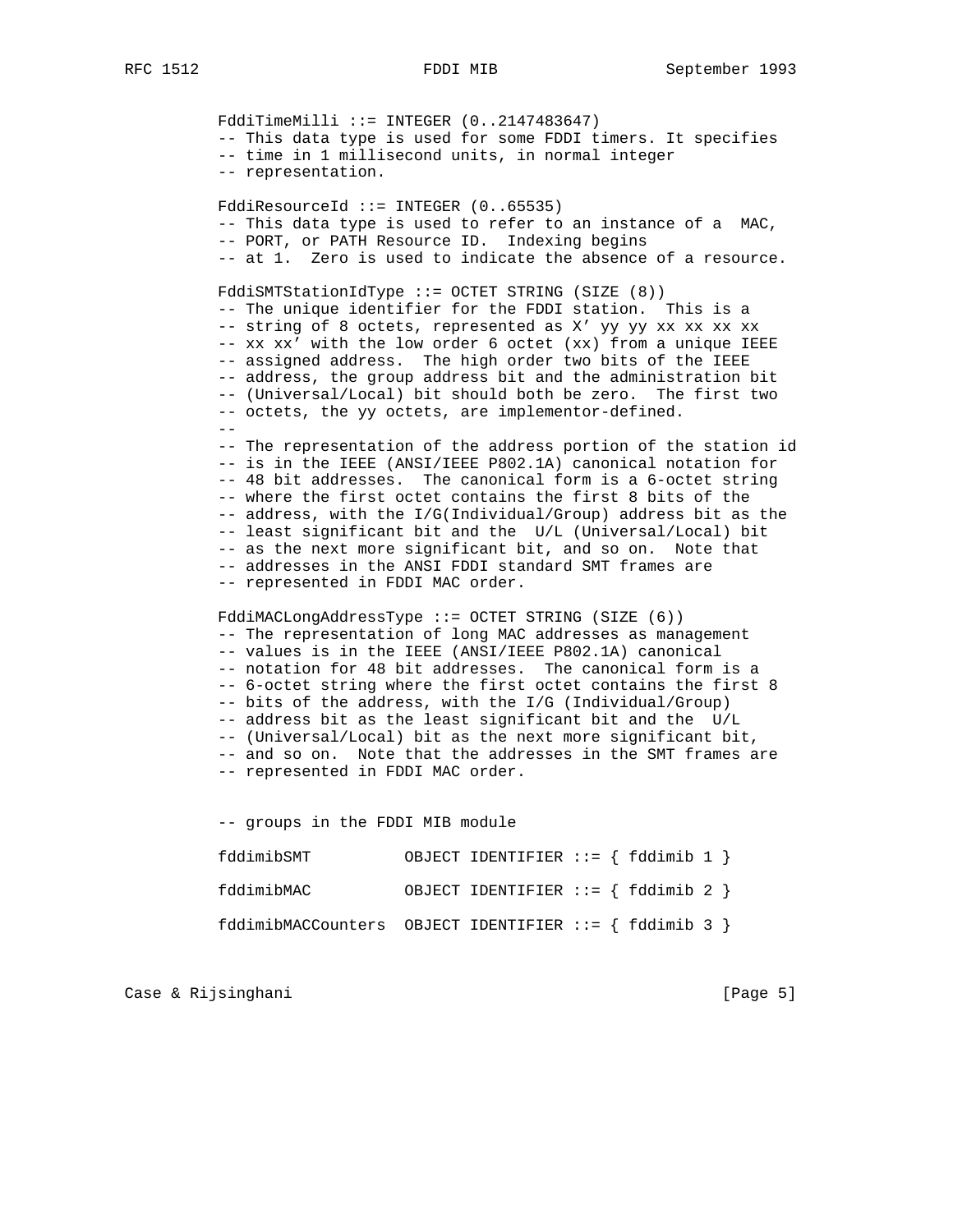fddimibPATH OBJECT IDENTIFIER ::= { fddimib 4 } fddimibPORT OBJECT IDENTIFIER ::= { fddimib 5 } -- the SMT group -- Implementation of the SMT group is mandatory for all -- systems which implement manageable FDDI subsystems. fddimibSMTNumber OBJECT-TYPE SYNTAX INTEGER (0..65535) ACCESS read-only STATUS mandatory DESCRIPTION "The number of SMT implementations (regardless of their current state) on this network management application entity. The value for this variable must remain constant at least from one re initialization of the entity's network management system to the next re-initialization."  $::= \{ fddimibSMT \quad 1 \}$  -- the SMT table fddimibSMTTable OBJECT-TYPE SYNTAX SEQUENCE OF FddimibSMTEntry ACCESS not-accessible STATUS mandatory DESCRIPTION "A list of SMT entries. The number of entries shall not exceed the value of fddimibSMTNumber."  $::= \{ fddimibSMT \quad 2 \}$  fddimibSMTEntry OBJECT-TYPE SYNTAX FddimibSMTEntry ACCESS not-accessible STATUS mandatory DESCRIPTION "An SMT entry containing information common to a given SMT." INDEX { fddimibSMTIndex } ::= { fddimibSMTTable 1 } FddimibSMTEntry ::= SEQUENCE { fddimibSMTIndex INTEGER,

Case & Rijsinghani **berkena di page 6** and 1999 (Page 6 and 1999)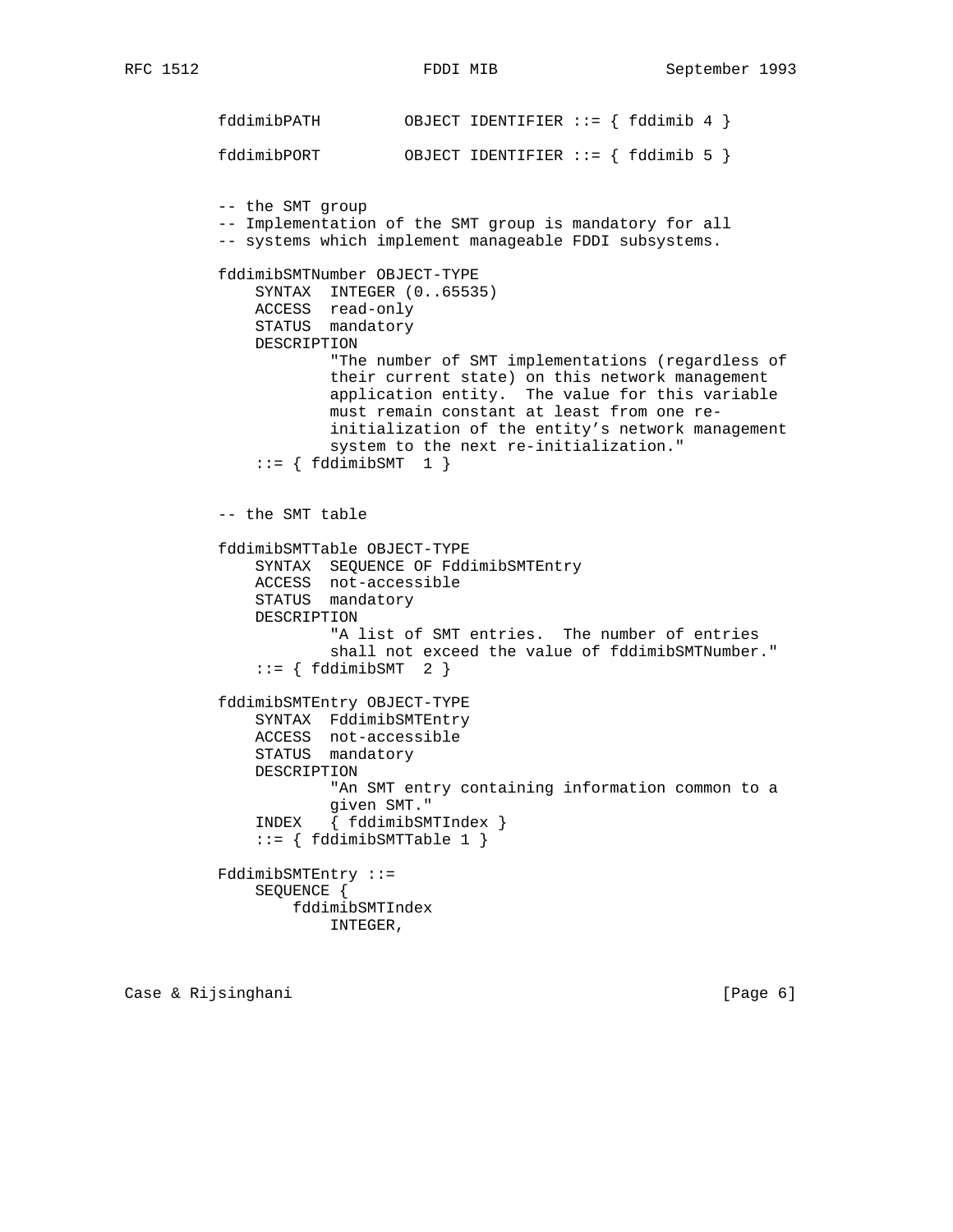fddimibSMTStationId FddiSMTStationIdType, fddimibSMTOpVersionId INTEGER, fddimibSMTHiVersionId INTEGER, fddimibSMTLoVersionId INTEGER, fddimibSMTUserData OCTET STRING, fddimibSMTMIBVersionId INTEGER, fddimibSMTMACCts INTEGER, fddimibSMTNonMasterCts INTEGER, fddimibSMTMasterCts INTEGER, fddimibSMTAvailablePaths INTEGER, fddimibSMTConfigCapabilities INTEGER, fddimibSMTConfigPolicy INTEGER, fddimibSMTConnectionPolicy INTEGER, fddimibSMTTNotify INTEGER, fddimibSMTStatRptPolicy INTEGER, fddimibSMTTraceMaxExpiration FddiTimeMilli, fddimibSMTBypassPresent INTEGER, fddimibSMTECMState INTEGER, fddimibSMTCFState INTEGER, fddimibSMTRemoteDisconnectFlag INTEGER, fddimibSMTStationStatus INTEGER, fddimibSMTPeerWrapFlag INTEGER, fddimibSMTTimeStamp FddiTimeMilli, fddimibSMTTransitionTimeStamp FddiTimeMilli,

Case & Rijsinghani **berkena di page 7** and 2011 (Page 7 and 2012)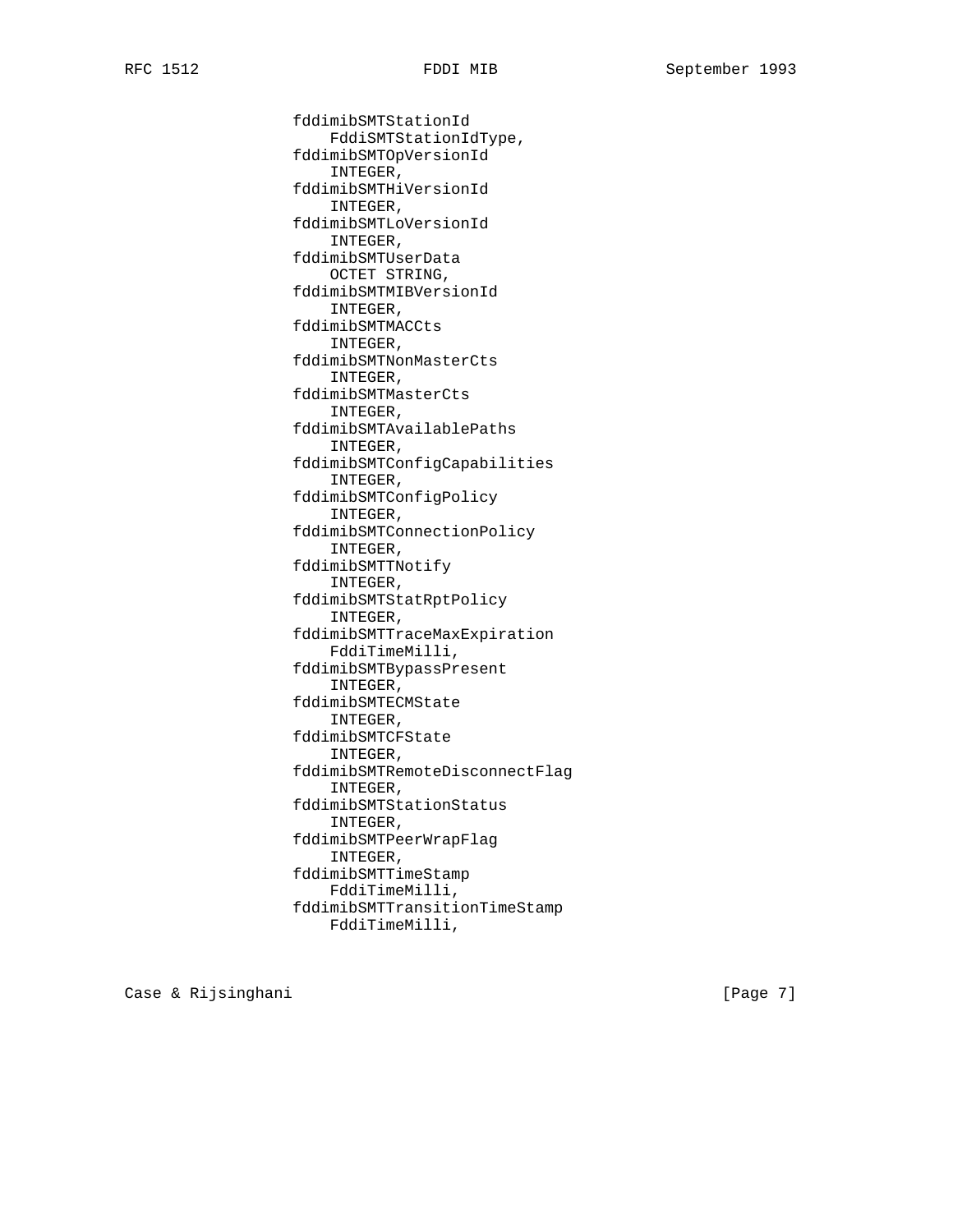fddimibSMTStationAction INTEGER } fddimibSMTIndex OBJECT-TYPE SYNTAX INTEGER (1..65535) ACCESS read-only STATUS mandatory DESCRIPTION "A unique value for each SMT. The value for each SMT must remain constant at least from one re initialization of the entity's network management system to the next re-initialization."  $::=$  { fddimibSMTEntry 1 } fddimibSMTStationId OBJECT-TYPE SYNTAX FddiSMTStationIdType -- OCTET STRING (SIZE (8)) ACCESS read-only STATUS mandatory DESCRIPTION "Used to uniquely identify an FDDI station." REFERENCE "ANSI { fddiSMT 11 }" ::= { fddimibSMTEntry 2 } fddimibSMTOpVersionId OBJECT-TYPE SYNTAX INTEGER (1..65535) ACCESS read-only STATUS mandatory DESCRIPTION "The version that this station is using for its operation (refer to ANSI 7.1.2.2). The value of this variable is 2 for this SMT revision." REFERENCE "ANSI { fddiSMT 13 }"  $::=$  { fddimibSMTEntry 3 } fddimibSMTHiVersionId OBJECT-TYPE SYNTAX INTEGER (1..65535) ACCESS read-only STATUS mandatory DESCRIPTION "The highest version of SMT that this station supports (refer to ANSI 7.1.2.2)." REFERENCE "ANSI { fddiSMT 14 }"  $::=$  { fddimibSMTEntry 4 }

Case & Rijsinghani **berkena di page 8**] Case & Rijsinghani **berkena di page 8**]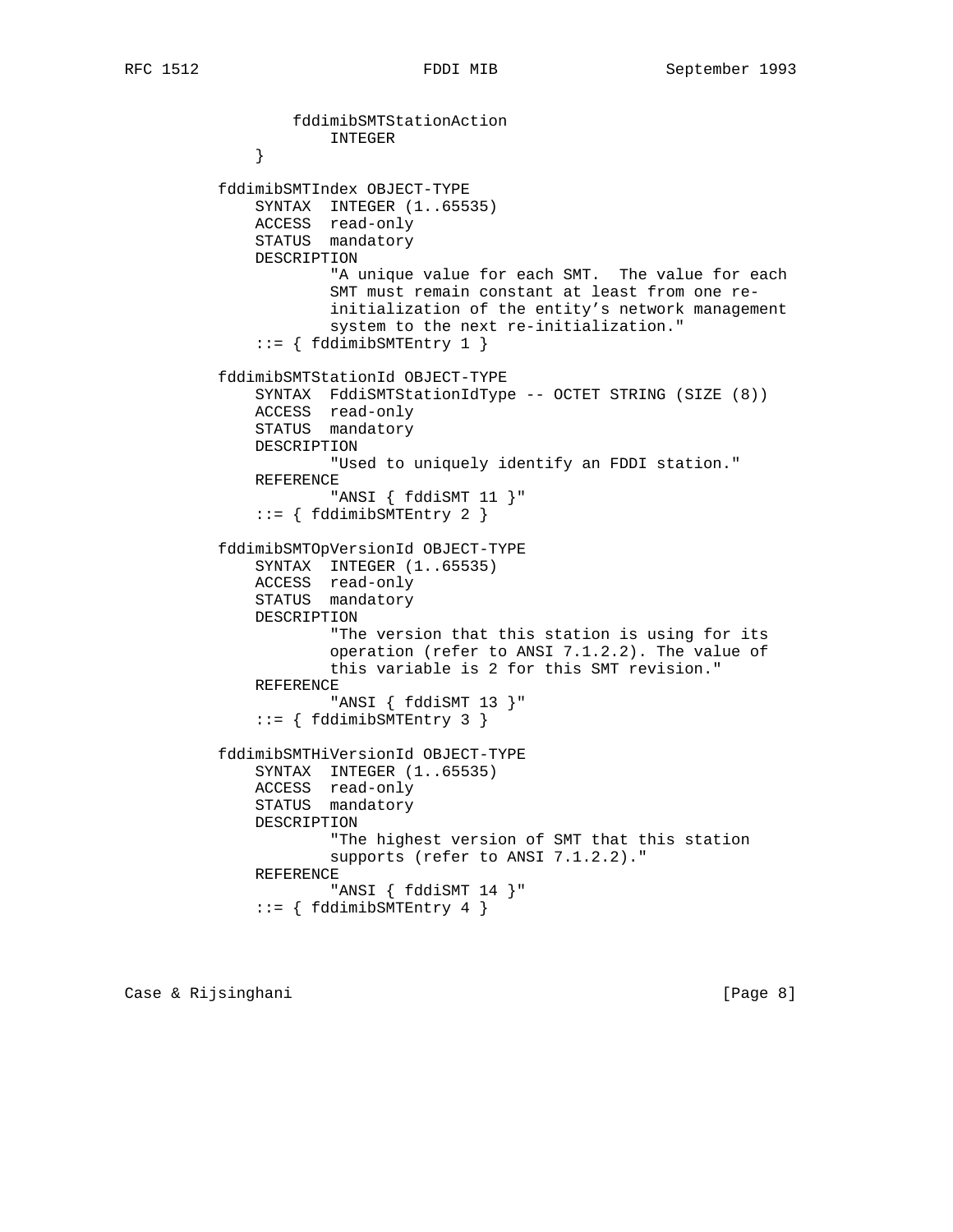```
 fddimibSMTLoVersionId OBJECT-TYPE
SYNTAX INTEGER (1..65535)
 ACCESS read-only
STATUS mandatory
             DESCRIPTION
                     "The lowest version of SMT that this station
                     supports (refer to ANSI 7.1.2.2)."
             REFERENCE
                     "ANSI { fddiSMT 15 }"
              ::= { fddimibSMTEntry 5 }
          fddimibSMTUserData OBJECT-TYPE
             SYNTAX OCTET STRING (SIZE (32))
 ACCESS read-write
STATUS mandatory
             DESCRIPTION
                     "This variable contains 32 octets of user defined
                     information. The information shall be an ASCII
                     string."
             REFERENCE
                     "ANSI { fddiSMT 17 }"
              ::= { fddimibSMTEntry 6 }
          fddimibSMTMIBVersionId OBJECT-TYPE
             SYNTAX INTEGER (0..65535)
 ACCESS read-only
STATUS mandatory
             DESCRIPTION
                     "The version of the FDDI MIB of this station. The
                     value of this variable is 1 for this SMT
                     revision."
             REFERENCE
                     "ANSI { fddiSMT 18 }"
             ::= { fddimibSMTEntry 7 }
          fddimibSMTMACCts OBJECT-TYPE
             SYNTAX INTEGER (0..255)
 ACCESS read-only
STATUS mandatory
             DESCRIPTION
                     "The number of MACs in this station or
                     concentrator."
             REFERENCE
                    "ANSI { fddiSMT 21 }"
             ::= { fddimibSMTEntry 8 }
          fddimibSMTNonMasterCts OBJECT-TYPE
             SYNTAX INTEGER (0..2)
```
Case & Rijsinghani **berkena di page 9**] (Page 9]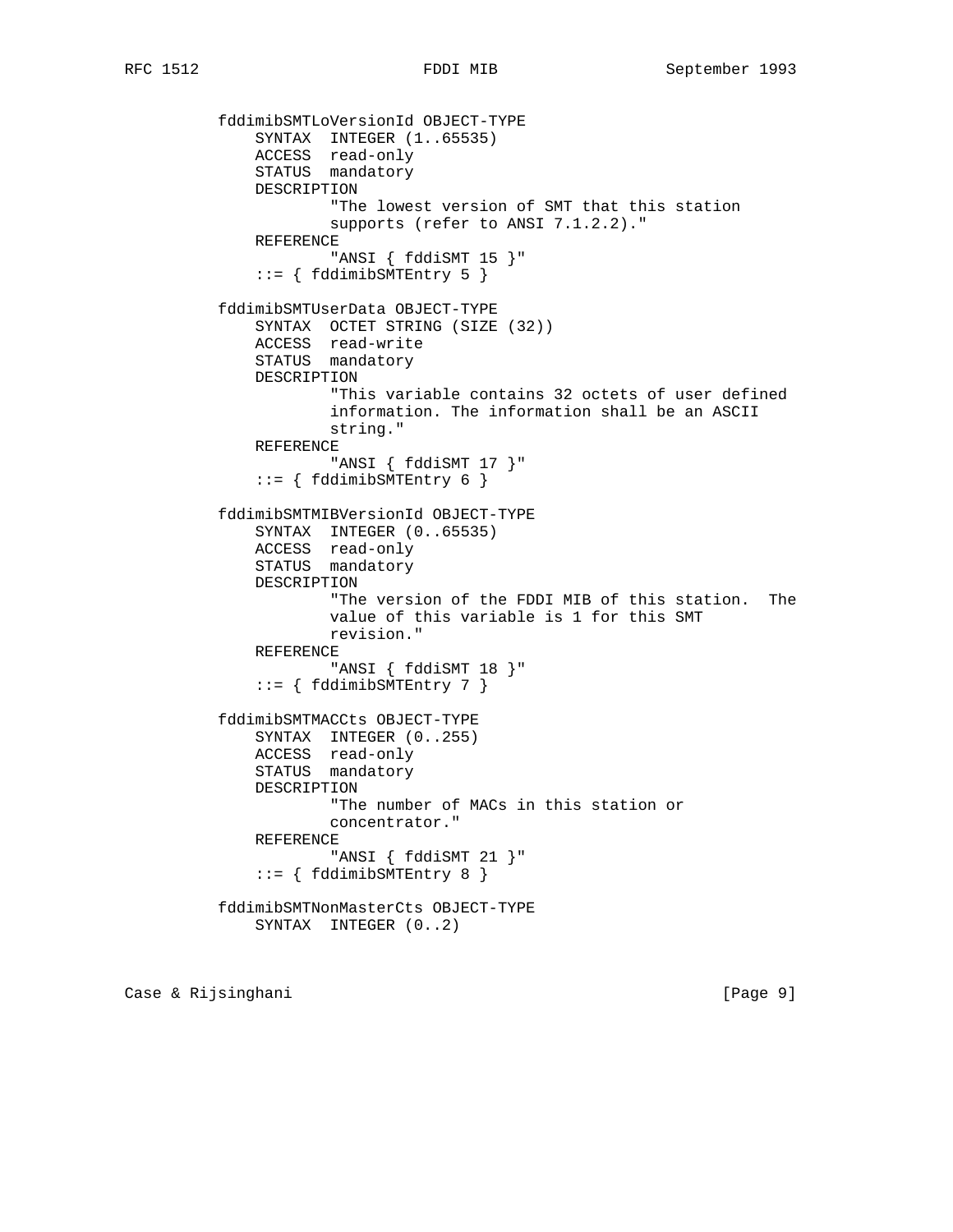```
 ACCESS read-only
              STATUS mandatory
              DESCRIPTION
                      "The value of this variable is the number of A, B,
                     and S ports in this station or concentrator."
              REFERENCE
                      "ANSI { fddiSMT 22 }"
              ::= { fddimibSMTEntry 9 }
          fddimibSMTMasterCts OBJECT-TYPE
              SYNTAX INTEGER (0..255)
              ACCESS read-only
              STATUS mandatory
              DESCRIPTION
                     "The number of M Ports in a node. If the node is
                     not a concentrator, the value of the variable is
                     zero."
              REFERENCE
                     "ANSI { fddiSMT 23 }"
              ::= { fddimibSMTEntry 10 }
          fddimibSMTAvailablePaths OBJECT-TYPE
              SYNTAX INTEGER (0..7)
              ACCESS read-only
              STATUS mandatory
              DESCRIPTION
                     "A value that indicates the PATH types available
                     in the station.
                     The value is a sum. This value initially takes
                     the value zero, then for each type of PATH that
                     this node has available, 2 raised to a power is
                     added to the sum. The powers are according to the
                     following table:
                             Path Power
Primary 0
 Secondary 1
 Local 2
                     For example, a station having Primary and Local
                     PATHs available would have a value of 5 (2**0 +
                    2***2)."
              REFERENCE
                     "ANSI { fddiSMT 24 }"
              ::= { fddimibSMTEntry 11 }
```
fddimibSMTConfigCapabilities OBJECT-TYPE

Case & Rijsinghani **berkena di kabupaten Separa Page 10** | Page 10 | Page 10 | Page 10 | Page 10 | Page 10 | Page 10 | Page 10 | Page 10 | Page 10 | Page 10 | Page 10 | Page 10 | Page 10 | Page 10 | Page 10 | Page 10 | Pag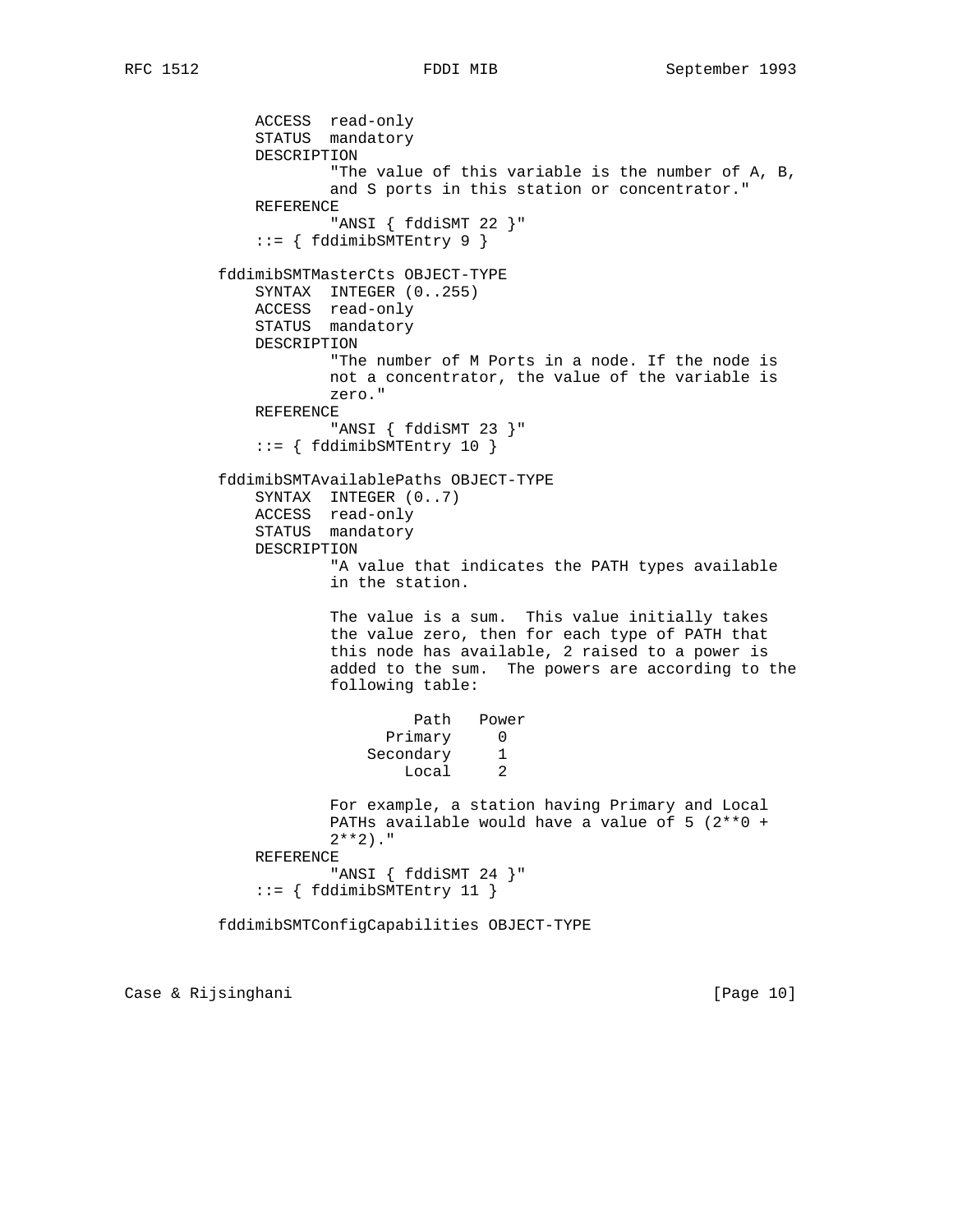SYNTAX INTEGER (0..3) ACCESS read-only STATUS mandatory DESCRIPTION "A value that indicates the configuration capabilities of a node. The 'Hold Available' bit indicates the support of the optional Hold Function, which is controlled by fddiSMTConfigPolicy. The 'CF-Wrap-AB' bit indicates that the station has the capability of performing a wrap\_ab (refer to ANSI SMT 9.7.2.2). The value is a sum. This value initially takes the value zero, then for each of the configuration policies currently enforced on the node, 2 raised to a power is added to the sum. The powers are according to the following table: Policy Power holdAvailable 0 CF-Wrap-AB 1 " REFERENCE "ANSI { fddiSMT 25 }" ::= { fddimibSMTEntry 12 } fddimibSMTConfigPolicy OBJECT-TYPE SYNTAX INTEGER (0..1) ACCESS read-write STATUS mandatory DESCRIPTION "A value that indicates the configuration policies currently desired in a node. 'Hold' is one of the terms used for the Hold Flag, an optional ECM flag used to enable the optional Hold policy. The value is a sum. This value initially takes the value zero, then for each of the configuration policies currently enforced on the node, 2 raised to a power is added to the sum. The powers are according to the following table: Policy Power configurationhold 0 " REFERENCE "ANSI { fddiSMT 26 }" ::= { fddimibSMTEntry 13 }

fddimibSMTConnectionPolicy OBJECT-TYPE

Case & Rijsinghani **berkena di kabupaten Separa Page 11** (Page 11)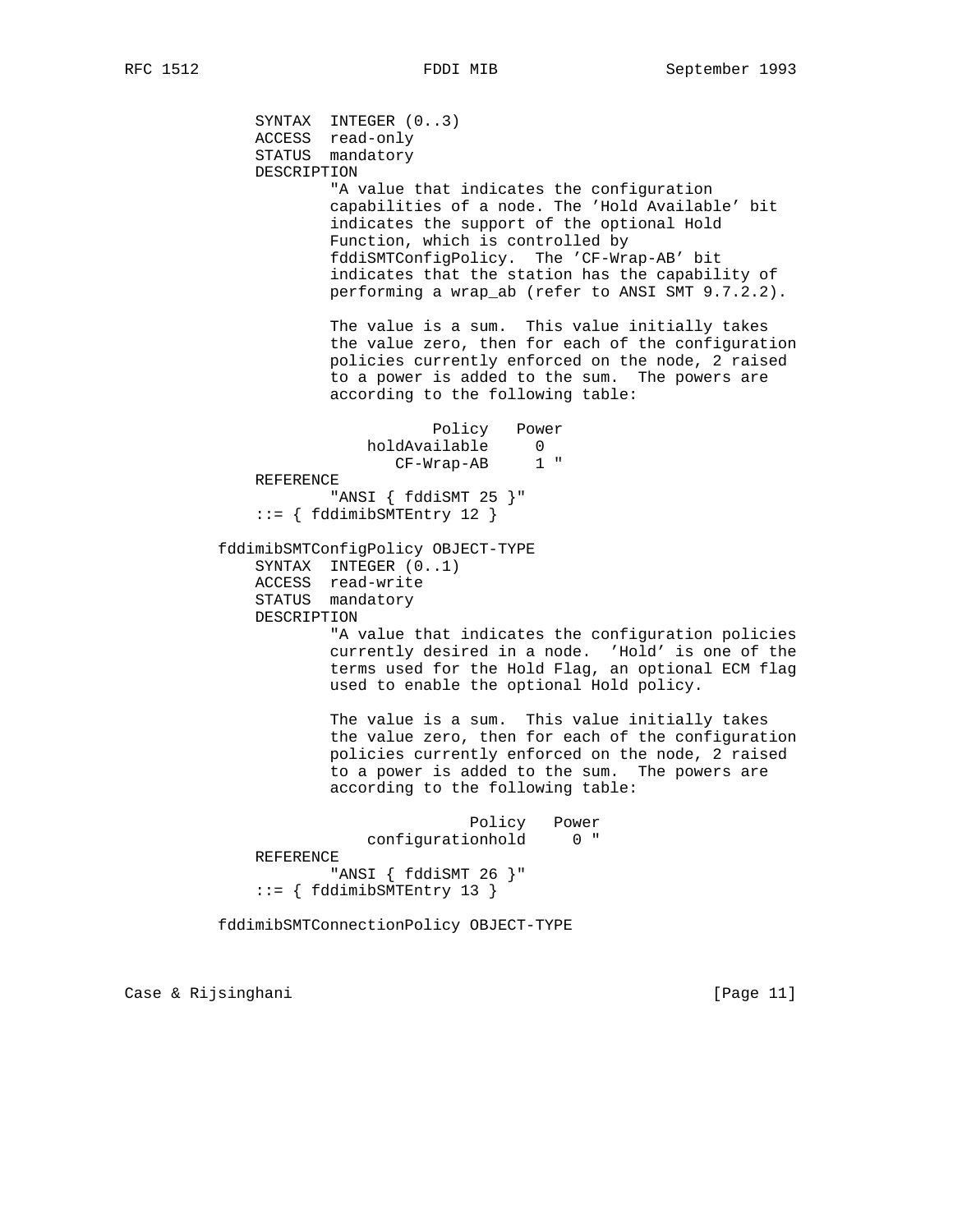SYNTAX INTEGER (32768..65535) ACCESS read-write STATUS mandatory DESCRIPTION "A value representing the connection policies in effect in a node. A station sets the corresponding bit for each of the connection types that it rejects. The letter designations, X and Y, in the 'rejectX-Y' names have the following significance: X represents the PC-Type of the local PORT and Y represents the PC\_Type of the adjacent PORT (PC\_Neighbor). The evaluation of Connection- Policy (PC-Type, PC-Neighbor) is done to determine the setting of T- Val(3) in the PC-Signalling sequence (refer to ANSI 9.6.3). Note that Bit 15, (rejectM-M), is always set and cannot be cleared. The value is a sum. This value initially takes the value zero, then for each of the connection policies currently enforced on the node, 2 raised to a power is added to the sum. The powers are according to the following table: Policy Power rejectA-A 0 rejectA-B 1 rejectA-S 2 rejectA-M 3 rejectB-A 4 rejectB-B 5<br>rejectB-S 6 rejectB-S 6<br>rejectB-M 7 rejectB-M 7 rejectS-A 8 rejectS-B 9 rejectS-S 10 rejectS-M 11 rejectM-A 12 rejectM-B 13 rejectM-S 14 rejectM-M 15 " REFERENCE "ANSI { fddiSMT 27 }" ::= { fddimibSMTEntry 14 } fddimibSMTTNotify OBJECT-TYPE SYNTAX INTEGER (2..30) ACCESS read-write STATUS mandatory

Case & Rijsinghani [Page 12]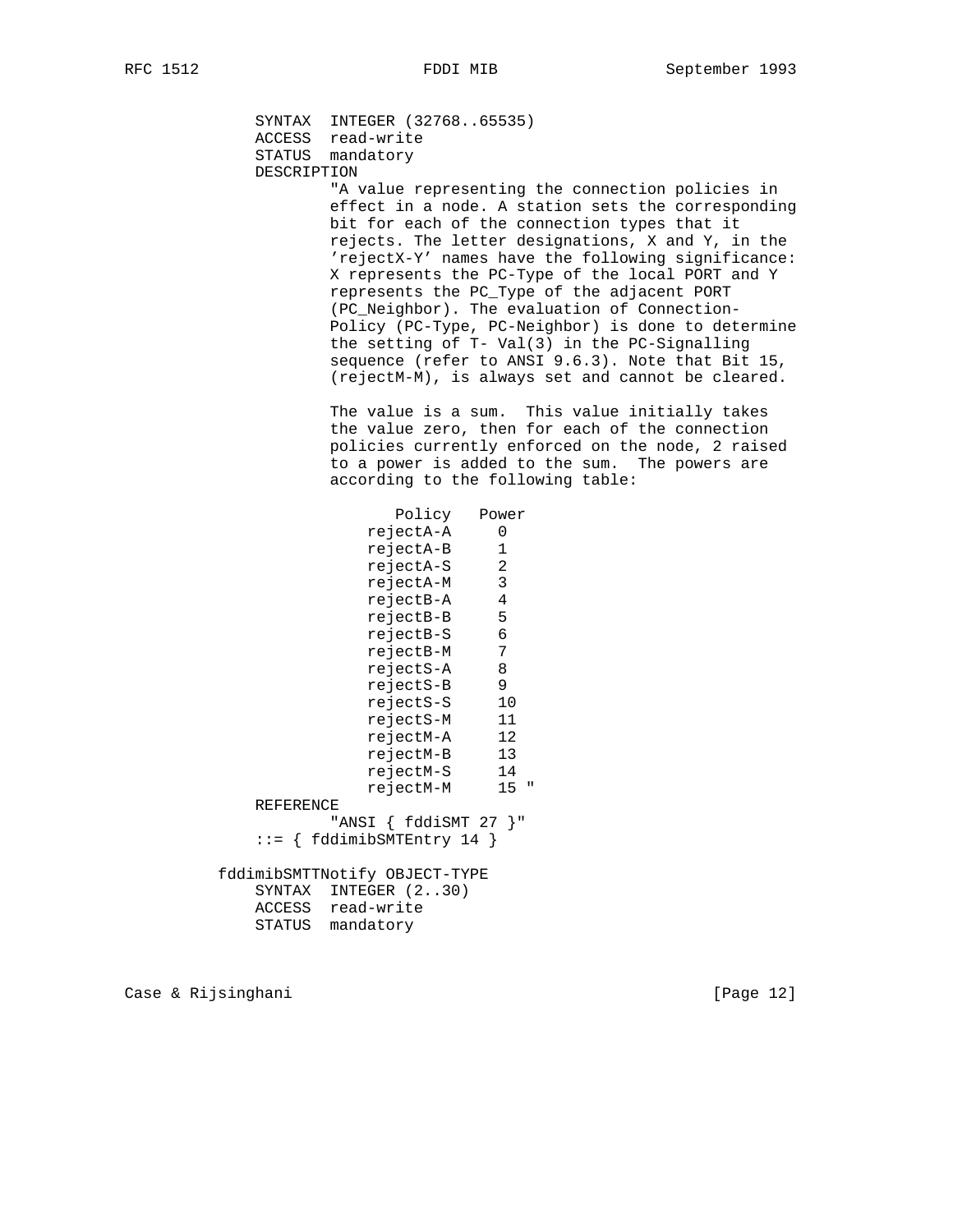DESCRIPTION "The timer, expressed in seconds, used in the Neighbor Notification protocol. It has a range of 2 seconds to 30 seconds, and its default value is 30 seconds (refer to ANSI SMT 8.2)." REFERENCE "ANSI { fddiSMT 29 }"  $::=$  { fddimibSMTEntry 15 } fddimibSMTStatRptPolicy OBJECT-TYPE SYNTAX INTEGER { true(1), false(2) } ACCESS read-write STATUS mandatory DESCRIPTION "If true, indicates that the node will generate Status Reporting Frames for its implemented events and conditions. It has an initial value of true. This variable determines the value of the SR\_Enable Flag (refer to ANSI SMT 8.3.2.1)." REFERENCE "ANSI { fddiSMT 30 }" ::= { fddimibSMTEntry 16 } fddimibSMTTraceMaxExpiration OBJECT-TYPE SYNTAX FddiTimeMilli ACCESS read-write STATUS mandatory DESCRIPTION "Reference Trace\_Max (refer to ANSI SMT 9.4.4.2.2)." REFERENCE "ANSI { fddiSMT 31 }" ::= { fddimibSMTEntry 17 } fddimibSMTBypassPresent OBJECT-TYPE SYNTAX INTEGER  $\{ true(1), false(2) \}$  ACCESS read-only STATUS mandatory DESCRIPTION "A flag indicating if the station has a bypass on its AB port pair." REFERENCE "ANSI { fddiSMT 34 }"  $::=$  { fddimibSMTEntry 18 } fddimibSMTECMState OBJECT-TYPE SYNTAX INTEGER {  $ec0(1)$ , -- Out

Case & Rijsinghani **berkena di kabupaten Separa Page 13** | Page 13 | Page 13 | Page 13 | Page 13 | Page 13 | Page 13 | Page 13 | Page 13 | Page 13 | Page 13 | Page 13 | Page 13 | Page 13 | Page 13 | Page 13 | Page 13 | Pag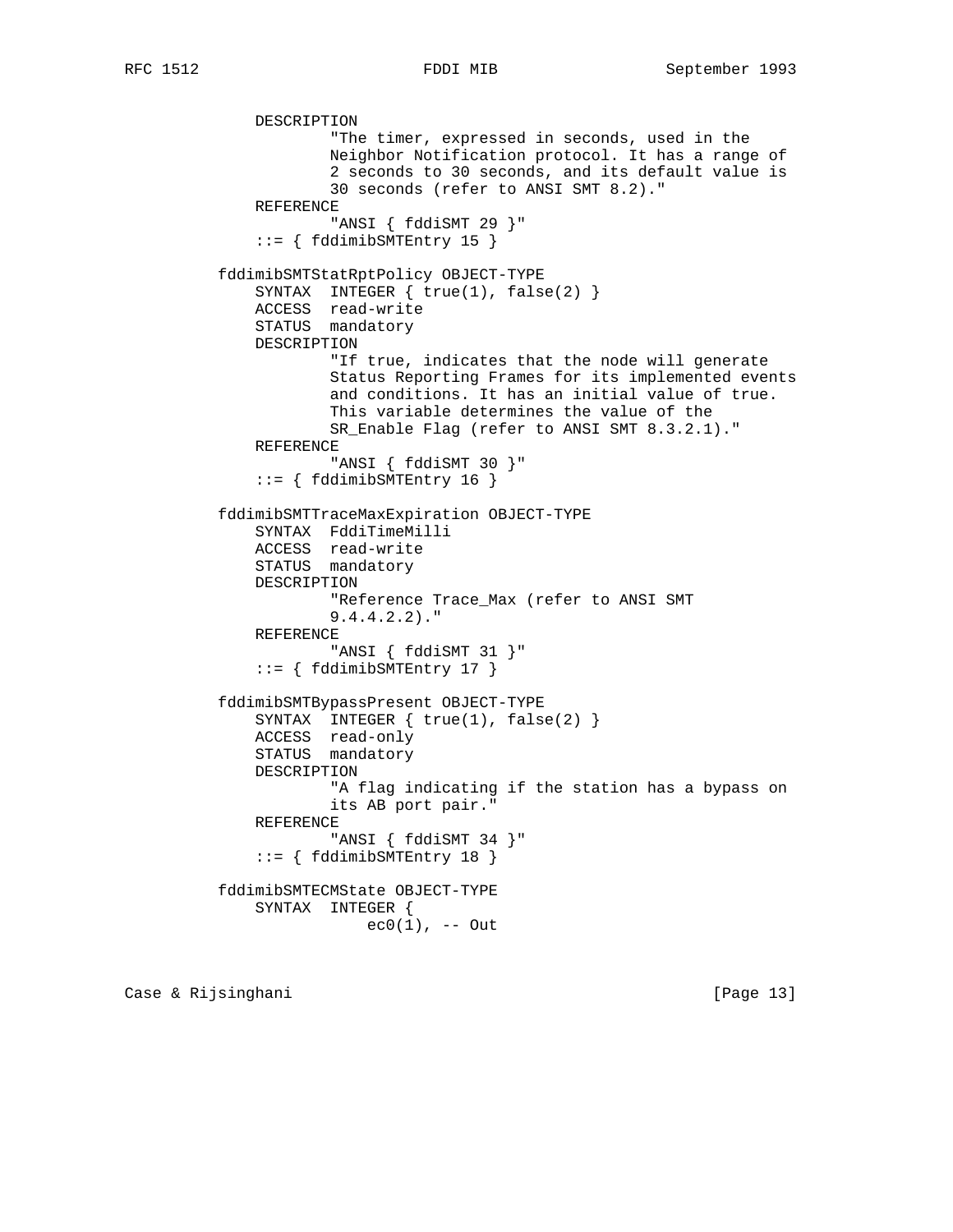ec1(2), -- In ec2(3), -- Trace  $ec3(4)$ , -- Leave  $ec4(5)$ , -- Path\_Test ec5(6), -- Insert ec6(7), -- Check ec7(8) -- Deinsert<br>} } ACCESS read-only STATUS mandatory DESCRIPTION "Indicates the current state of the ECM state machine (refer to ANSI SMT 9.5.2)." REFERENCE "ANSI { fddiSMT 41 }" ::= { fddimibSMTEntry 19 } fddimibSMTCFState OBJECT-TYPE SYNTAX INTEGER {  $cf0(1)$ ,  $--$  isolated  $cf1(2)$ , -- local a  $cf2(3)$ ,  $--$  local\_b  $cf3(4)$ ,  $- local\_ab$  $cf4(5)$ ,  $- local\_s$  cf5(6), -- wrap\_a cf6(7), -- wrap\_b cf7(8), -- wrap\_ab cf8(9), -- wrap\_s cf9(10), -- c\_wrap\_a cf10(11), -- c\_wrap\_b  $cf11(12)$ , --  $c_{wrap_s}$ cf12(13) -- thru  $\}$  } ACCESS read-only STATUS mandatory DESCRIPTION "The attachment configuration for the station or concentrator (refer to ANSI SMT 9.7.2.2)." REFERENCE "ANSI { fddiSMT 42 }" ::= { fddimibSMTEntry 20 } fddimibSMTRemoteDisconnectFlag OBJECT-TYPE SYNTAX INTEGER  $\{ true(1), false(2) \}$  ACCESS read-only STATUS mandatory DESCRIPTION "A flag indicating that the station was remotely

Case & Rijsinghani [Page 14]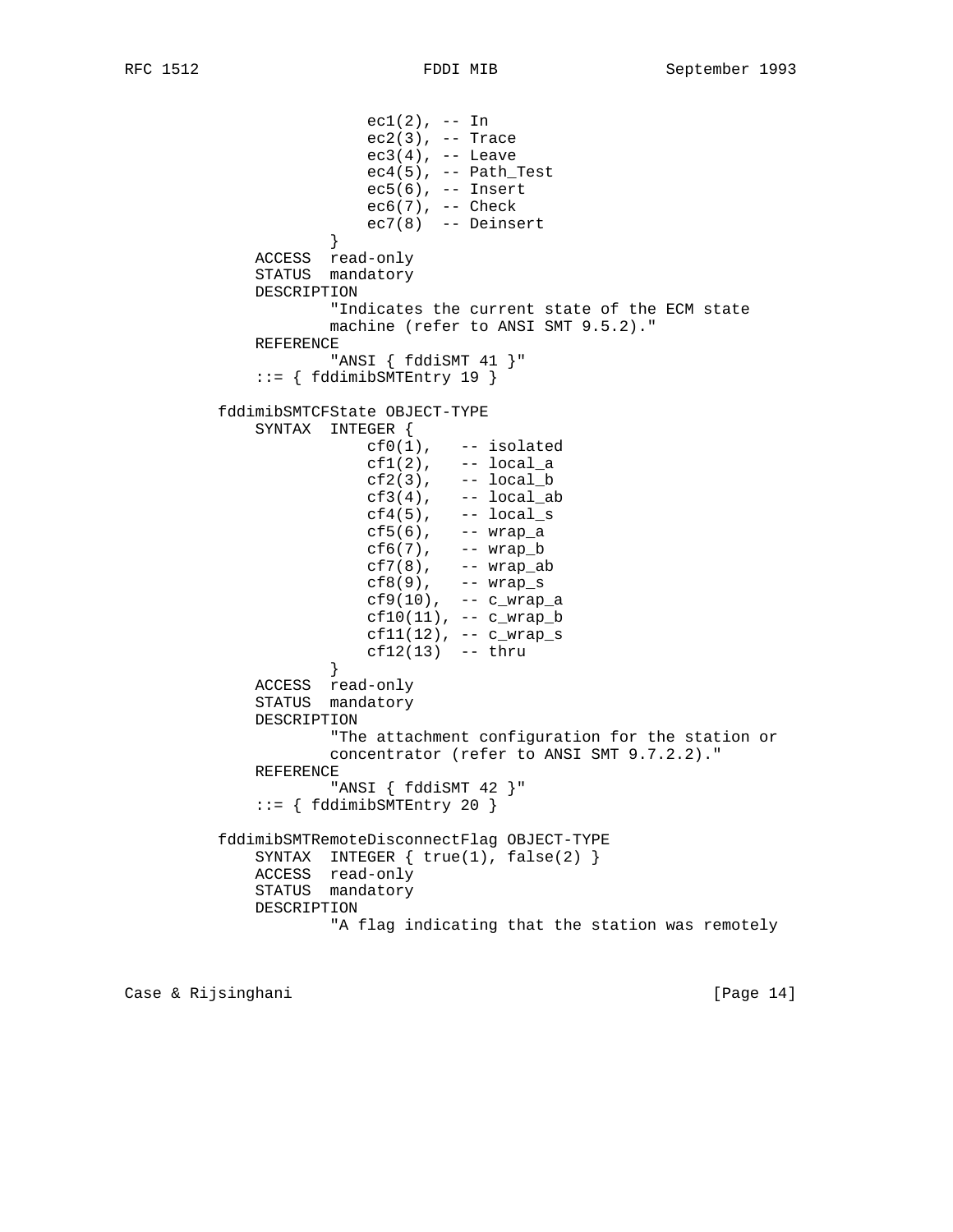```
 disconnected from the network as a result of
             receiving an fddiSMTAction, disconnect (refer to
             ANSI SMT 6.4.5.3) in a Parameter Management Frame.
             A station requires a Connect Action to rejoin and
             clear the flag (refer to ANSI SMT 6.4.5.2)."
     REFERENCE
             "ANSI { fddiSMT 44 }"
     ::= { fddimibSMTEntry 21 }
 fddimibSMTStationStatus OBJECT-TYPE
     SYNTAX INTEGER { concatenated(1), separated(2), thru(3) }
     ACCESS read-only
     STATUS mandatory
     DESCRIPTION
             "The current status of the primary and secondary
             paths within this station."
     REFERENCE
             "ANSI { fddiSMT 45 }"
     ::= { fddimibSMTEntry 22 }
 fddimibSMTPeerWrapFlag OBJECT-TYPE
    SYNTAX INTEGER \{ true(1), false(2) \} ACCESS read-only
     STATUS mandatory
     DESCRIPTION
             "This variable assumes the value of the
             PeerWrapFlag in CFM (refer to ANSI SMT
             9.7.2.4.4)."
     REFERENCE
             "ANSI { fddiSMT 46 }"
     ::= { fddimibSMTEntry 23 }
 fddimibSMTTimeStamp OBJECT-TYPE
     SYNTAX FddiTimeMilli
    ACCESS read-only
    STATUS mandatory
    DESCRIPTION
             "This variable assumes the value of TimeStamp
             (refer to ANSI SMT 8.3.2.1)."
     REFERENCE
             "ANSI { fddiSMT 51 }"
     ::= { fddimibSMTEntry 24 }
 fddimibSMTTransitionTimeStamp OBJECT-TYPE
     SYNTAX FddiTimeMilli
     ACCESS read-only
     STATUS mandatory
    DESCRIPTION
```
Case & Rijsinghani **berkena di kabupaten Separa Page 15** [Page 15]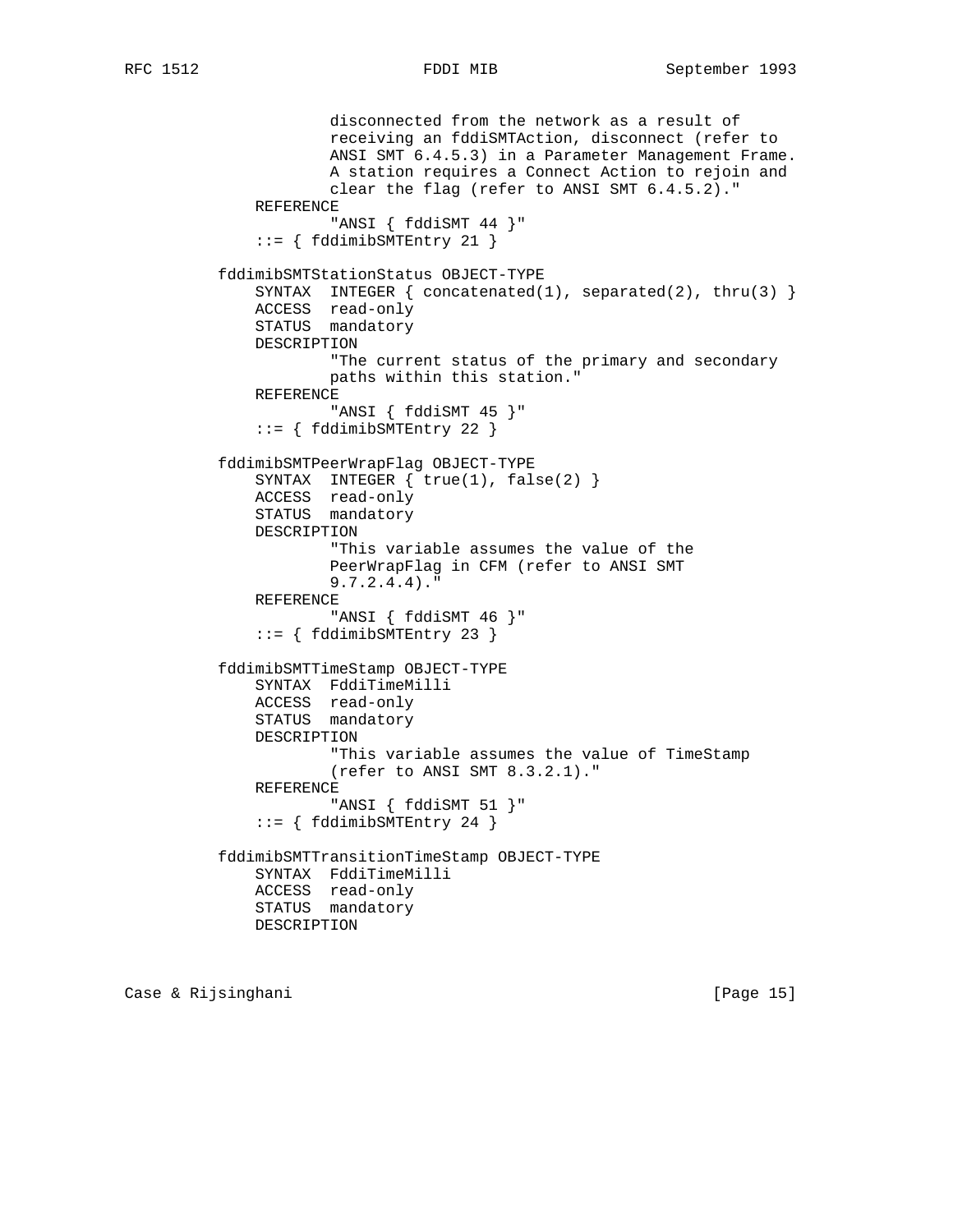```
 "This variable assumes the value of
                      TransitionTimeStamp (refer to ANSI SMT 8.3.2.1)."
              REFERENCE
                       "ANSI { fddiSMT 52 }"
               ::= { fddimibSMTEntry 25 }
           fddimibSMTStationAction OBJECT-TYPE
              SYNTAX INTEGER {
                          other(1), --- none of the following
                         connect(2), disconnect(3),
                          path-Test(4),
                          self-Test(5),
                          disable-a(6),
                          disable-b(7),
                          disable-m(8)
 }
              ACCESS read-write
              STATUS mandatory
              DESCRIPTION
                       "This object, when read, always returns a value of
                      other(1). The behavior of setting this variable
                      to each of the acceptable values is as follows:
                            other(1): Results in an appropriate error.
                            connect(2): Generates a Connect signal to ECM
                                 to begin a connection sequence. See ANSI
                                 Ref 9.4.2.
                            disconnect(3): Generates a Disconnect signal
                                 to ECM. see ANSI Ref 9.4.2.
                            path-Test(4): Initiates a station Path_Test.
                                 The Path_Test variable (see ANSI Ref
                                 9.4.1) is set to 'Testing'. The results
                                 of this action are not specified in this
                                 standard.
                            self-Test(5): Initiates a station Self_Test.
                                 The results of this action are not
                                 specified in this standard.
                            disable-a(6): Causes a PC_Disable on the A
                                 port if the A port mode is peer.
                            disable-b(7): Causes a PC_Disable on the B
                                port if the B port mode is peer.
                            disable-m(8): Causes a PC_Disable on all M
                                ports.
                      Attempts to set this object to all other values
                      results in an appropriate error. The result of
                      setting this variable to path-Test(4) or self-
```
Case & Rijsinghani **berkena di kabupaten Separa Page 16** | Page 16 | Page 16 | Page 16 | Page 16 | Page 16 | Page 16 | Page 16 | Page 16 | Page 16 | Page 16 | Page 16 | Page 16 | Page 16 | Page 16 | Page 16 | Page 16 | Pag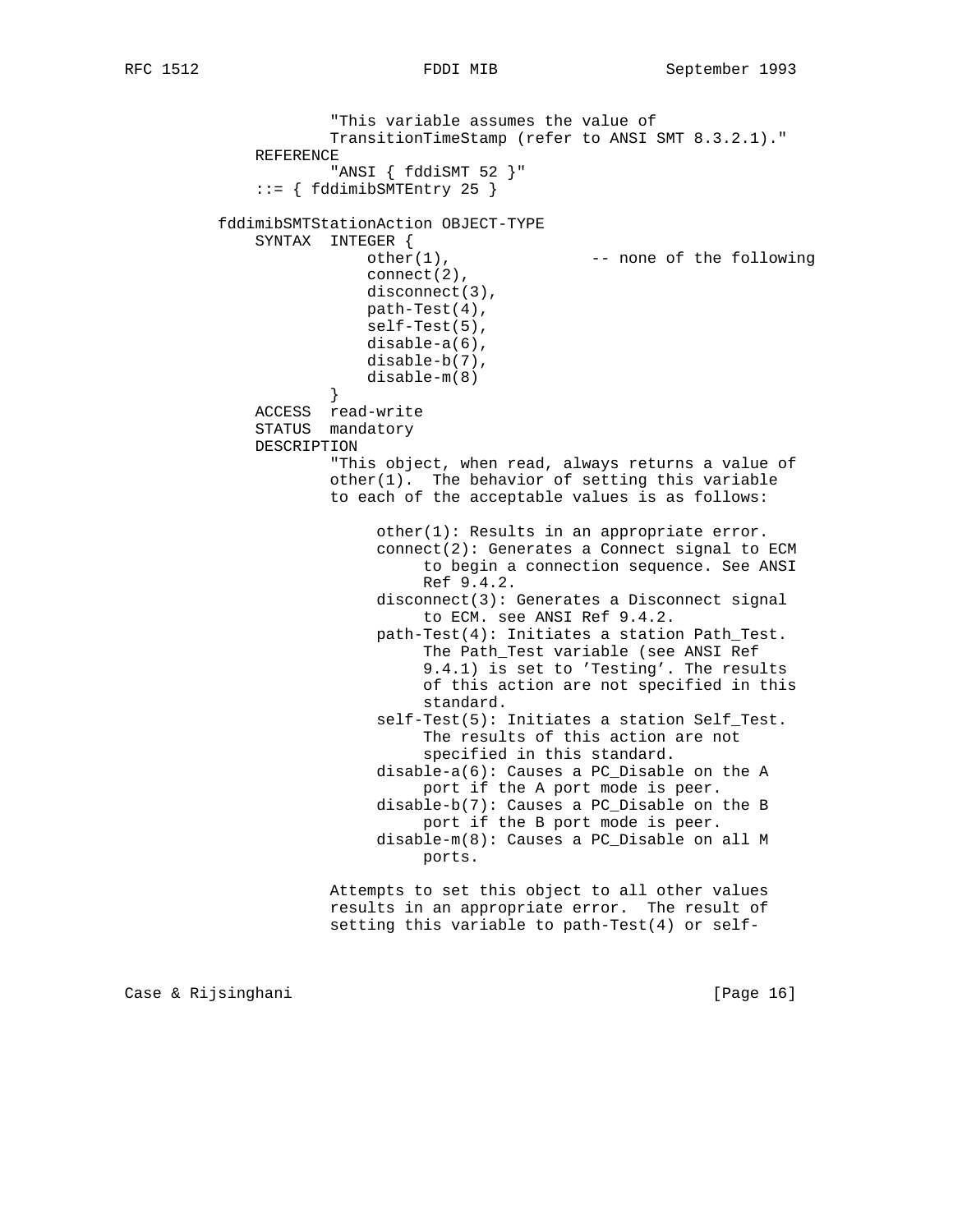```
 Test(5) is implementation-specific."
              REFERENCE
                      "ANSI { fddiSMT 60 }"
              ::= { fddimibSMTEntry 26 }
          -- the MAC group
          -- Implementation of the MAC Group is mandatory for all
          -- systems which implement manageable FDDI subsystems.
          fddimibMACNumber OBJECT-TYPE
              SYNTAX INTEGER (0..65535)
              ACCESS read-only
              STATUS mandatory
              DESCRIPTION
                      "The total number of MAC implementations (across
                      all SMTs) on this network management application
                      entity. The value for this variable must remain
                      constant at least from one re-initialization of
                      the entity's network management system to the next
                      re-initialization."
             ::= \{ fddimibMAC 1 \} -- the MAC table
          fddimibMACTable OBJECT-TYPE
              SYNTAX SEQUENCE OF FddimibMACEntry
 ACCESS not-accessible
STATUS mandatory
              DESCRIPTION
                      "A list of MAC entries. The number of entries
                      shall not exceed the value of fddimibMACNumber."
             ::= \{ fddimibMAC \quad 2 \} fddimibMACEntry OBJECT-TYPE
              SYNTAX FddimibMACEntry
 ACCESS not-accessible
STATUS mandatory
              DESCRIPTION
                      "A MAC entry containing information common to a
                      given MAC."
              INDEX { fddimibMACSMTIndex, fddimibMACIndex }
             ::= { fddimibMACTable 1 }
          FddimibMACEntry ::=
              SEQUENCE {
                  fddimibMACSMTIndex
```
Case & Rijsinghani **berkena di kabupaten Separa Page 17** [Page 17]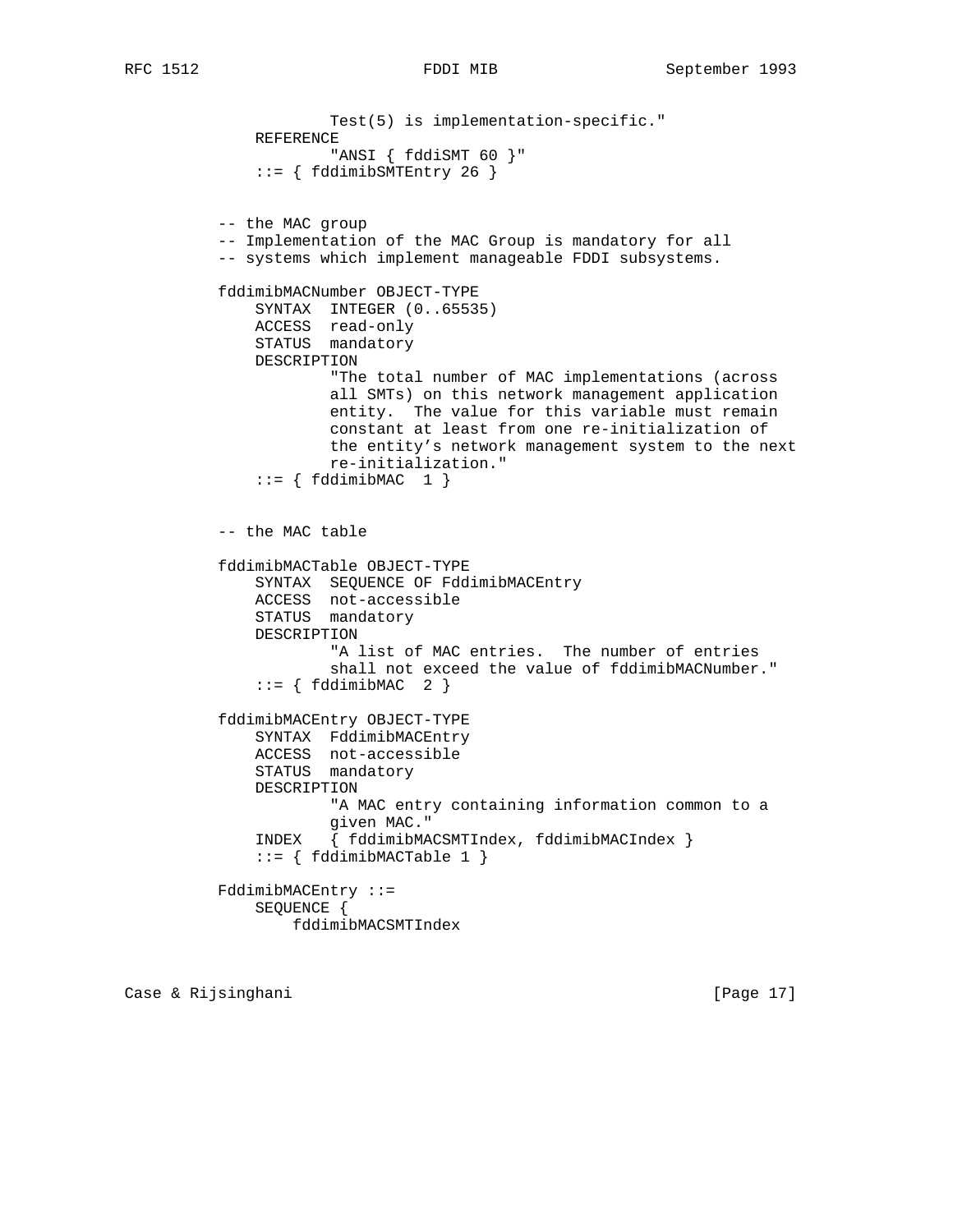INTEGER, fddimibMACIndex INTEGER, fddimibMACIfIndex INTEGER, fddimibMACFrameStatusFunctions INTEGER, fddimibMACTMaxCapability FddiTimeNano, fddimibMACTVXCapability FddiTimeNano, fddimibMACAvailablePaths INTEGER, fddimibMACCurrentPath INTEGER, fddimibMACUpstreamNbr FddiMACLongAddressType, fddimibMACDownstreamNbr FddiMACLongAddressType, fddimibMACOldUpstreamNbr FddiMACLongAddressType, fddimibMACOldDownstreamNbr FddiMACLongAddressType, fddimibMACDupAddressTest INTEGER, fddimibMACRequestedPaths INTEGER, fddimibMACDownstreamPORTType INTEGER, fddimibMACSMTAddress FddiMACLongAddressType, fddimibMACTReq FddiTimeNano, fddimibMACTNeg FddiTimeNano, fddimibMACTMax FddiTimeNano, fddimibMACTvxValue FddiTimeNano, fddimibMACFrameCts Counter, fddimibMACCopiedCts Counter, fddimibMACTransmitCts Counter, fddimibMACErrorCts Counter, fddimibMACLostCts

Case & Rijsinghani **berkena di kabupaten Sepanjara (Page 18**)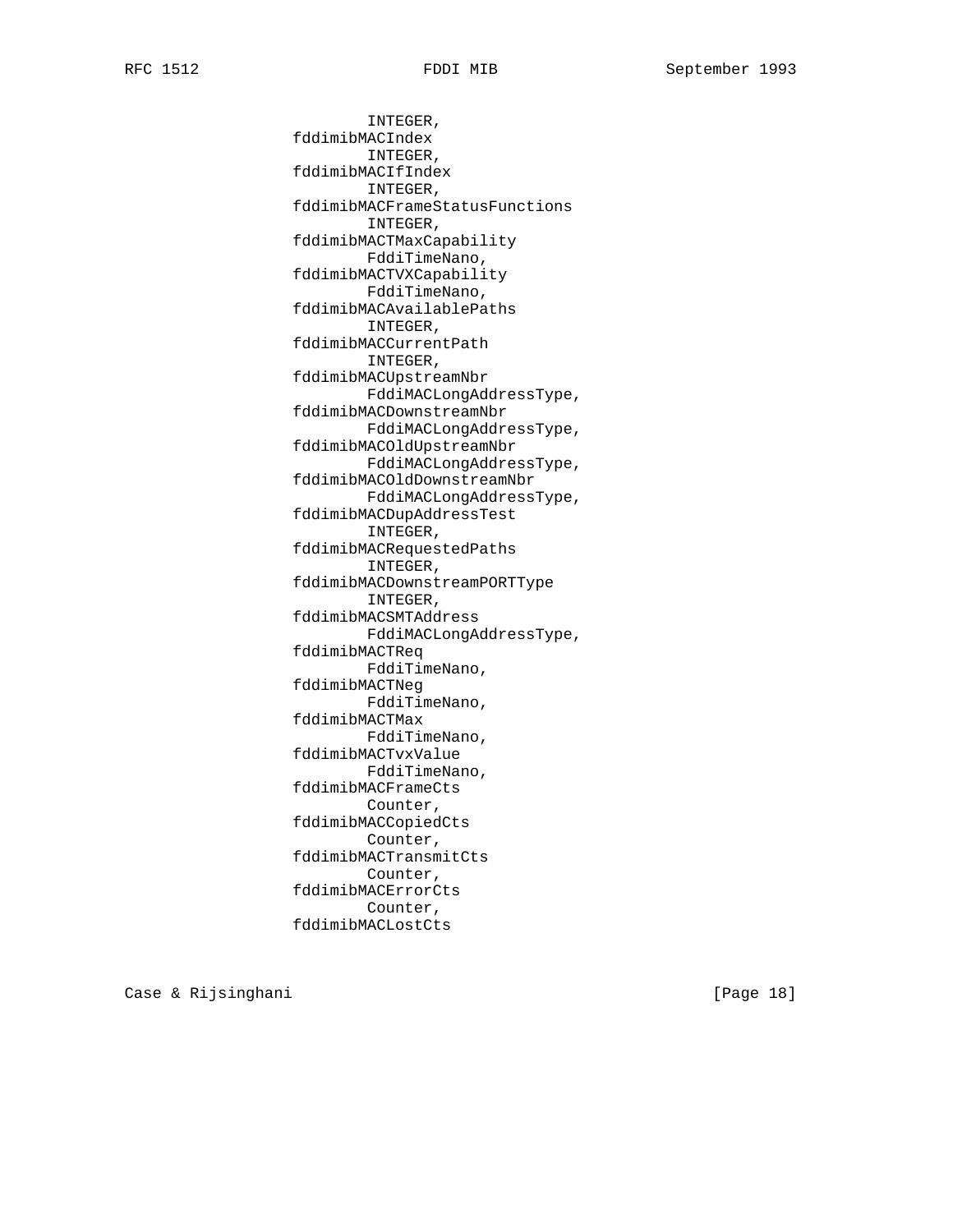Counter, fddimibMACFrameErrorThreshold INTEGER, fddimibMACFrameErrorRatio INTEGER, fddimibMACRMTState INTEGER, fddimibMACDaFlag INTEGER, fddimibMACUnaDaFlag INTEGER, fddimibMACFrameErrorFlag INTEGER, fddimibMACMAUnitdataAvailable INTEGER, fddimibMACHardwarePresent INTEGER, fddimibMACMAUnitdataEnable  ${\tt INTEGR} \label{thm:2}$  } fddimibMACSMTIndex OBJECT-TYPE SYNTAX INTEGER (1..65535) ACCESS read-only STATUS mandatory DESCRIPTION "The value of the SMT index associated with this MAC." ::= { fddimibMACEntry 1 } fddimibMACIndex OBJECT-TYPE SYNTAX INTEGER (1..65535) ACCESS read-only STATUS mandatory DESCRIPTION "Index variable for uniquely identifying the MAC object instances, which is the same as the corresponding resource index in SMT." REFERENCE "ANSI { fddiMAC 34 }" ::= { fddimibMACEntry 2 } fddimibMACIfIndex OBJECT-TYPE SYNTAX INTEGER (1..65535) ACCESS read-only

Case & Rijsinghani [Page 19]

STATUS mandatory

DESCRIPTION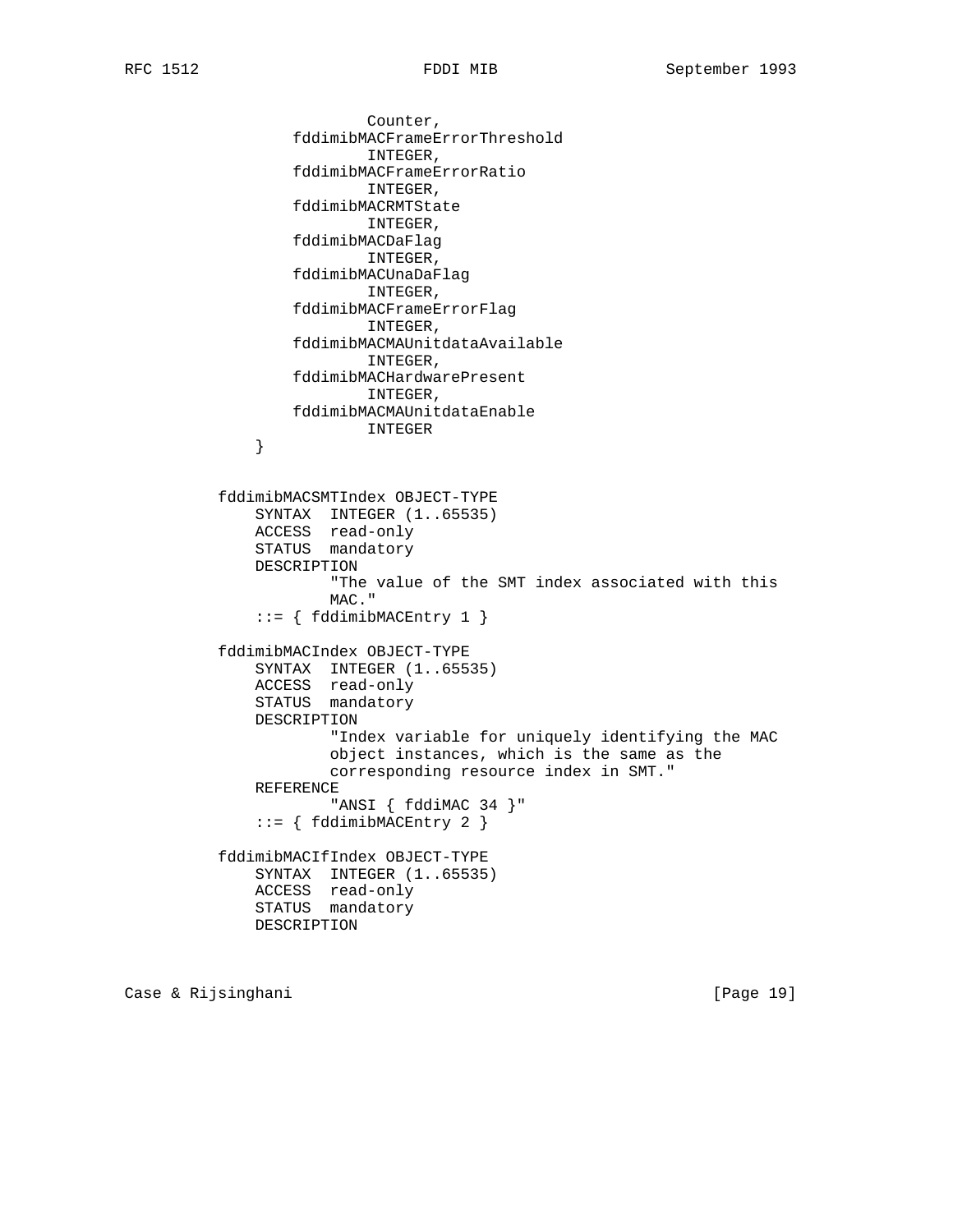"The value of the MIB-II ifIndex corresponding to this MAC. If none is applicable, 0 is returned." REFERENCE "MIB-II" ::= { fddimibMACEntry 3 } fddimibMACFrameStatusFunctions OBJECT-TYPE SYNTAX INTEGER (0..7) ACCESS read-only STATUS mandatory DESCRIPTION "Indicates the MAC's optional Frame Status processing functions. The value is a sum. This value initially takes the value zero, then for each function present, 2 raised to a power is added to the sum. The powers are according to the following table: function Power fs-repeating 0 fs-setting 1 fs-clearing 2 " REFERENCE "ANSI { fddiMAC 11 }"  $::=$  { fddimibMACEntry 4 } fddimibMACTMaxCapability OBJECT-TYPE SYNTAX FddiTimeNano ACCESS read-only STATUS mandatory DESCRIPTION "Indicates the maximum time value of fddiMACTMax that this MAC can support." REFERENCE "ANSI { fddiMAC 13 }" ::= { fddimibMACEntry 5 } fddimibMACTVXCapability OBJECT-TYPE SYNTAX FddiTimeNano ACCESS read-only STATUS mandatory DESCRIPTION "Indicates the maximum time value of fddiMACTvxValue that this MAC can support." REFERENCE "ANSI { fddiMAC 14 }" ::= { fddimibMACEntry 6 }

Case & Rijsinghani **berkena di kabupaten Sepanjara (Page 20**)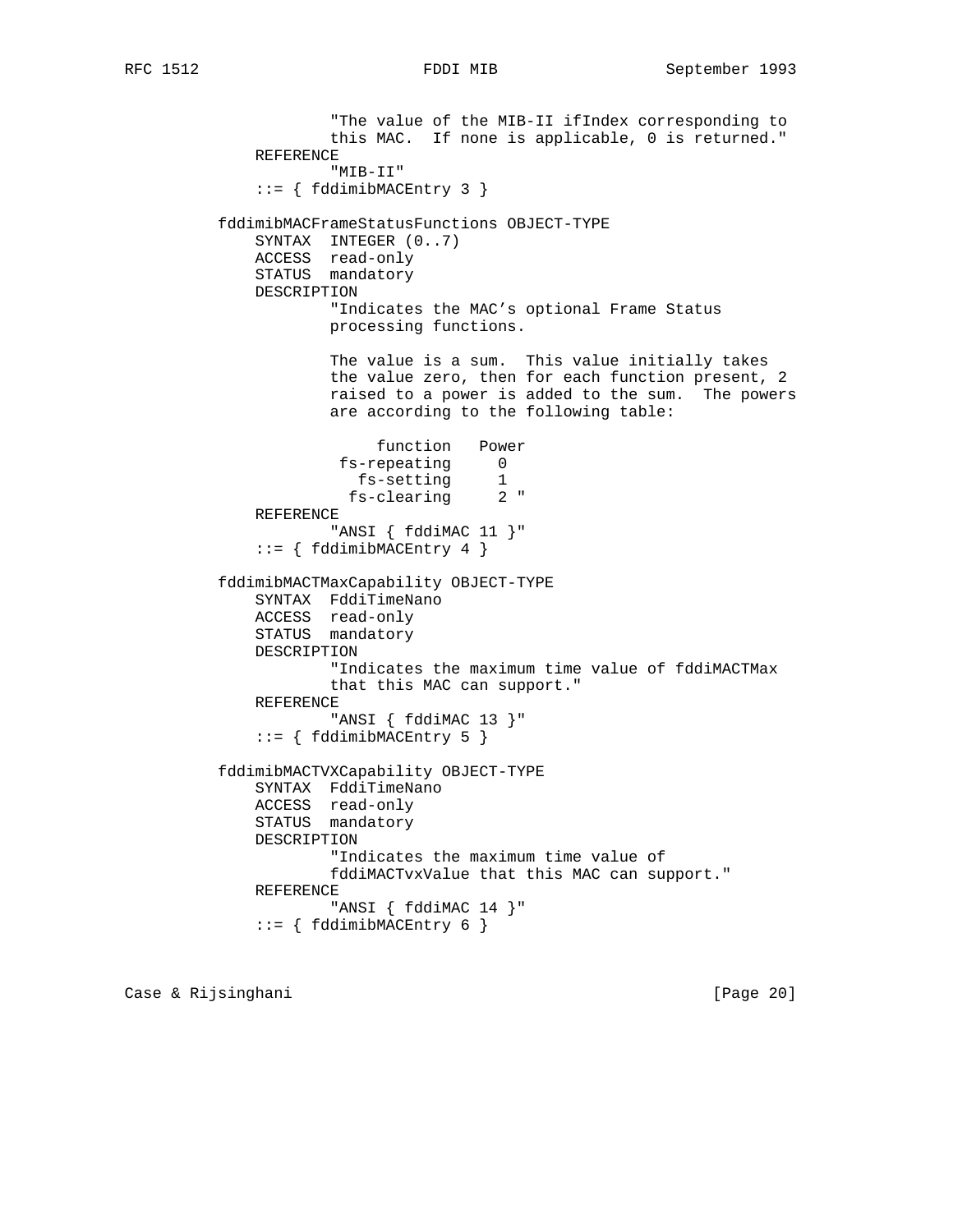fddimibMACAvailablePaths OBJECT-TYPE SYNTAX INTEGER  $(0..7)$  ACCESS read-only STATUS mandatory DESCRIPTION "Indicates the paths available for this MAC (refer to ANSI SMT 9.7.7). The value is a sum. This value initially takes the value zero, then for each type of PATH that this MAC has available, 2 raised to a power is added to the sum. The powers are according to the following table: Path Power Primary 0 Secondary 1 Local 2 " REFERENCE "ANSI { fddiMAC 22 }"  $::=$  { fddimibMACEntry 7 } fddimibMACCurrentPath OBJECT-TYPE SYNTAX INTEGER { isolated(1), local(2), secondary(3), primary(4), concatenated(5), thru(6) } ACCESS read-only STATUS mandatory DESCRIPTION "Indicates the Path into which this MAC is currently inserted (refer to ANSI 9.7.7)." REFERENCE "ANSI { fddiMAC 23 }" ::= { fddimibMACEntry 8 } fddimibMACUpstreamNbr OBJECT-TYPE SYNTAX FddiMACLongAddressType -- OCTET STRING (SIZE (6)) ACCESS read-only STATUS mandatory DESCRIPTION "The MAC's upstream neighbor's long individual MAC address. It has an initial value of the SMT- Unknown-MAC Address and is only modified as

Case & Rijsinghani **berkena di kabupaten Sepanjara (Page 21**)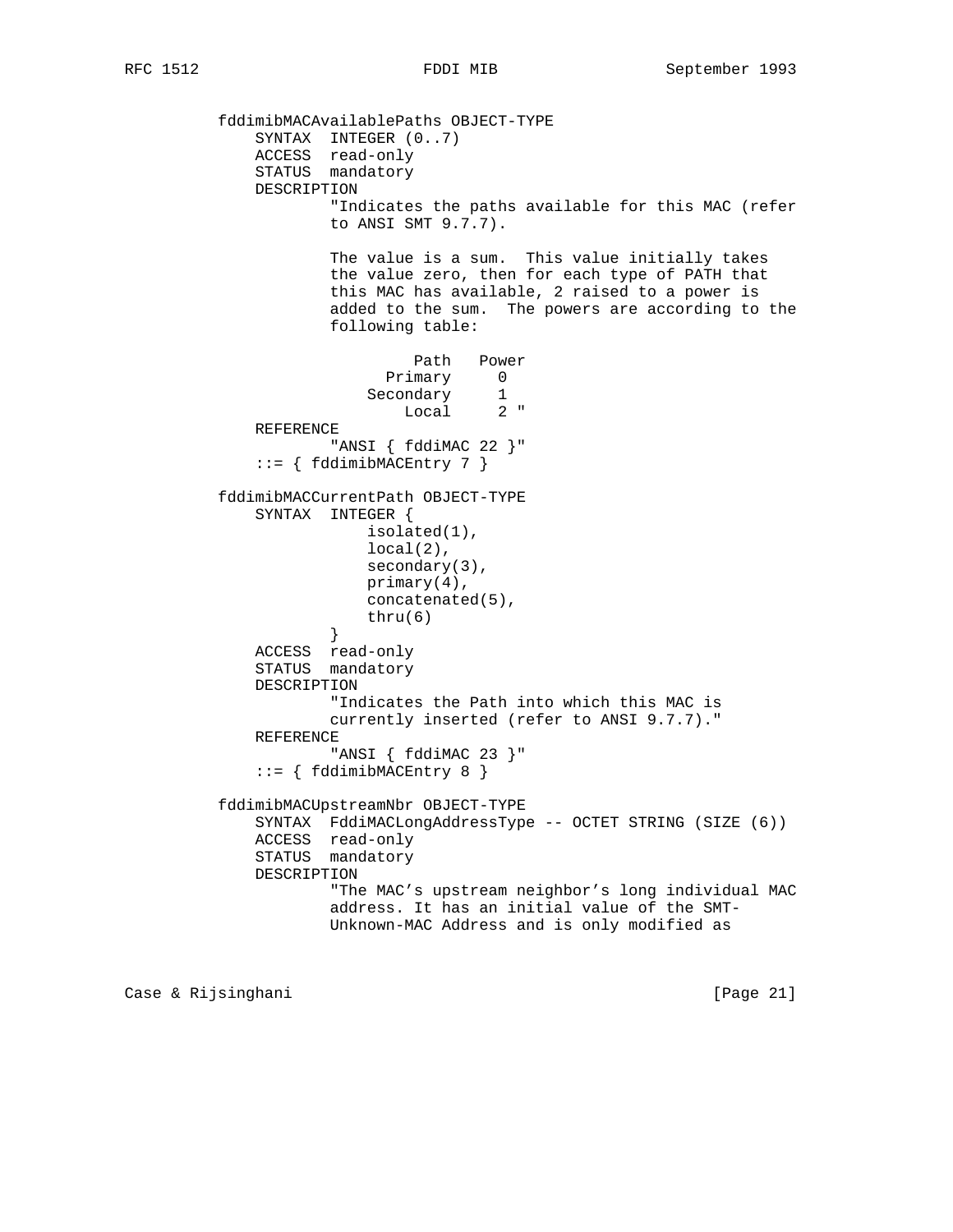```
 specified by the Neighbor Information Frame
                       protocol (refer to ANSI SMT 7.2.1 and 8.2)."
              REFERENCE
                       "ANSI { fddiMAC 24 }"
               ::= { fddimibMACEntry 9 }
           fddimibMACDownstreamNbr OBJECT-TYPE
              SYNTAX FddiMACLongAddressType -- OCTET STRING (SIZE (6))
              ACCESS read-only
              STATUS mandatory
              DESCRIPTION
                       "The MAC's downstream neighbor's long individual
                       MAC address. It has an initial value of the SMT-
                       Unknown-MAC Address and is only modified as
                       specified by the Neighbor Information Frame
                       protocol (refer to ANSI SMT 7.2.1 and 8.2)."
              REFERENCE
                       "ANSI { fddiMAC 25 }"
               ::= { fddimibMACEntry 10 }
           fddimibMACOldUpstreamNbr OBJECT-TYPE
              SYNTAX FddiMACLongAddressType -- OCTET STRING (SIZE (6))
              ACCESS read-only
              STATUS mandatory
              DESCRIPTION
                       "The previous value of the MAC's upstream
                       neighbor's long individual MAC address. It has an
                       initial value of the SMT-Unknown- MAC Address and
                       is only modified as specified by the Neighbor
                       Information Frame protocol (refer to ANSI SMT
                       7.2.1 and 8.2)."
              REFERENCE
                       "ANSI { fddiMAC 26 }"
               ::= { fddimibMACEntry 11 }
           fddimibMACOldDownstreamNbr OBJECT-TYPE
              SYNTAX FddiMACLongAddressType -- OCTET STRING (SIZE (6))
 ACCESS read-only
STATUS mandatory
              DESCRIPTION
                       "The previous value of the MAC's downstream
                       neighbor's long individual MAC address. It has an
                       initial value of the SMT- Unknown-MAC Address and
                       is only modified as specified by the Neighbor
                       Information Frame protocol (refer to ANSI SMT
                       7.2.1 and 8.2)."
              REFERENCE
                       "ANSI { fddiMAC 27 }"
```
Case & Rijsinghani [Page 22]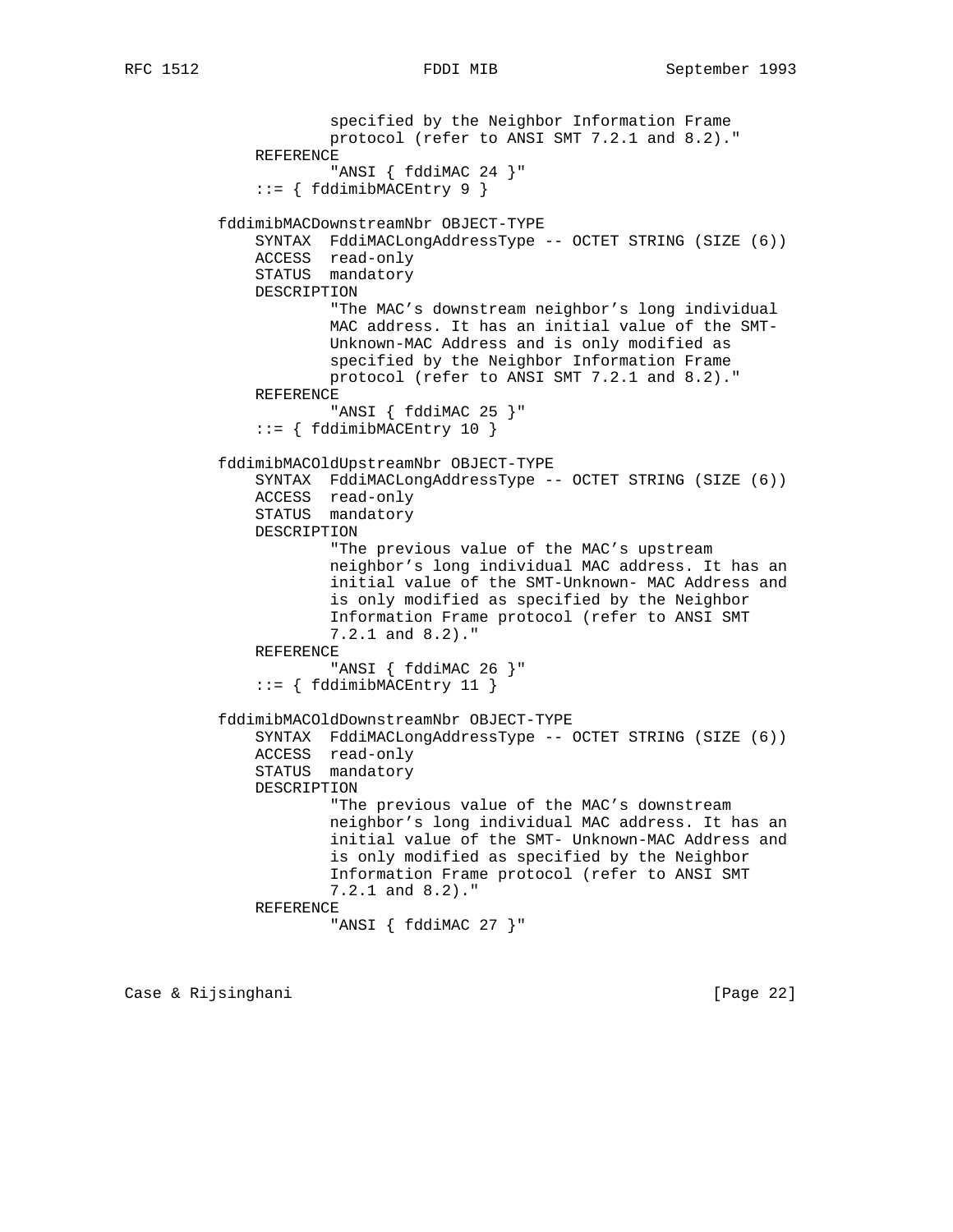::= { fddimibMACEntry 12 } fddimibMACDupAddressTest OBJECT-TYPE SYNTAX INTEGER  $\{ none(1), pass(2), fail(3) \}$  ACCESS read-only STATUS mandatory DESCRIPTION "The Duplicate Address Test flag, Dup\_Addr\_Test (refer to ANSI 8.2)." REFERENCE "ANSI { fddiMAC 29 }" ::= { fddimibMACEntry 13 } fddimibMACRequestedPaths OBJECT-TYPE SYNTAX INTEGER (0..255) ACCESS read-write STATUS mandatory DESCRIPTION "List of permitted Paths which specifies the Path(s) into which the MAC may be inserted (refer to ansi SMT 9.7). The value is a sum which represents the individual paths that are desired. This value initially takes the value zero, then for each type of PATH that this node is, 2 raised to a power is added to the sum. The powers are according to the following table: Path Power local 0<br>ernate 1 secondary-alternate primary-alternate 2 concatenated-alternate 3 secondary-preferred 4 primary-preferred 5 concatenated-preferred 6 thru 7 " REFERENCE "ANSI { fddiMAC 32 }" ::= { fddimibMACEntry 14 } fddimibMACDownstreamPORTType OBJECT-TYPE SYNTAX INTEGER  $\{ a(1), b(2), s(3), m(4), none(5) \}$  ACCESS read-only STATUS mandatory DESCRIPTION "Indicates the PC-Type of the first port that is

Case & Rijsinghani **berkena di kabupaten Sepanjara (Page 23**)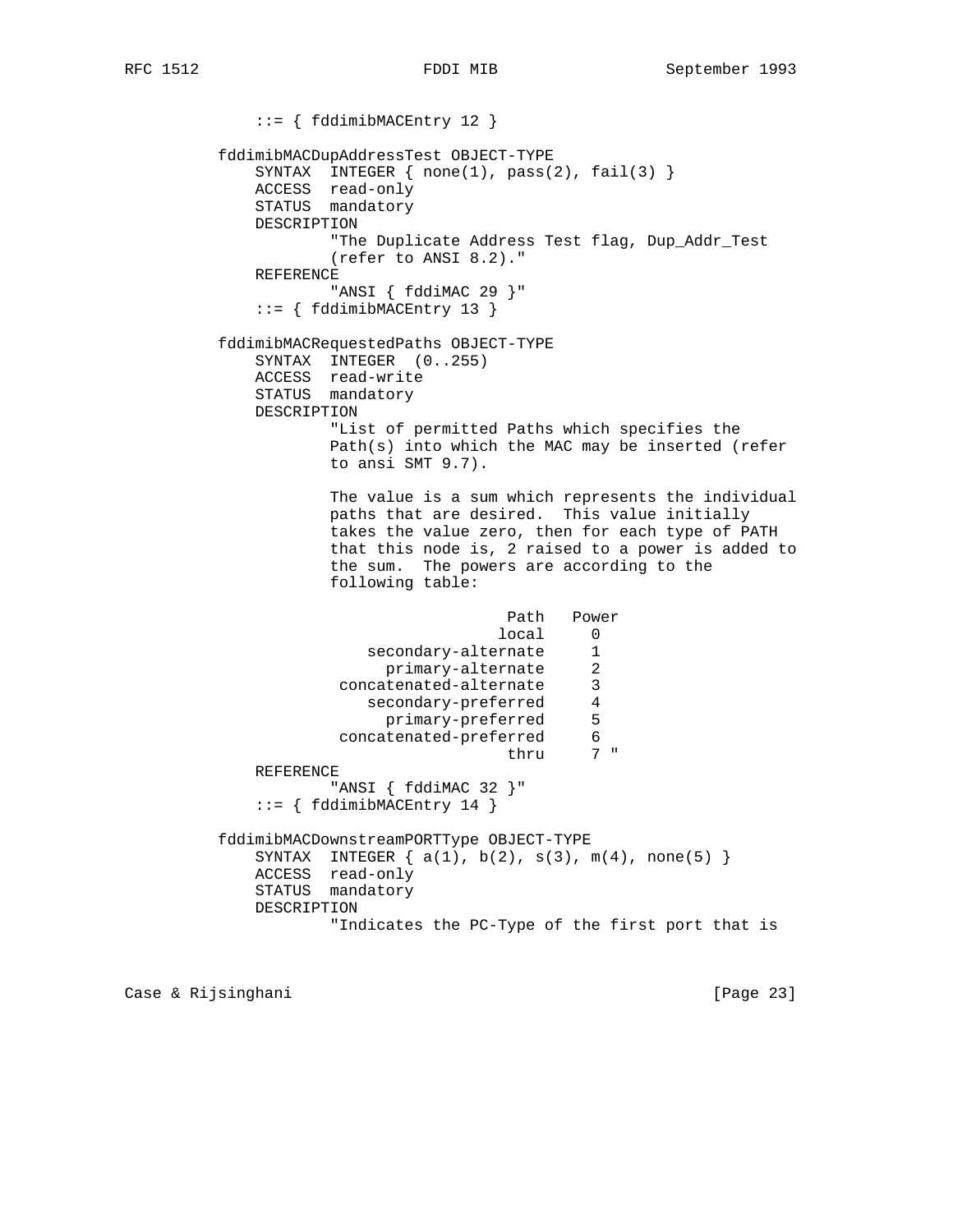```
 downstream of this MAC (the exit port)."
              REFERENCE
                       "ANSI { fddiMAC 33 }"
               ::= { fddimibMACEntry 15 }
          fddimibMACSMTAddress OBJECT-TYPE
              SYNTAX FddiMACLongAddressType -- OCTET STRING (SIZE (6))
              ACCESS read-only
              STATUS mandatory
              DESCRIPTION
                       "The 48-bit individual address of the MAC used for
                      SMT frames."
              REFERENCE
                      "ANSI { fddiMAC 41 }"
              ::= { fddimibMACEntry 16 }
          fddimibMACTReq OBJECT-TYPE
              SYNTAX FddiTimeNano
              ACCESS read-only
              STATUS mandatory
              DESCRIPTION
                      "This variable is the T_Req_value passed to the
                      MAC. Without having detected a duplicate, the
                      time value of this variable shall assume the
                      maximum supported time value which is less than or
 equal to the time value of fddiPATHMaxT-Req. When
 a MAC has an address detected as a duplicate, it
                      may use a time value for this variable greater
                      than the time value of fddiPATHTMaxLowerBound. A
                      station shall cause claim when the new T_Req may
                      cause the value of T_Neg to change in the claim
                      process, (i.e., time value new T_Req < T_Neg, or
                     old T_{Req} = T_{Reg})."
              REFERENCE
                       "ANSI { fddiMAC 51 }"
              ::= { fddimibMACEntry 17 }
           fddimibMACTNeg OBJECT-TYPE
              SYNTAX FddiTimeNano
              ACCESS read-only
              STATUS mandatory
              DESCRIPTION
                       "It is reported as a FddiTimeNano number."
              REFERENCE
                       "ANSI { fddiMAC 52 }"
               ::= { fddimibMACEntry 18 }
```
fddimibMACTMax OBJECT-TYPE

Case & Rijsinghani **berkena di kabupaten Sepanjara (Page 24**)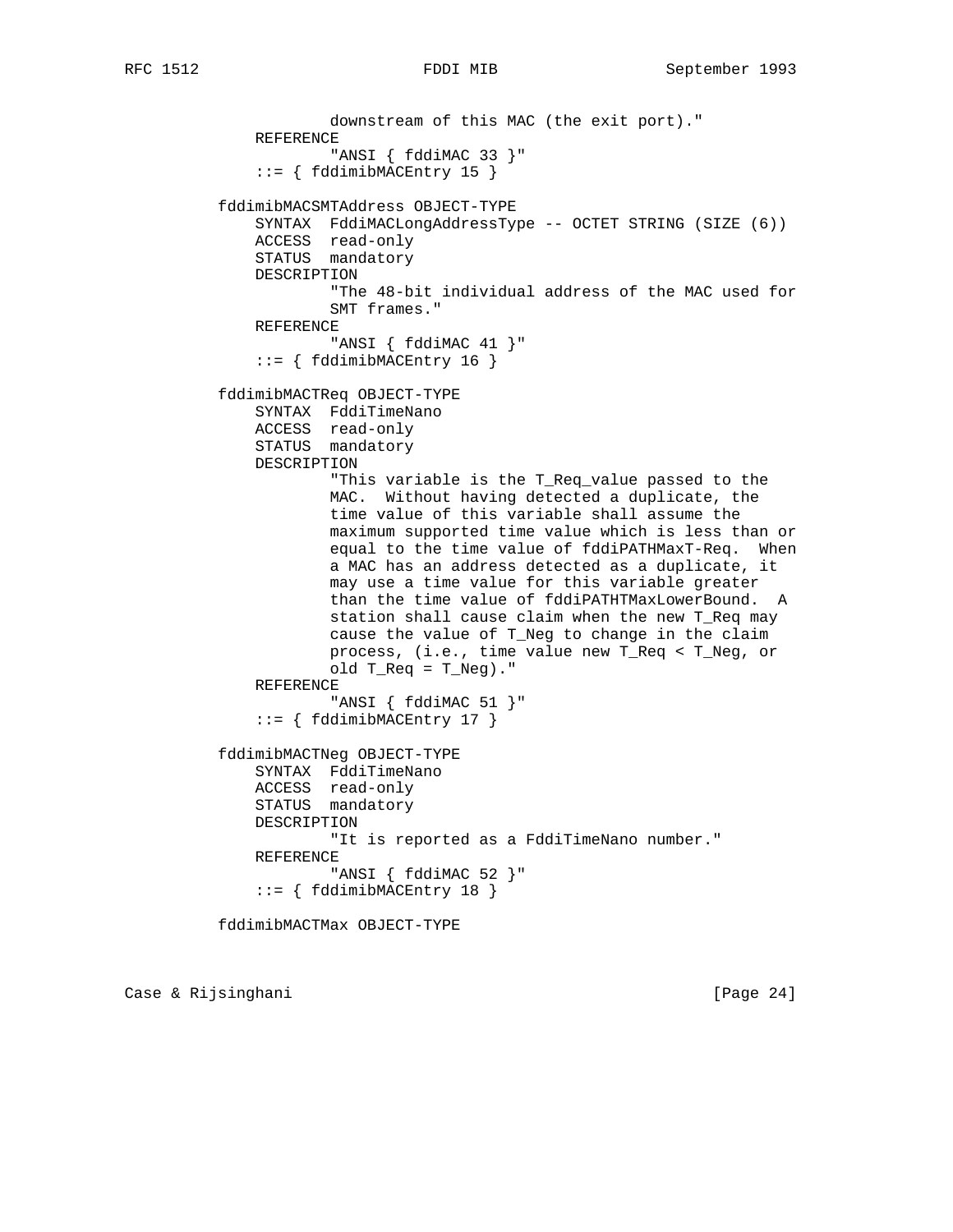```
 SYNTAX FddiTimeNano
 ACCESS read-only
STATUS mandatory
              DESCRIPTION
                      "This variable is the T_Max_value passed to the
                      MAC. The time value of this variable shall assume
                      the minimum suported time value which is greater
                      than or equal to the time value of fddiPATHT-
                      MaxLowerBound"
              REFERENCE
                      "ANSI { fddiMAC 53 }"
              ::= { fddimibMACEntry 19 }
          fddimibMACTvxValue OBJECT-TYPE
              SYNTAX FddiTimeNano
 ACCESS read-only
STATUS mandatory
              DESCRIPTION
                      "This variable is the TVX_value passed to the MAC.
                      The time value of this variable shall assume the
                      minimum suported time value which is greater than
                      or equal to the time value of
                     fddiPATHTVXLowerBound."
              REFERENCE
                      "ANSI { fddiMAC 54 }"
              ::= { fddimibMACEntry 20 }
          fddimibMACFrameCts OBJECT-TYPE
 SYNTAX Counter
 ACCESS read-only
              STATUS mandatory
              DESCRIPTION
                      "A count of the number of frames received by this
                     MAC (refer to ANSI MAC 7.5.1)."
              REFERENCE
                      "ANSI { fddiMAC 71 }"
              ::= { fddimibMACEntry 21 }
          fddimibMACCopiedCts OBJECT-TYPE
              SYNTAX Counter
              ACCESS read-only
              STATUS mandatory
              DESCRIPTION
                      "A count that should as closely as possible match
                      the number of frames addressed to (A bit set) and
                      successfully copied into the station's receive
                      buffers (C bit set) by this MAC (refer to ANSI MAC
                      7.5). Note that this count does not include MAC
```
Case & Rijsinghani **berkena di kabupaten Sepanjara (Page 25**)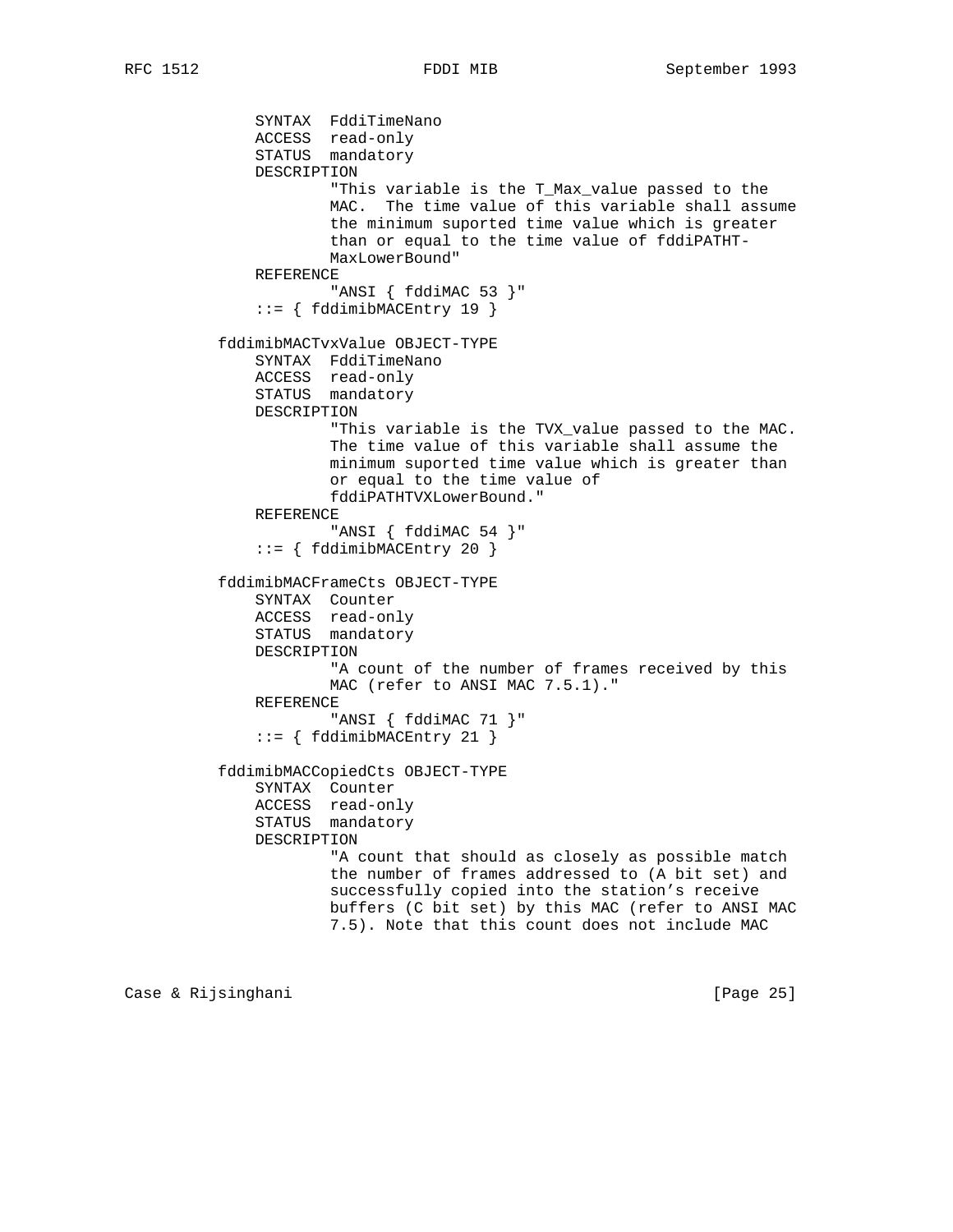```
 frames."
     REFERENCE
             "ANSI { fddiMAC 72 }"
     ::= { fddimibMACEntry 22 }
 fddimibMACTransmitCts OBJECT-TYPE
     SYNTAX Counter
     ACCESS read-only
    STATUS mandatory
    DESCRIPTION
             "A count that should as closely as possible match
             the number of frames transmitted by this MAC
             (refer to ANSI MAC 7.5). Note that this count
             does not include MAC frames."
     REFERENCE
             "ANSI { fddiMAC 73 }"
     ::= { fddimibMACEntry 23 }
 fddimibMACErrorCts OBJECT-TYPE
     SYNTAX Counter
     ACCESS read-only
     STATUS mandatory
     DESCRIPTION
             "A count of the number of frames that were
             detected in error by this MAC that had not been
             detected in error by another MAC (refer to ANSI
             MAC 7.5.2)."
     REFERENCE
             "ANSI { fddiMAC 81 }"
     ::= { fddimibMACEntry 24 }
 fddimibMACLostCts OBJECT-TYPE
    SYNTAX Counter
    ACCESS read-only
     STATUS mandatory
    DESCRIPTION
             "A count of the number of instances that this MAC
             detected a format error during frame reception
             such that the frame was stripped (refer to ANSI
             MAC 7.5.3)."
     REFERENCE
             "ANSI { fddiMAC 82 }"
     ::= { fddimibMACEntry 25 }
 fddimibMACFrameErrorThreshold OBJECT-TYPE
     SYNTAX INTEGER (0..65535)
    ACCESS read-write
    STATUS mandatory
```
Case & Rijsinghani **berkena di kabupaten Sepanjara (Page 26**)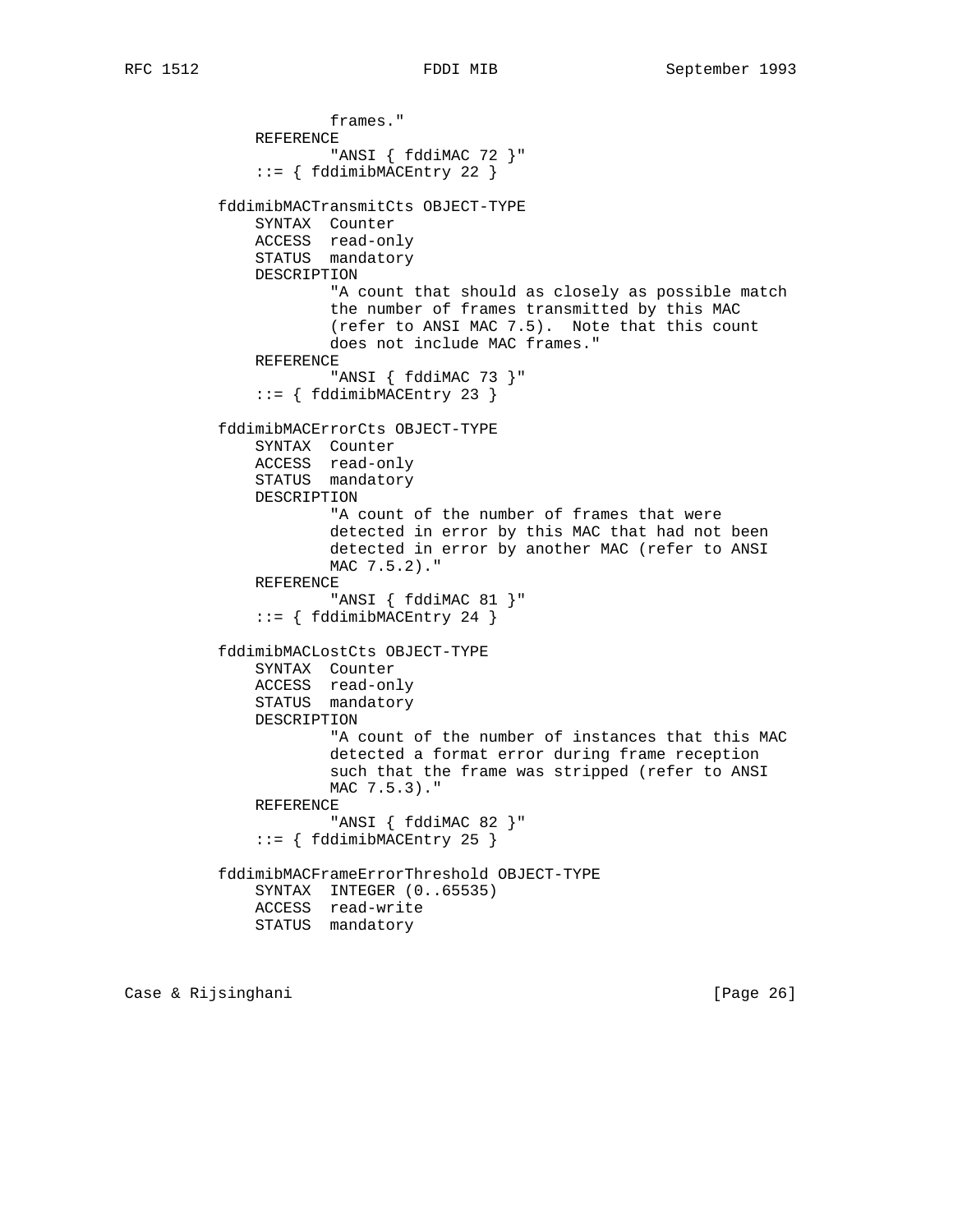DESCRIPTION "A threshold for determining when a MAC Condition report (see ANSI 8.3.1.1) shall be generated. Stations not supporting variable thresholds shall have a value of 0 and a range of (0..0)." REFERENCE "ANSI { fddiMAC 95 }" ::= { fddimibMACEntry 26 } fddimibMACFrameErrorRatio OBJECT-TYPE SYNTAX INTEGER (0..65535) ACCESS read-only STATUS mandatory DESCRIPTION "This variable is the value of the ratio, ((delta fddiMACLostCts + delta fddiMACErrorCts) / (delta fddiMACFrameCts + delta fddiMACLostCts )) \* 2\*\*16 " REFERENCE "ANSI { fddiMAC 96 }" ::= { fddimibMACEntry 27 } fddimibMACRMTState OBJECT-TYPE SYNTAX INTEGER { rm0(1), -- Isolated rm1(2), -- Non\_Op rm2(3), -- Ring\_Op rm3(4), -- Detect  $rm4(5)$ , -- Non\_Op\_Dup  $rm5(6)$ ,  $--$  Ring\_Op\_Dup rm6(7), -- Directed  $rm7(8)$  -- Trace } } ACCESS read-only STATUS mandatory DESCRIPTION "Indicates the current state of the RMT State Machine (refer to ANSI 10.3.2)." REFERENCE "ANSI { fddiMAC 111 }" ::= { fddimibMACEntry 28 } fddimibMACDaFlag OBJECT-TYPE SYNTAX INTEGER  $\{ true(1), false(2) \}$  ACCESS read-only STATUS mandatory DESCRIPTION

Case & Rijsinghani **berkena di kabupaten Sepanjara (Page 27**)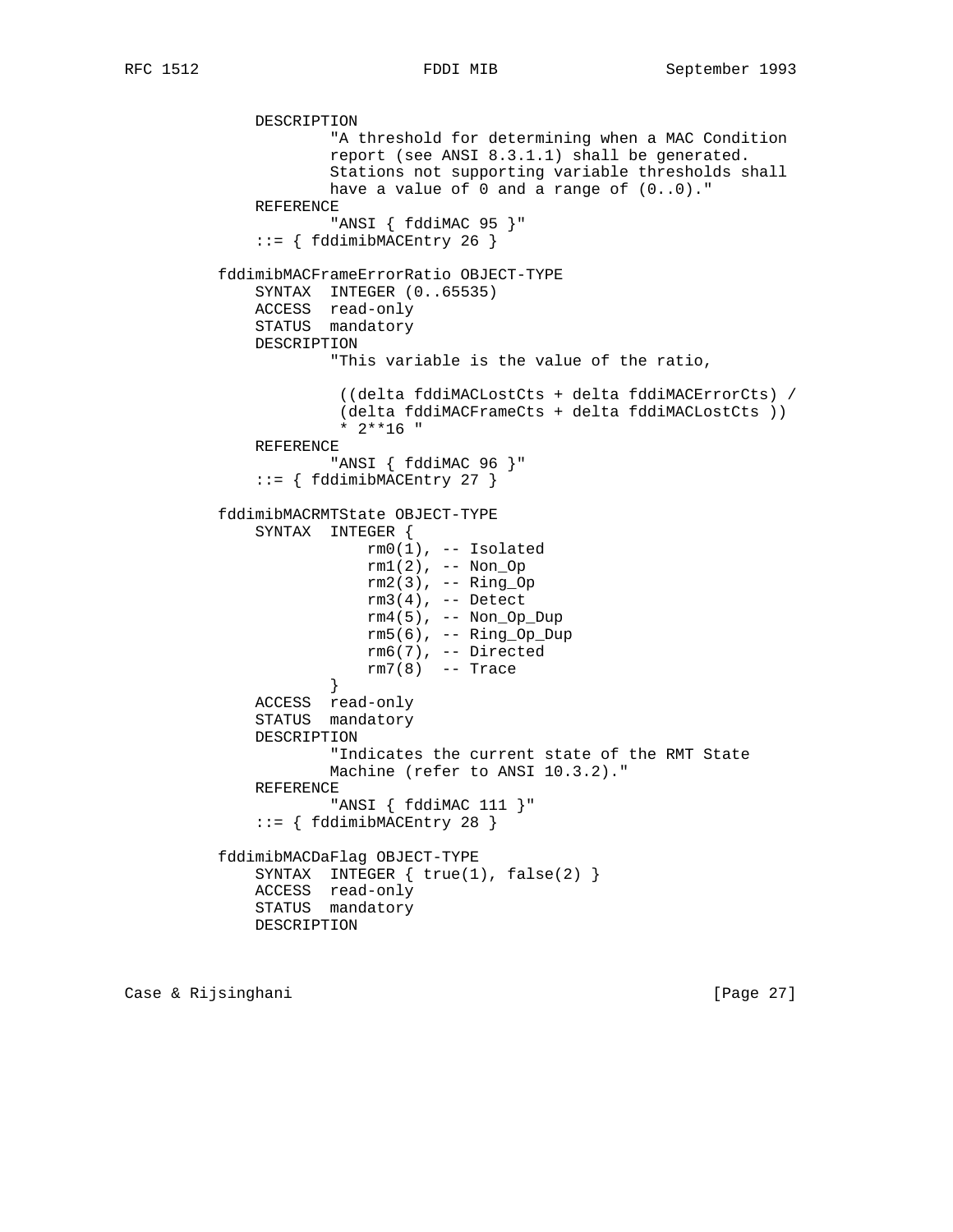"The RMT flag Duplicate Address Flag, DA\_Flag (refer to ANSI 10.2.1.2)." REFERENCE "ANSI { fddiMAC 112 }" ::= { fddimibMACEntry 29 } fddimibMACUnaDaFlag OBJECT-TYPE SYNTAX INTEGER { true(1), false(2) } ACCESS read-only STATUS mandatory DESCRIPTION "A flag, UNDA\_Flag (refer to ANSI 8.2.2.1), set when the upstream neighbor reports a duplicate address condition. Cleared when the condition clears." REFERENCE "ANSI { fddiMAC 113 }" ::= { fddimibMACEntry 30 } fddimibMACFrameErrorFlag OBJECT-TYPE SYNTAX INTEGER { true(1), false(2) } ACCESS read-only STATUS mandatory DESCRIPTION "Indicates the MAC Frame Error Condition is present when set. Cleared when the condition clears and on station initialization." REFERENCE "ANSI { fddiMAC 114 }" ::= { fddimibMACEntry 31 } fddimibMACMAUnitdataAvailable OBJECT-TYPE SYNTAX INTEGER  $\{ true(1), false(2) \}$  ACCESS read-only STATUS mandatory DESCRIPTION "This variable shall take on the value of the MAC\_Avail flag defined in RMT." REFERENCE "ANSI { fddiMAC 116 }" ::= { fddimibMACEntry 32 } fddimibMACHardwarePresent OBJECT-TYPE SYNTAX INTEGER  $\{ true(1), false(2) \}$  ACCESS read-only STATUS mandatory DESCRIPTION "This variable indicates the presence of

Case & Rijsinghani **berkena di kabupaten Sepanjara (Page 28**)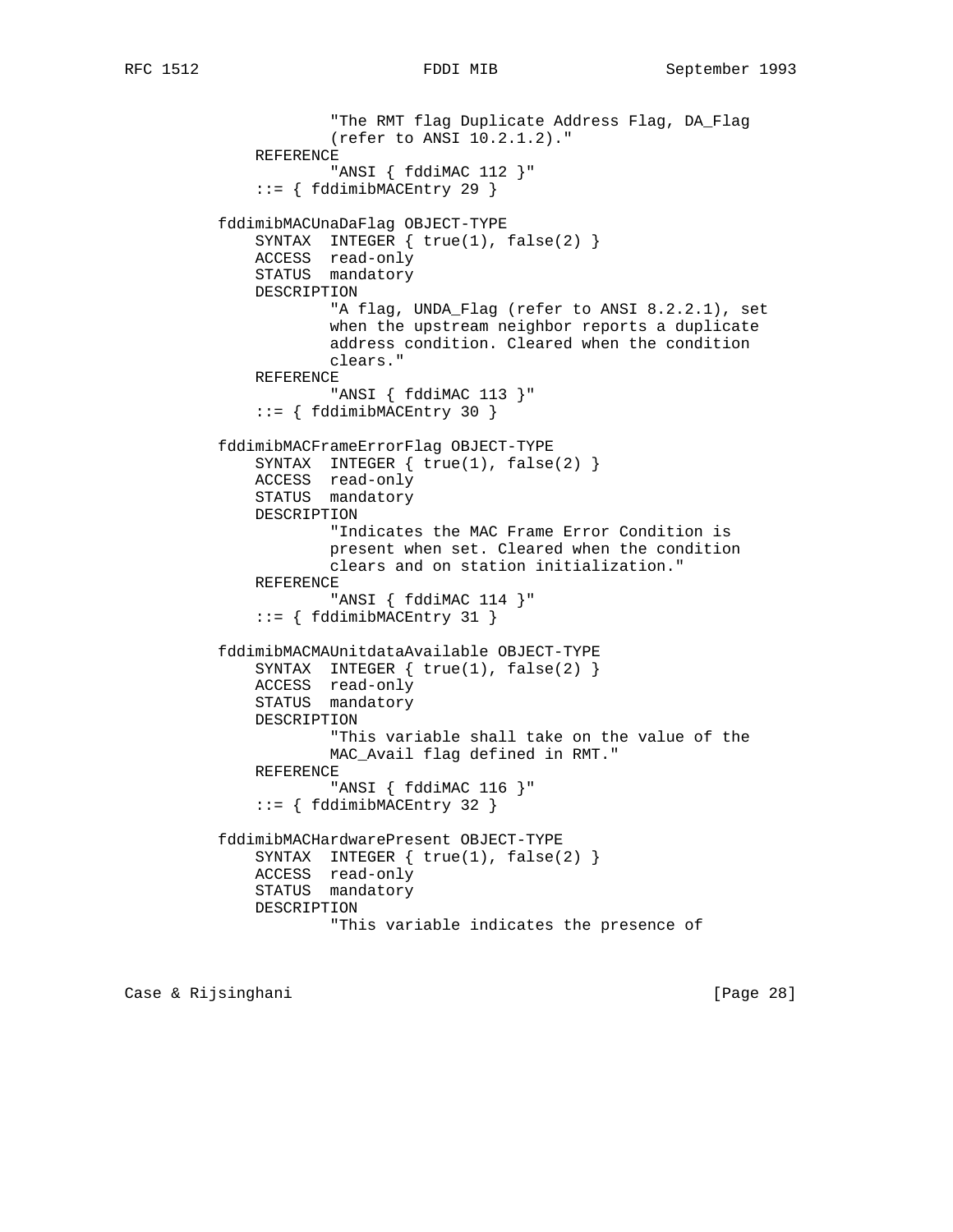```
 underlying hardware support for this MAC object.
             If the value of this object is false(2), the
             reporting of the objects in this entry may be
             handled in an implementation-specific manner."
     REFERENCE
             "ANSI { fddiMAC 117 }"
     ::= { fddimibMACEntry 33 }
 fddimibMACMAUnitdataEnable OBJECT-TYPE
    SYNTAX INTEGER \{ true(1), false(2) \} ACCESS read-write
     STATUS mandatory
     DESCRIPTION
             "This variable determines the value of the
             MA_UNITDATA_Enable flag in RMT. The default and
             initial value of this flag is true(1)."
     REFERENCE
             "ANSI { fddiMAC 118 }"
     ::= { fddimibMACEntry 34 }
 -- the Enhanced MAC Counters group
 -- Implementation of this Group is optional, but systems
 -- claiming support must implement all variables in this
 -- group
 -- the MAC Counters table
 fddimibMACCountersTable OBJECT-TYPE
     SYNTAX SEQUENCE OF FddimibMACCountersEntry
     ACCESS not-accessible
     STATUS mandatory
     DESCRIPTION
             "A list of MAC Counters entries. The number of
             entries shall not exceed the value of
             fddimibMACNumber."
     ::= { fddimibMACCounters 1 }
 fddimibMACCountersEntry OBJECT-TYPE
     SYNTAX FddimibMACCountersEntry
     ACCESS not-accessible
     STATUS mandatory
     DESCRIPTION
             "A MAC Counters entry containing information
             common to a given MAC."
     INDEX { fddimibMACSMTIndex, fddimibMACIndex }
     ::= { fddimibMACCountersTable 1 }
```
Case & Rijsinghani [Page 29]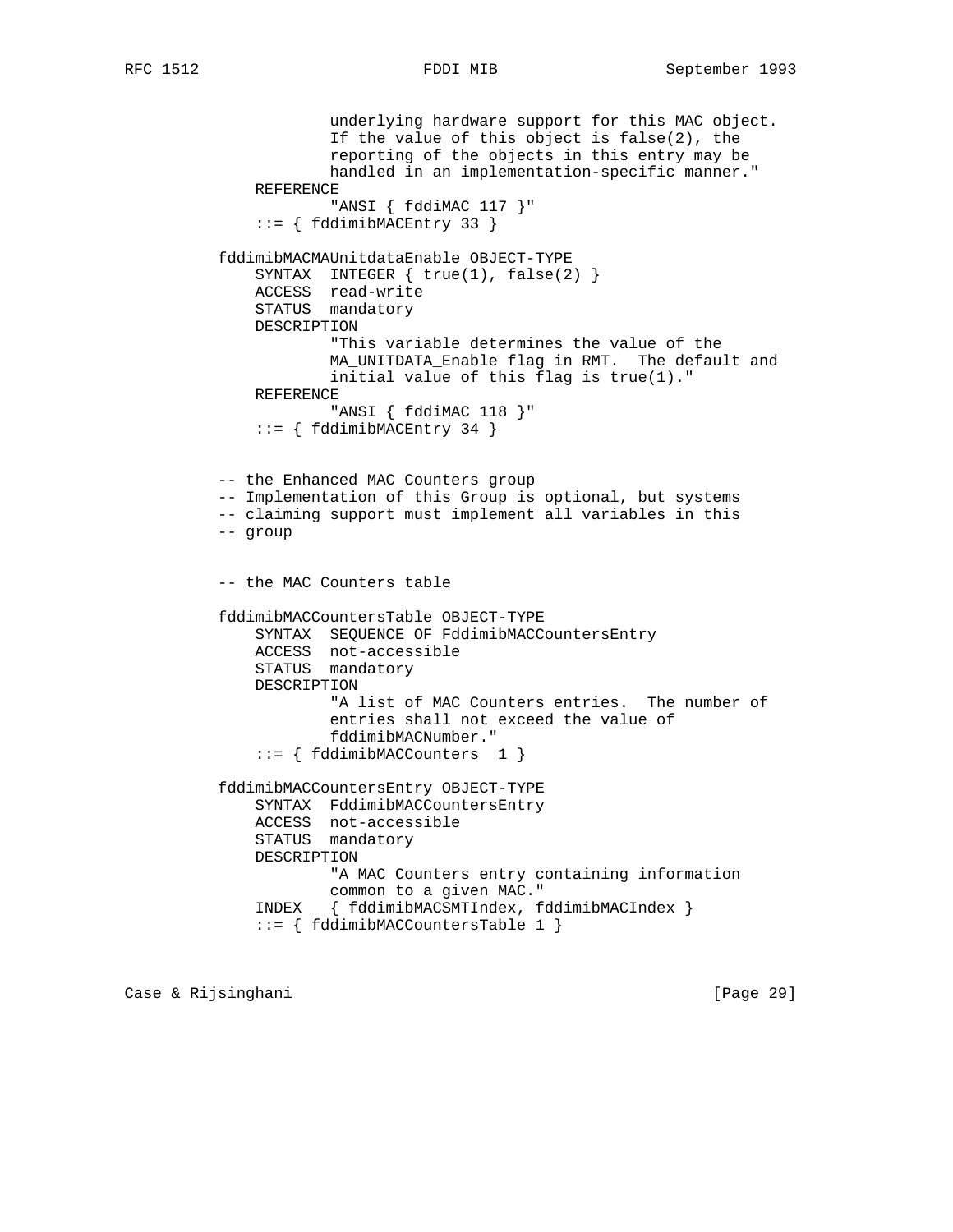FddimibMACCountersEntry ::= SEQUENCE { fddimibMACTokenCts Counter, fddimibMACTvxExpiredCts Counter, fddimibMACNotCopiedCts Counter, fddimibMACLateCts Counter, fddimibMACRingOpCts Counter, fddimibMACNotCopiedRatio INTEGER, fddimibMACNotCopiedFlag INTEGER, fddimibMACNotCopiedThreshold INTEGER } fddimibMACTokenCts OBJECT-TYPE SYNTAX Counter ACCESS read-only STATUS mandatory DESCRIPTION "A count that should as closely as possible match the number of times the station has received a token (total of non-restricted and restricted) on this MAC (see ANSI MAC 7.4). This count is valuable for determination of network load." REFERENCE "ANSI { fddiMAC 74 }" ::= { fddimibMACCountersEntry 1 } fddimibMACTvxExpiredCts OBJECT-TYPE SYNTAX Counter ACCESS read-only STATUS mandatory DESCRIPTION "A count that should as closely as possible match the number of times that TVX has expired." REFERENCE "ANSI { fddiMAC 83 }" ::= { fddimibMACCountersEntry 2 } fddimibMACNotCopiedCts OBJECT-TYPE SYNTAX Counter ACCESS read-only

Case & Rijsinghani **berkena di kabupaten Sepanjara (Page 30**)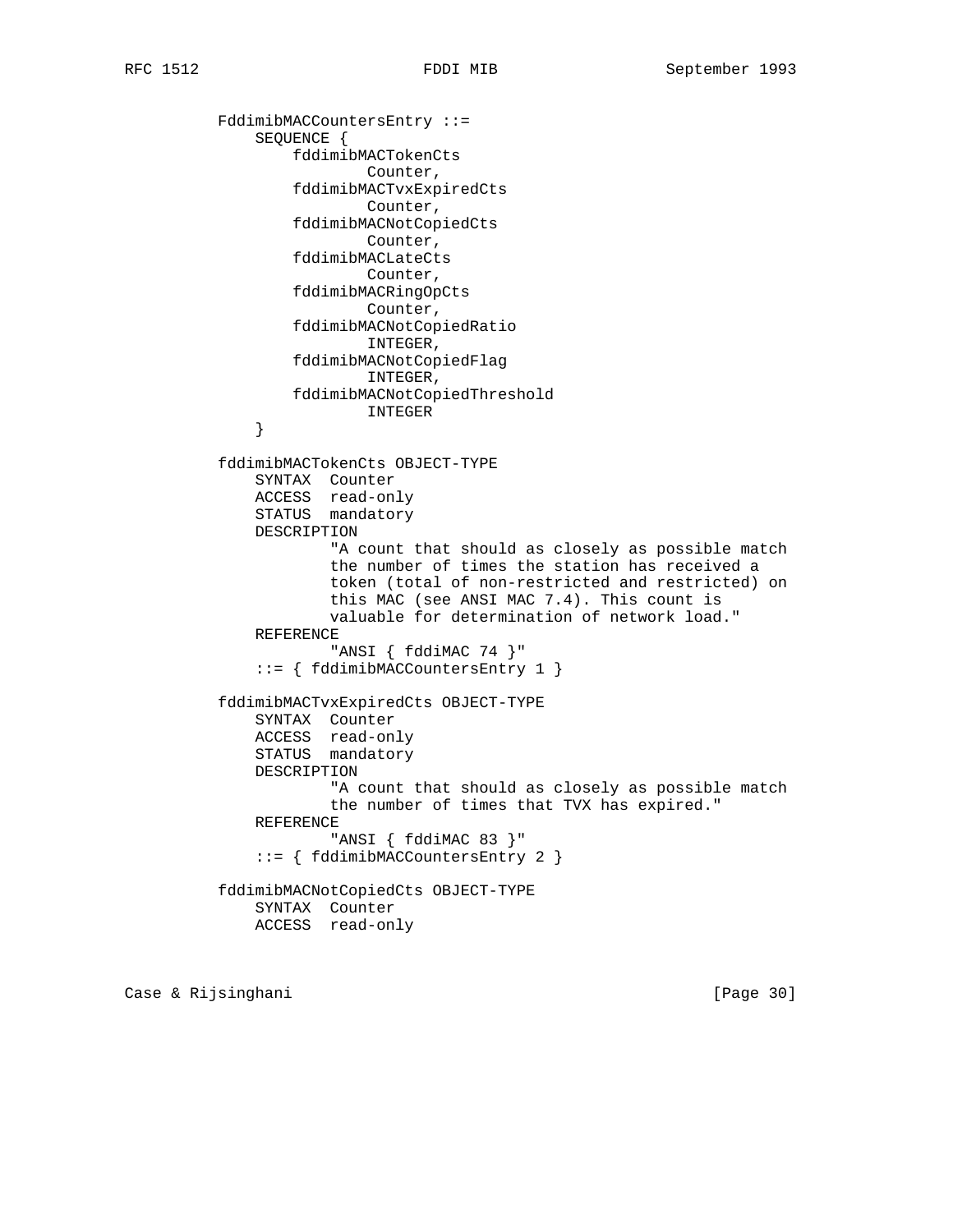```
 STATUS mandatory
     DESCRIPTION
             "A count that should as closely as possible match
             the number of frames that were addressed to this
             MAC but were not copied into its receive buffers
             (see ANSI MAC 7.5). For example, this might occur
             due to local buffer congestion. Because of
             implementation considerations, this count may not
             match the actual number of frames not copied. It
             is not a requirement that this count be exact.
             Note that this count does not include MAC frames."
     REFERENCE
             "ANSI { fddiMAC 84 }"
     ::= { fddimibMACCountersEntry 3 }
 fddimibMACLateCts OBJECT-TYPE
     SYNTAX Counter
     ACCESS read-only
     STATUS mandatory
     DESCRIPTION
             "A count that should as closely as possible match
             the number of TRT expirations since this MAC was
             reset or a token was received (refer to ANSI MAC
             7.4.5)."
     REFERENCE
             "ANSI { fddiMAC 85 }"
     ::= { fddimibMACCountersEntry 4 }
 fddimibMACRingOpCts OBJECT-TYPE
     SYNTAX Counter
     ACCESS read-only
     STATUS mandatory
     DESCRIPTION
              "The count of the number of times the ring has
             entered the 'Ring_Operational' state from the
             'Ring Not Operational' state. This count is
             updated when a SM_MA_STATUS.Indication of a change
             in the Ring_Operational status occurs (refer to
             ANSI 6.1.4). Because of implementation
             considerations, this count may be less than the
             actual RingOp_Ct. It is not a requirement that
             this count be exact."
     REFERENCE
             "ANSI { fddiMAC 86 }"
     ::= { fddimibMACCountersEntry 5 }
 fddimibMACNotCopiedRatio OBJECT-TYPE
```

```
 SYNTAX INTEGER (0..65535)
```
Case & Rijsinghani **berkena di kabupaten Sepanjara (Page 31**)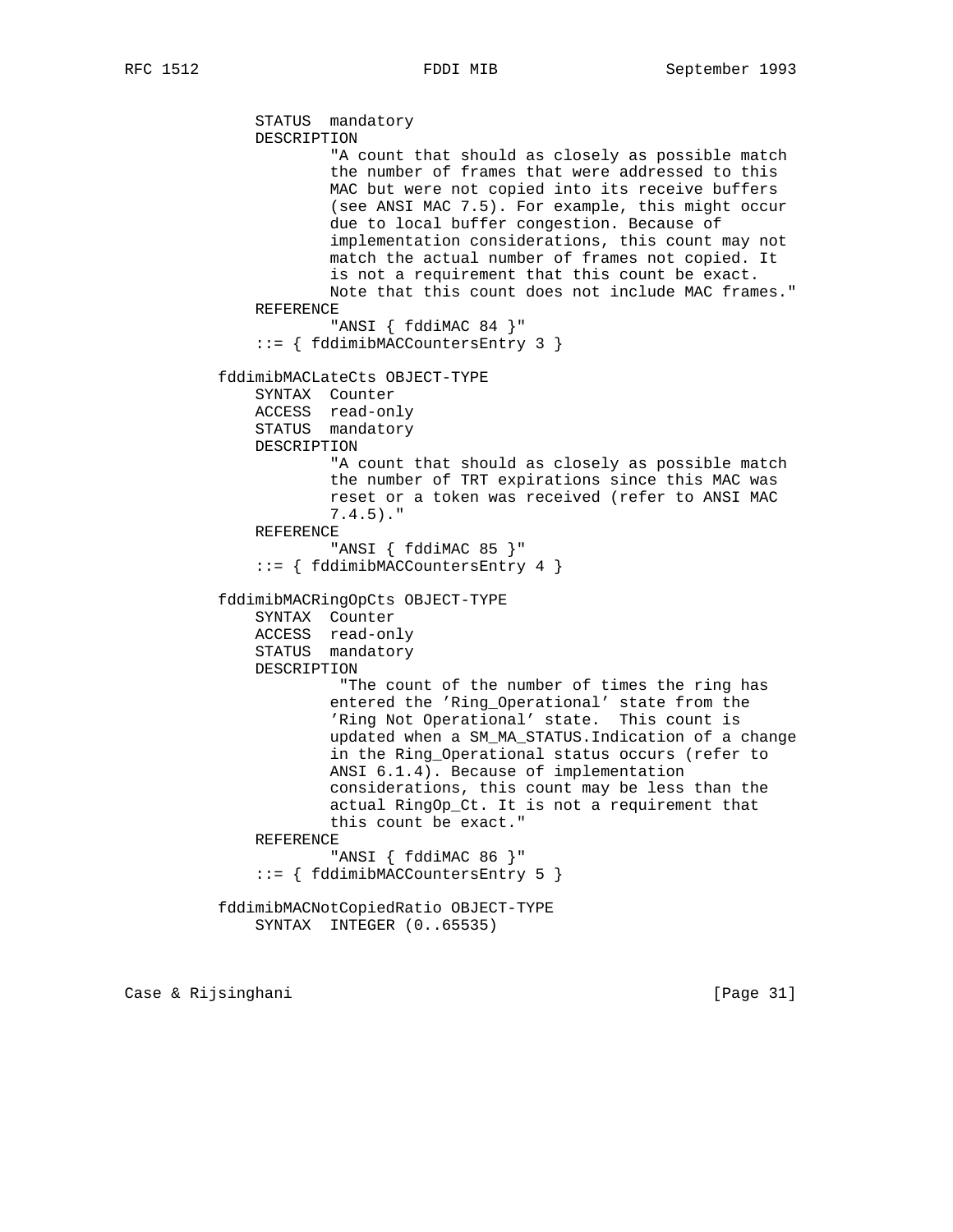ACCESS read-only STATUS mandatory DESCRIPTION "This variable is the value of the ratio: (delta fddiMACNotCopiedCts / (delta fddiMACCopiedCts + delta fddiMACNotCopiedCts )) \* 2\*\*16 " REFERENCE "ANSI { fddiMAC 105 }" ::= { fddimibMACCountersEntry 6 } fddimibMACNotCopiedFlag OBJECT-TYPE SYNTAX INTEGER { true(1), false(2) } ACCESS read-only STATUS mandatory DESCRIPTION "Indicates that the Not Copied condition is present when read as true(1). Set to false(2) when the condition clears and on station initialization." REFERENCE "ANSI { fddiMAC 115 }" ::= { fddimibMACCountersEntry 7 } fddimibMACNotCopiedThreshold OBJECT-TYPE SYNTAX INTEGER (0..65535) ACCESS read-write STATUS mandatory DESCRIPTION "A threshold for determining when a MAC condition report shall be generated. Stations not supporting variable thresholds shall have a value of 0 and a range of (0..0)." REFERENCE "ANSI { fddiMAC 103 }" ::= { fddimibMACCountersEntry 8 } -- the PATH group -- Implementation of the PATH group is mandatory for all -- systems which implement manageable FDDI subsystems. fddimibPATHNumber OBJECT-TYPE SYNTAX INTEGER (0..65535) ACCESS read-only STATUS mandatory DESCRIPTION

Case & Rijsinghani [Page 32]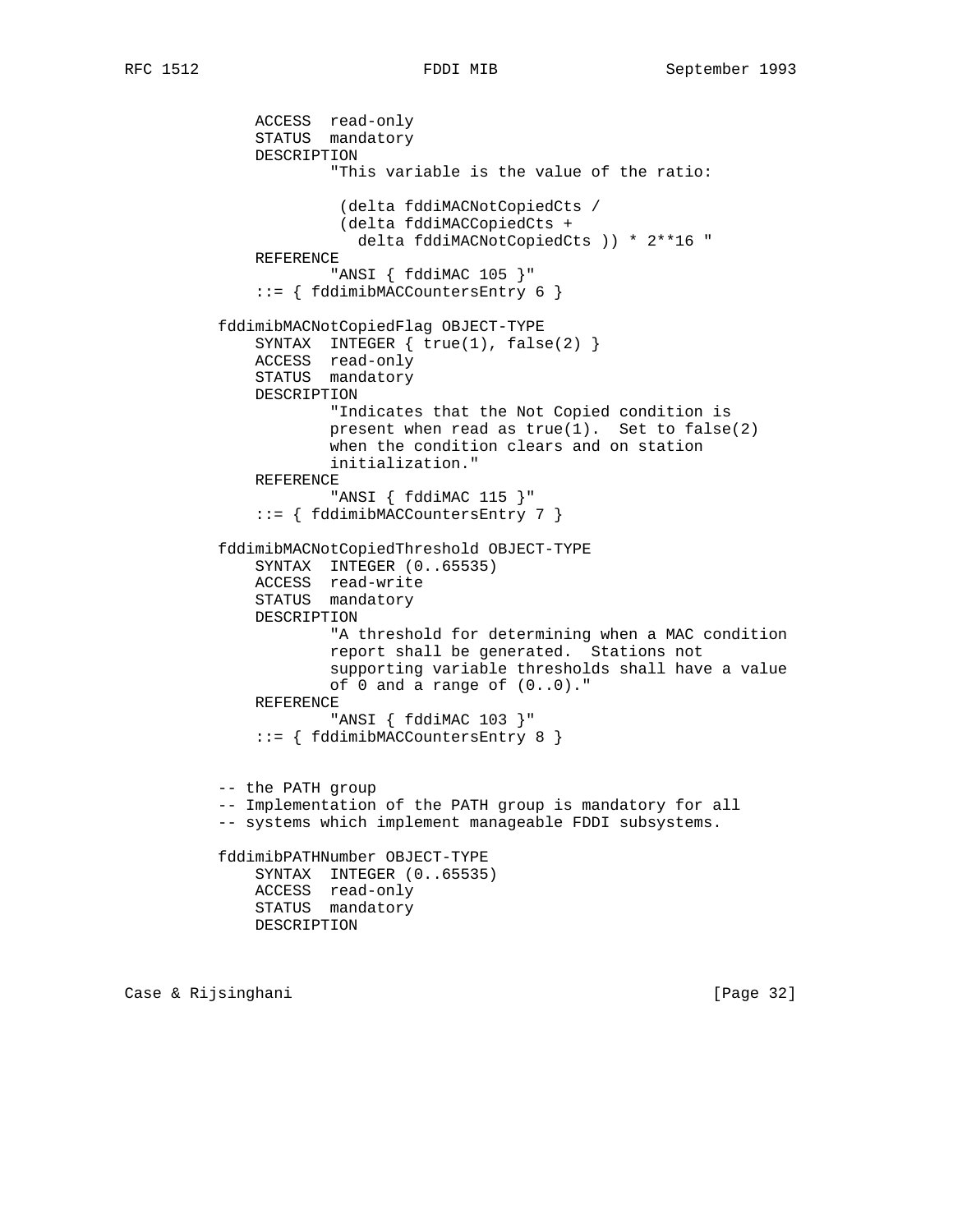```
 "The total number of PATHs possible (across all
                      SMTs) on this network management application
                      entity. The value for this variable must remain
                      constant at least from one re-initialization of
                      the entity's network management system to the next
                      re-initialization."
             ::= \{ fddimibPATH 1 \} -- the PATH table
          fddimibPATHTable OBJECT-TYPE
              SYNTAX SEQUENCE OF FddimibPATHEntry
 ACCESS not-accessible
STATUS mandatory
              DESCRIPTION
                      "A list of PATH entries. The number of entries
                      shall not exceed the value of fddimibPATHNumber."
             ::= { fddimibPATH 2 }
          fddimibPATHEntry OBJECT-TYPE
              SYNTAX FddimibPATHEntry
              ACCESS not-accessible
              STATUS mandatory
              DESCRIPTION
                      "A PATH entry containing information common to a
                      given PATH."
              INDEX { fddimibPATHSMTIndex, fddimibPATHIndex }
              ::= { fddimibPATHTable 1 }
          FddimibPATHEntry ::=
              SEQUENCE {
                  fddimibPATHSMTIndex
                          INTEGER,
                  fddimibPATHIndex
                         INTEGER,
                  fddimibPATHTVXLowerBound
                         FddiTimeNano,
                  fddimibPATHTMaxLowerBound
                         FddiTimeNano,
                  fddimibPATHMaxTReq
              FddiTimeNano
 }
          fddimibPATHSMTIndex OBJECT-TYPE
              SYNTAX INTEGER (1..65535)
              ACCESS read-only
              STATUS mandatory
```
Case & Rijsinghani **berkena di kabupaten Sepanjara (Page 33**)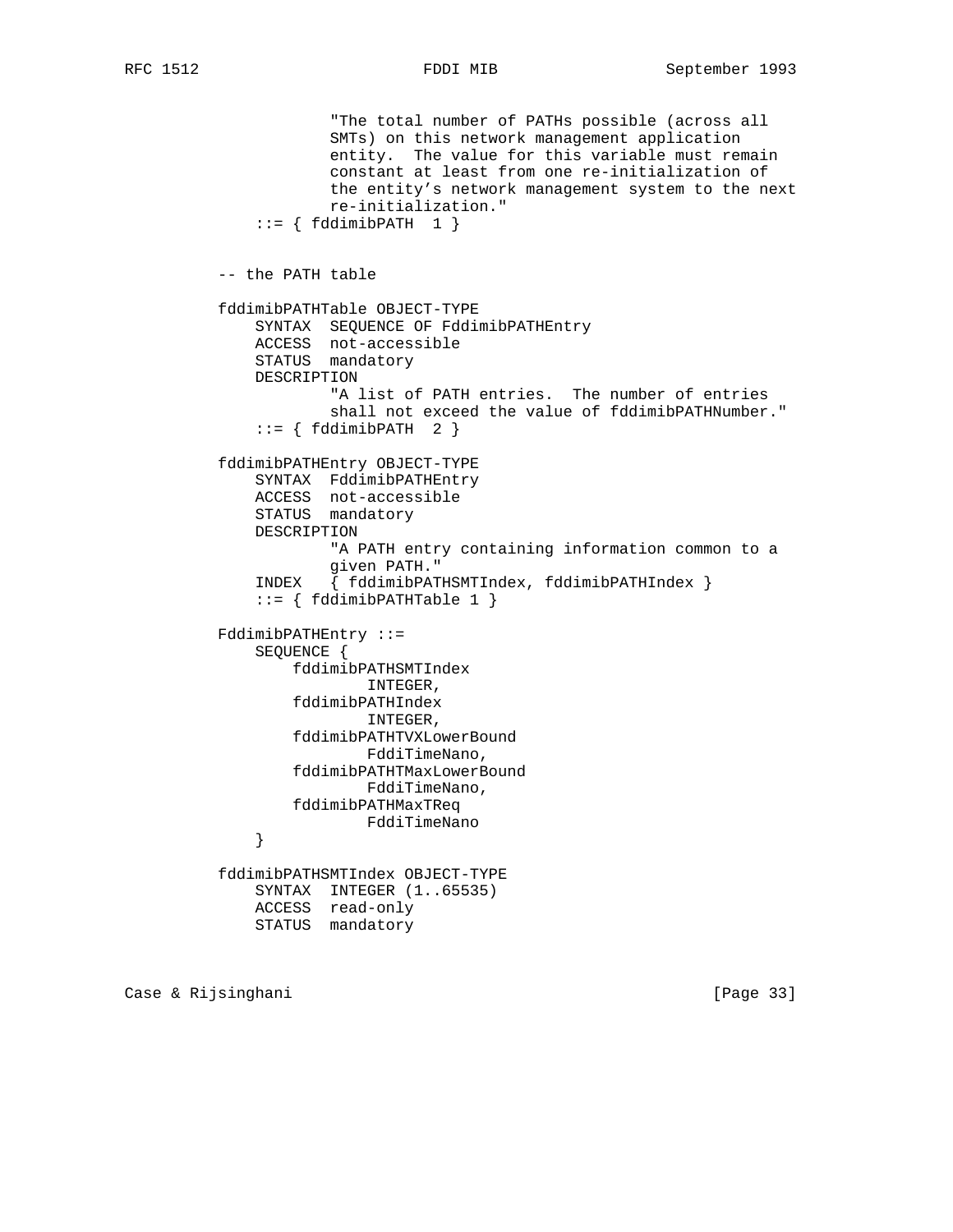```
 DESCRIPTION
                       "The value of the SMT index associated with this
                       PATH."
              ::= { fddimibPATHEntry 1 }
           fddimibPATHIndex OBJECT-TYPE
              SYNTAX INTEGER (0..65535)
              ACCESS read-only
              STATUS mandatory
              DESCRIPTION
                       "Index variable for uniquely identifying the
                       primary, secondary and local PATH object
                       instances. Local PATH object instances are
                      represented with integer values 3 to 255."
              REFERENCE
                      "ANSI { fddiPATH 11 }"
               ::= { fddimibPATHEntry 2 }
           fddimibPATHTVXLowerBound OBJECT-TYPE
              SYNTAX FddiTimeNano
              ACCESS read-write
              STATUS mandatory
              DESCRIPTION
                       "Specifies the minimum time value of
                       fddiMACTvxValue that shall be used by any MAC that
                       is configured in this path. The operational value
                       of fddiMACTvxValue is managed by settting this
                       variable. This variable has the time value range
 of:
                       0 < fddimibPATHTVXLowerBound < fddimibPATHMaxTReq
                       Changes to this variable shall either satisfy the
                       time value relationship:
                       fddimibPATHTVXLowerBound <=
                       fddimibMACTVXCapability
                       of each of the MACs currently on the path, or be
                       considered out of range. The initial value of
                       fddimibPATHTVXLowerBound shall be 2500 nsec (2.5
                       ms)."
              REFERENCE
                      "ANSI { fddiPATH 21 }"
               ::= { fddimibPATHEntry 3 }
           fddimibPATHTMaxLowerBound OBJECT-TYPE
              SYNTAX FddiTimeNano
```
Case & Rijsinghani [Page 34]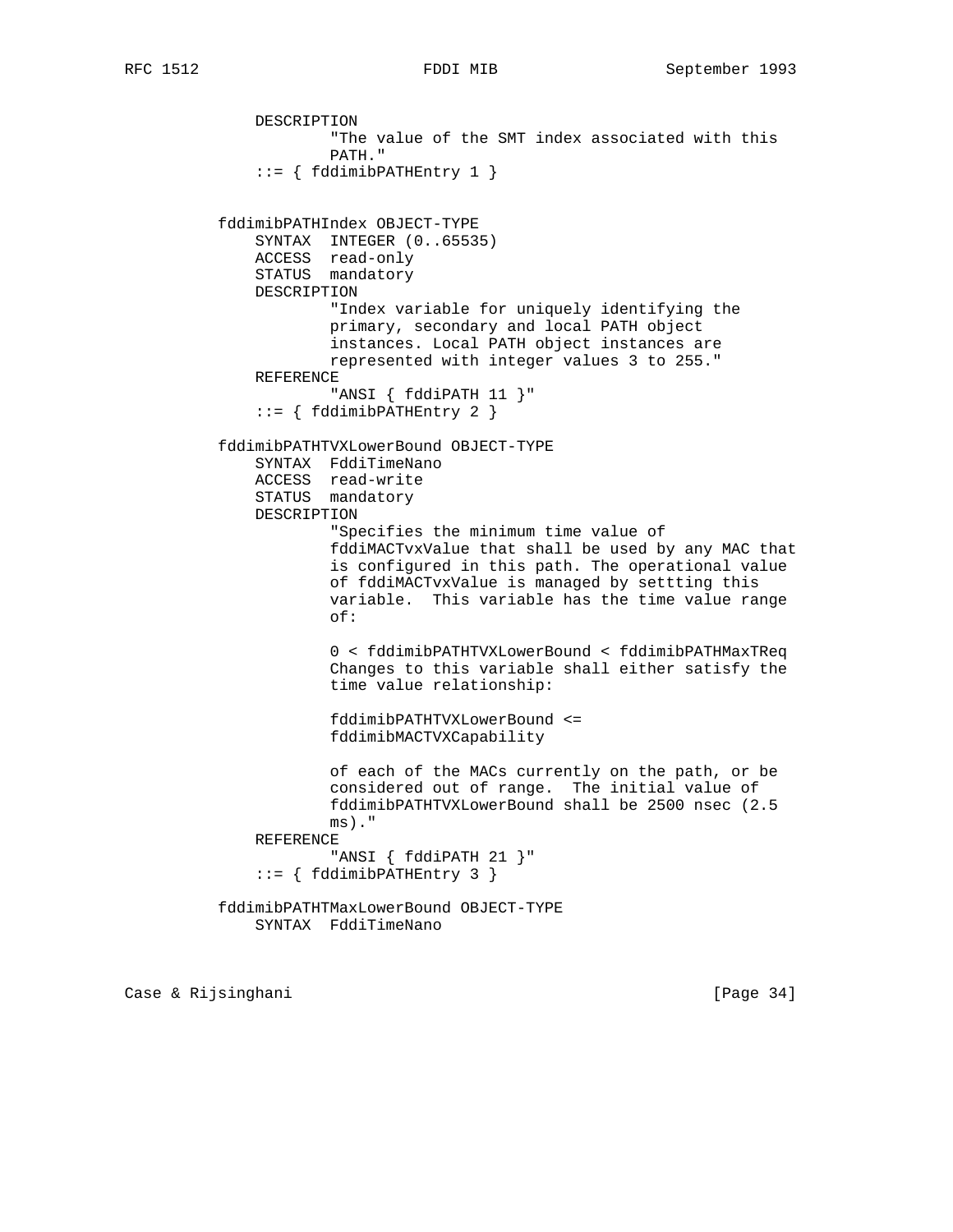ACCESS read-write STATUS mandatory DESCRIPTION "Specifies the minimum time value of fddiMACTMax that shall be used by any MAC that is configured in this path. The operational value of fddiMACTMax is managed by setting this variable. This variable has the time value range of: fddimibPATHMaxTReq <= fddimibPATHTMaxLowerBound and an absolute time value range of: 10000nsec (10 msec) <= fddimibPATHTMaxLowerBound Changes to this variable shall either satisfy the time value relationship: fddimibPATHTMaxLowerBound < fddimibMACTMaxCapability of each of the MACs currently on the path, or be considered out of range. The initial value of fddimibPATHTMaxLowerBound shall be 165000 nsec (165 msec)." REFERENCE "ANSI { fddiPATH 22 }" ::= { fddimibPATHEntry 4 } fddimibPATHMaxTReq OBJECT-TYPE SYNTAX FddiTimeNano ACCESS read-write STATUS mandatory DESCRIPTION "Specifies the maximum time value of fddiMACT-Req that shall be used by any MAC that is configured in this path. The operational value of fddiMACT- Req is managed by setting this variable. This variable has the time value range of: fddimibPATHTVXLowerBound < fddimibPATHMaxTReq <= fddimibPATHTMaxLowerBound. The default value of fddimibPATHMaxTReq is 165000 nsec (165 msec)." REFERENCE "ANSI { fddiPATH 23 }" ::= { fddimibPATHEntry 5 }

Case & Rijsinghani **berkena di kabupaten Sepanjara (Page 35**)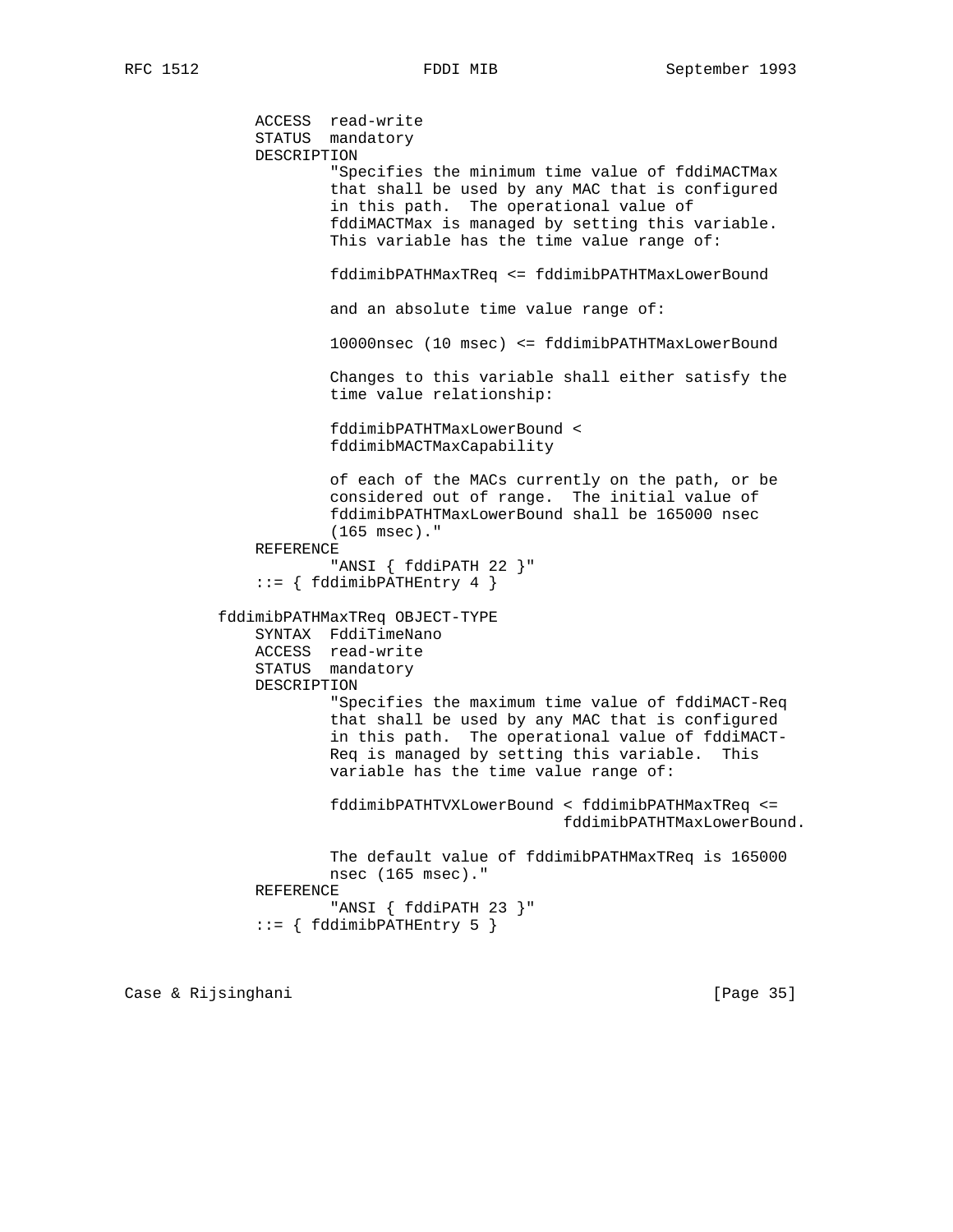-- the PATH Configuration table fddimibPATHConfigTable OBJECT-TYPE SYNTAX SEQUENCE OF FddimibPATHConfigEntry ACCESS not-accessible STATUS mandatory DESCRIPTION "A table of Path configuration entries. This table lists all the resources that may be in this Path." REFERENCE "ANSI { fddiPATH 18 }"  $::= \{ fddimibPATH 3 \}$  fddimibPATHConfigEntry OBJECT-TYPE SYNTAX FddimibPATHConfigEntry ACCESS not-accessible STATUS mandatory DESCRIPTION "A collection of objects containing information for a given PATH Configuration entry." INDEX { fddimibPATHConfigSMTIndex, fddimibPATHConfigPATHIndex, fddimibPATHConfigTokenOrder } ::= { fddimibPATHConfigTable 1 } FddimibPATHConfigEntry ::= SEQUENCE { fddimibPATHConfigSMTIndex INTEGER, fddimibPATHConfigPATHIndex INTEGER, fddimibPATHConfigTokenOrder INTEGER, fddimibPATHConfigResourceType INTEGER, fddimibPATHConfigResourceIndex INTEGER, fddimibPATHConfigCurrentPath  $\begin{tabular}{c} \bf{INTEGR} \\ \end{tabular}$  } fddimibPATHConfigSMTIndex OBJECT-TYPE SYNTAX INTEGER (1..65535) ACCESS read-only STATUS mandatory DESCRIPTION "The value of the SMT index associated with this

Case & Rijsinghani **berkena di kabupaten Sepanjara (Page 36**)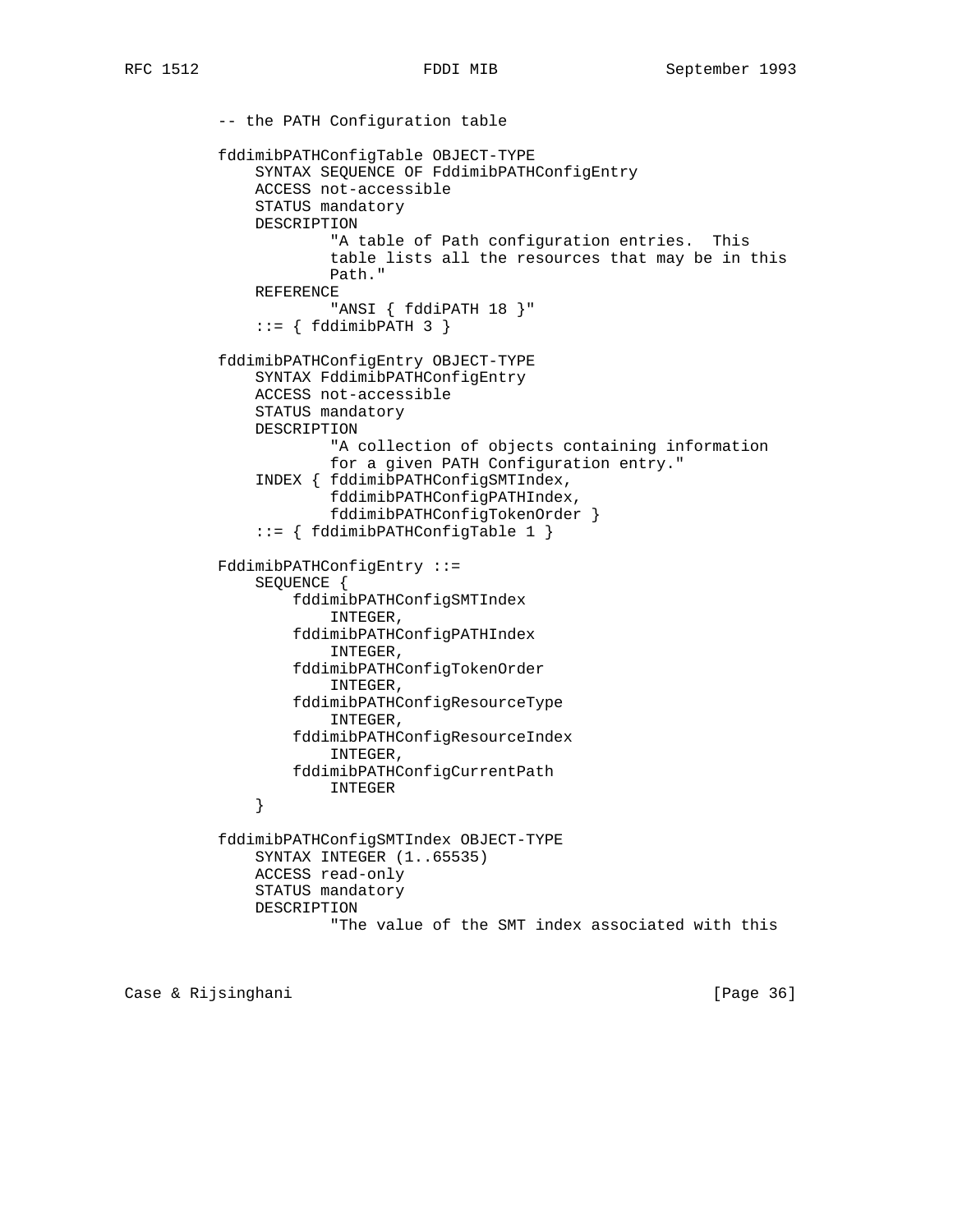```
 configuration entry."
               ::= { fddimibPATHConfigEntry 1 }
           fddimibPATHConfigPATHIndex OBJECT-TYPE
               SYNTAX INTEGER (1..65535)
               ACCESS read-only
               STATUS mandatory
               DESCRIPTION
                       "The value of the PATH resource index associated
                       with this configuration entry."
               ::= { fddimibPATHConfigEntry 2 }
           fddimibPATHConfigTokenOrder OBJECT-TYPE
               SYNTAX INTEGER (1..65535)
               ACCESS read-only
               STATUS mandatory
               DESCRIPTION
                       "An object associated with Token order for this
                       entry. Thus if the token passes resources a, b, c
                       and d, in that order, then the value of this
                       object for these resources would be 1, 2, 3 and 4
                       respectively."
               ::= { fddimibPATHConfigEntry 3 }
           fddimibPATHConfigResourceType OBJECT-TYPE
               SYNTAX INTEGER { mac(2), port(4) }
               ACCESS read-only
               STATUS mandatory
               DESCRIPTION
                       "The type of resource associated with this
                       configuration entry."
               ::= { fddimibPATHConfigEntry 4 }
           fddimibPATHConfigResourceIndex OBJECT-TYPE
               SYNTAX INTEGER (1..65535)
               ACCESS read-only
               STATUS mandatory
               DESCRIPTION
                       "The value of the SMT resource index used to refer
                       to the instance of this MAC or Port resource."
               ::= { fddimibPATHConfigEntry 5 }
           fddimibPATHConfigCurrentPath OBJECT-TYPE
               SYNTAX INTEGER {
                       isolated(1), local(2), secondary(3), primary(4),
                        concatenated(5), thru(6)
 }
               ACCESS read-only
```
Case & Rijsinghani [Page 37]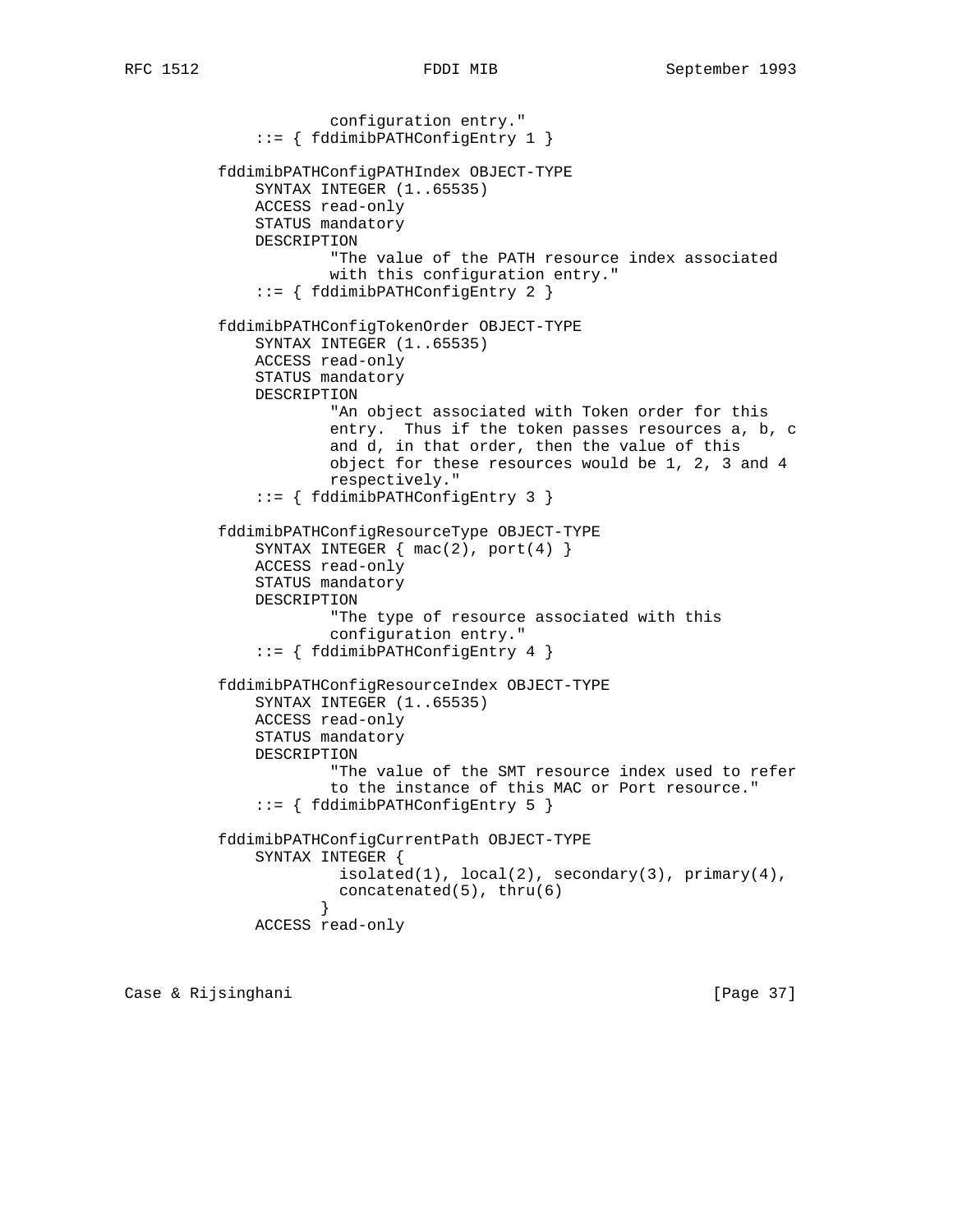STATUS mandatory

 DESCRIPTION "The current insertion status for this resource on this Path." ::= { fddimibPATHConfigEntry 6 } -- the PORT group -- Implementation of the PORT group is mandatory for all -- systems which implement manageable FDDI subsystems. fddimibPORTNumber OBJECT-TYPE SYNTAX INTEGER (0..65535) ACCESS read-only STATUS mandatory DESCRIPTION "The total number of PORT implementations (across all SMTs) on this network management application entity. The value for this variable must remain constant at least from one re-initialization of the entity's network management system to the next re-initialization."  $::= \{ fddimibPORT \quad 1 \}$  -- the PORT table fddimibPORTTable OBJECT-TYPE SYNTAX SEQUENCE OF FddimibPORTEntry ACCESS not-accessible STATUS mandatory DESCRIPTION "A list of PORT entries. The number of entries shall not exceed the value of fddimibPORTNumber."  $::=$  {  $fddimibPORT$  2 } fddimibPORTEntry OBJECT-TYPE SYNTAX FddimibPORTEntry ACCESS not-accessible STATUS mandatory DESCRIPTION "A PORT entry containing information common to a given PORT." INDEX { fddimibPORTSMTIndex, fddimibPORTIndex }  $::=$  { fddimibPORTTable 1 } FddimibPORTEntry ::= SEQUENCE {

Case & Rijsinghani **berkena di kabupaten Sepanjara (Page 38**)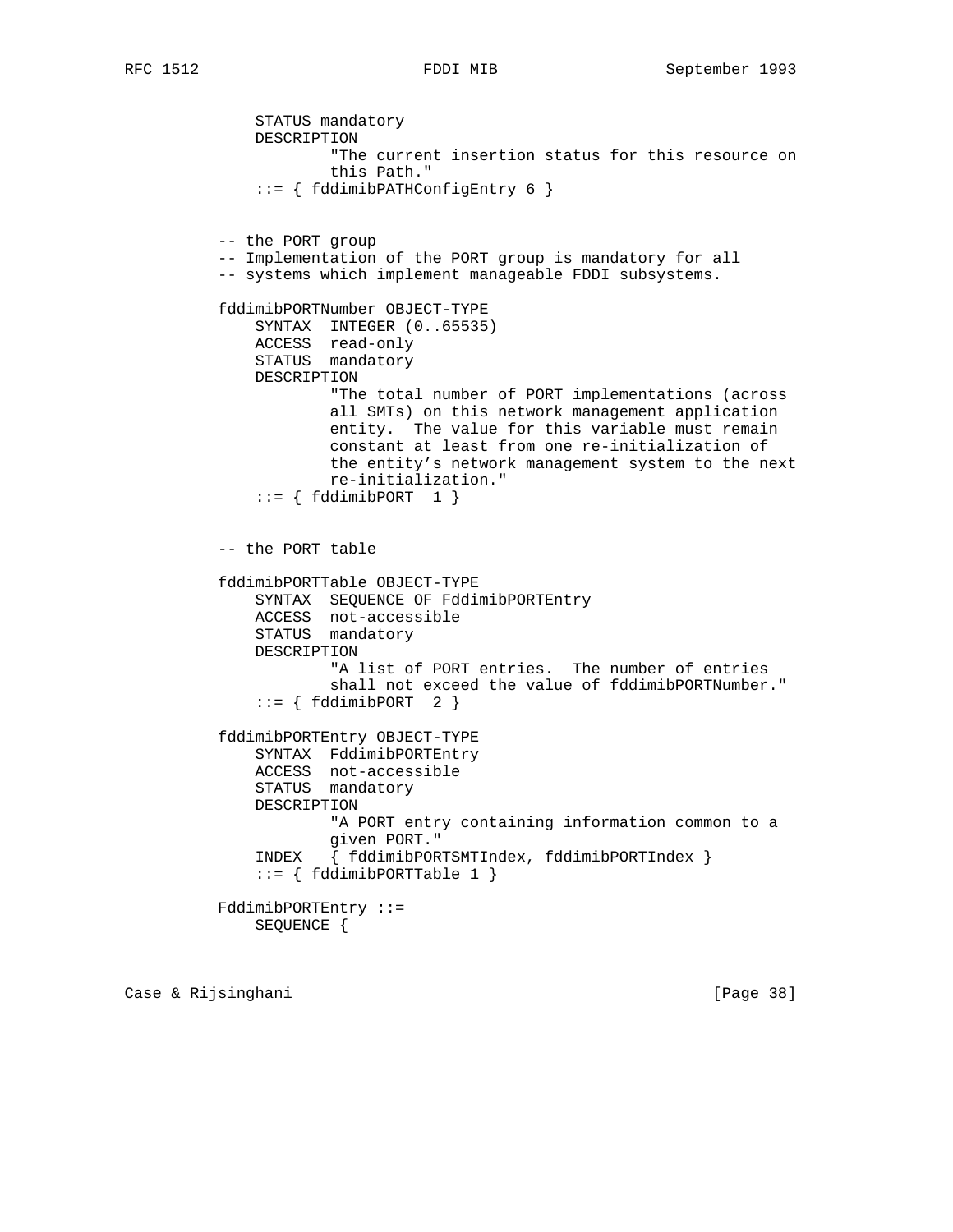fddimibPORTSMTIndex INTEGER, fddimibPORTIndex INTEGER, fddimibPORTMyType INTEGER, fddimibPORTNeighborType INTEGER, fddimibPORTConnectionPolicies INTEGER, fddimibPORTMACIndicated INTEGER, fddimibPORTCurrentPath INTEGER, fddimibPORTRequestedPaths OCTET STRING, fddimibPORTMACPlacement FddiResourceId, fddimibPORTAvailablePaths INTEGER, fddimibPORTPMDClass INTEGER, fddimibPORTConnectionCapabilities INTEGER, fddimibPORTBSFlag INTEGER, fddimibPORTLCTFailCts Counter, fddimibPORTLerEstimate INTEGER, fddimibPORTLemRejectCts Counter, fddimibPORTLemCts Counter, fddimibPORTLerCutoff INTEGER, fddimibPORTLerAlarm INTEGER, fddimibPORTConnectState INTEGER, fddimibPORTPCMState INTEGER, fddimibPORTPCWithhold INTEGER, fddimibPORTLerFlag INTEGER, fddimibPORTHardwarePresent INTEGER,

Case & Rijsinghani [Page 39]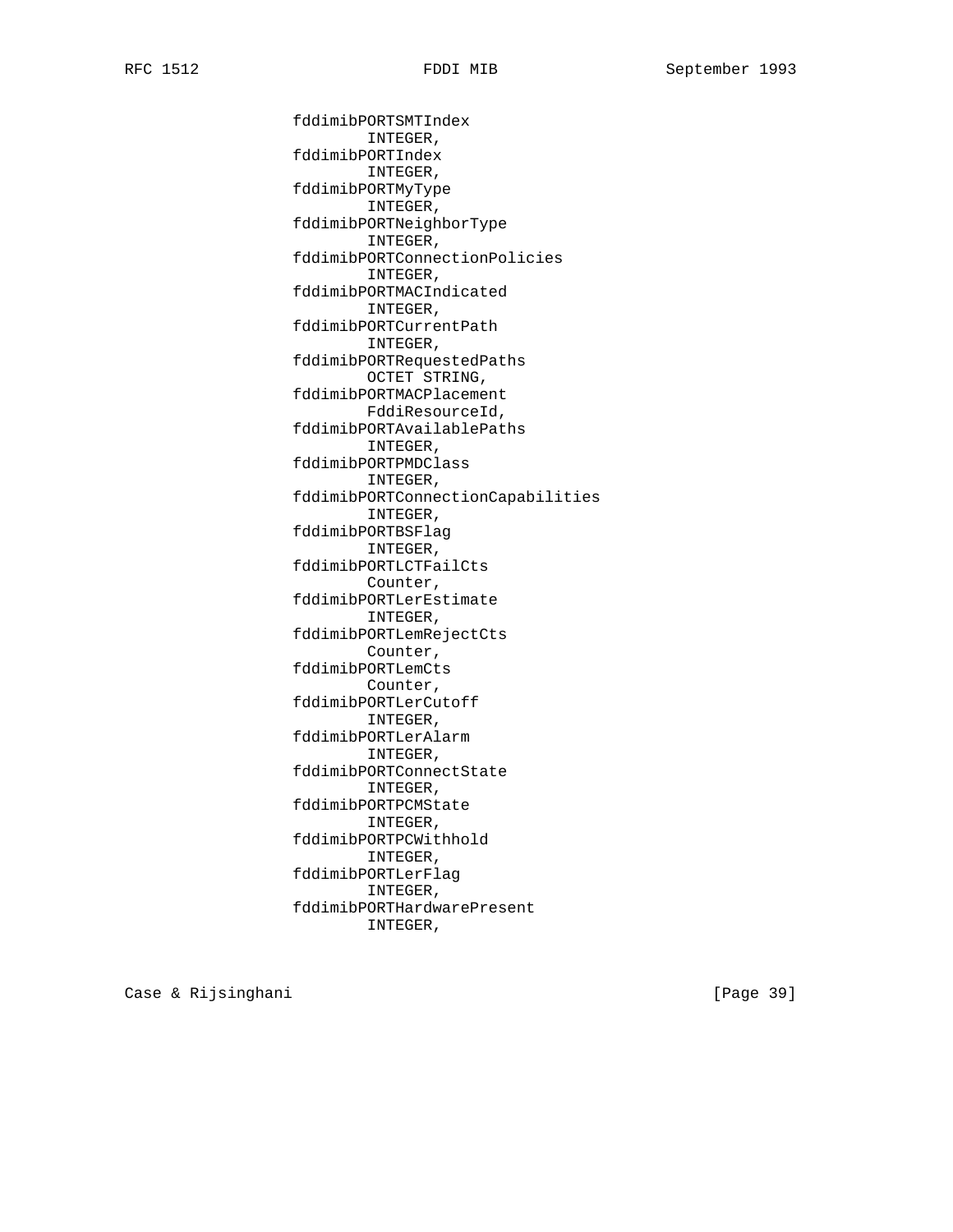```
 fddimibPORTAction
             INTEGER }
 }
          fddimibPORTSMTIndex OBJECT-TYPE
              SYNTAX INTEGER (1..65535)
              ACCESS read-only
              STATUS mandatory
              DESCRIPTION
                      "The value of the SMT index associated with this
                      PORT."
              ::= { fddimibPORTEntry 1 }
          fddimibPORTIndex OBJECT-TYPE
SYNTAX INTEGER (1..65535)
 ACCESS read-only
STATUS mandatory
              DESCRIPTION
                      "A unique value for each PORT within a given SMT,
                      which is the same as the corresponding resource
                      index in SMT. The value for each PORT must remain
                      constant at least from one re-initialization of
                      the entity's network management system to the next
                      re-initialization."
              REFERENCE
                      "ANSI { fddiPORT 29 }"
              ::= { fddimibPORTEntry 2 }
          fddimibPORTMyType OBJECT-TYPE
             SYNTAX INTEGER \{ a(1), b(2), s(3), m(4), none(5) \} ACCESS read-only
              STATUS mandatory
              DESCRIPTION
                     "The value of the PORT's PC Type (refer to ANSI
                      9.4.1, and 9.6.3.2)."
              REFERENCE
                      "ANSI { fddiPORT 12 }"
              ::= { fddimibPORTEntry 3 }
          fddimibPORTNeighborType OBJECT-TYPE
             SYNTAX INTEGER \{ a(1), b(2), s(3), m(4), none(5) \} ACCESS read-only
              STATUS mandatory
              DESCRIPTION
                      "The type of the remote PORT as determined in PCM.
                      This variable has an initial value of none, and is
                      only modified in PC_RCode(3)_Actions (refer to
                      ANSI SMT 9.6.3.2)."
```
Case & Rijsinghani **berkena di kabupaten Separa Page 40**]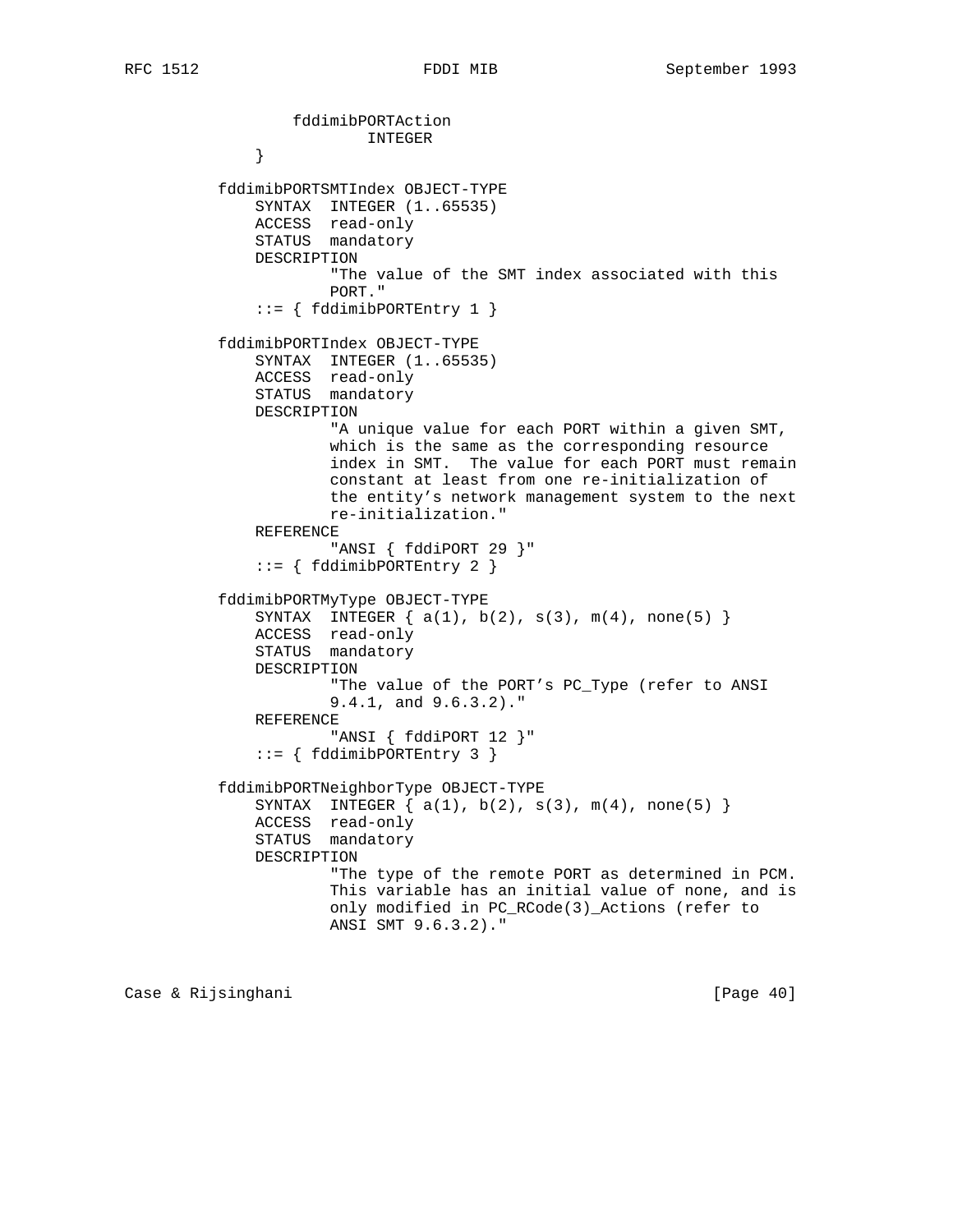REFERENCE "ANSI { fddiPORT 13 }" ::= { fddimibPORTEntry 4 } fddimibPORTConnectionPolicies OBJECT-TYPE SYNTAX INTEGER (0..3) ACCESS read-write STATUS mandatory DESCRIPTION "A value representing the PORT's connection policies desired in the node. The value of pc mac-lct is a term used in the PC\_MAC\_LCT Flag (see 9.4.3.2). The value of pc-mac-loop is a term used in the PC\_MAC\_Loop Flag. The value is a sum. This value initially takes the value zero, then for each PORT policy, 2 raised to a power is added to the sum. The powers are according to the following table: Policy Power pc-mac-lct 0 pc-mac-loop 1 " REFERENCE "ANSI { fddiPORT 14 }" ::= { fddimibPORTEntry 5 } fddimibPORTMACIndicated OBJECT-TYPE SYNTAX INTEGER { tVal9FalseRVal9False(1), tVal9FalseRVal9True(2), tVal9TrueRVal9False(3), tVal9TrueRVal9True(4)<br>} } ACCESS read-only STATUS mandatory DESCRIPTION "The indications (T\_Val(9), R\_Val(9)) in PC- Signalling, of the intent to place a MAC in the output token path to a PORT (refer to ANSI SMT 9.6.3.2.)." REFERENCE "ANSI { fddiPORT 15 }"  $::=$  { fddimibPORTEntry 6 } fddimibPORTCurrentPath OBJECT-TYPE SYNTAX INTEGER {  $ce0(1)$ , -- isolated

Case & Rijsinghani **berkena di kabupaten Separa Page 41** (Page 41)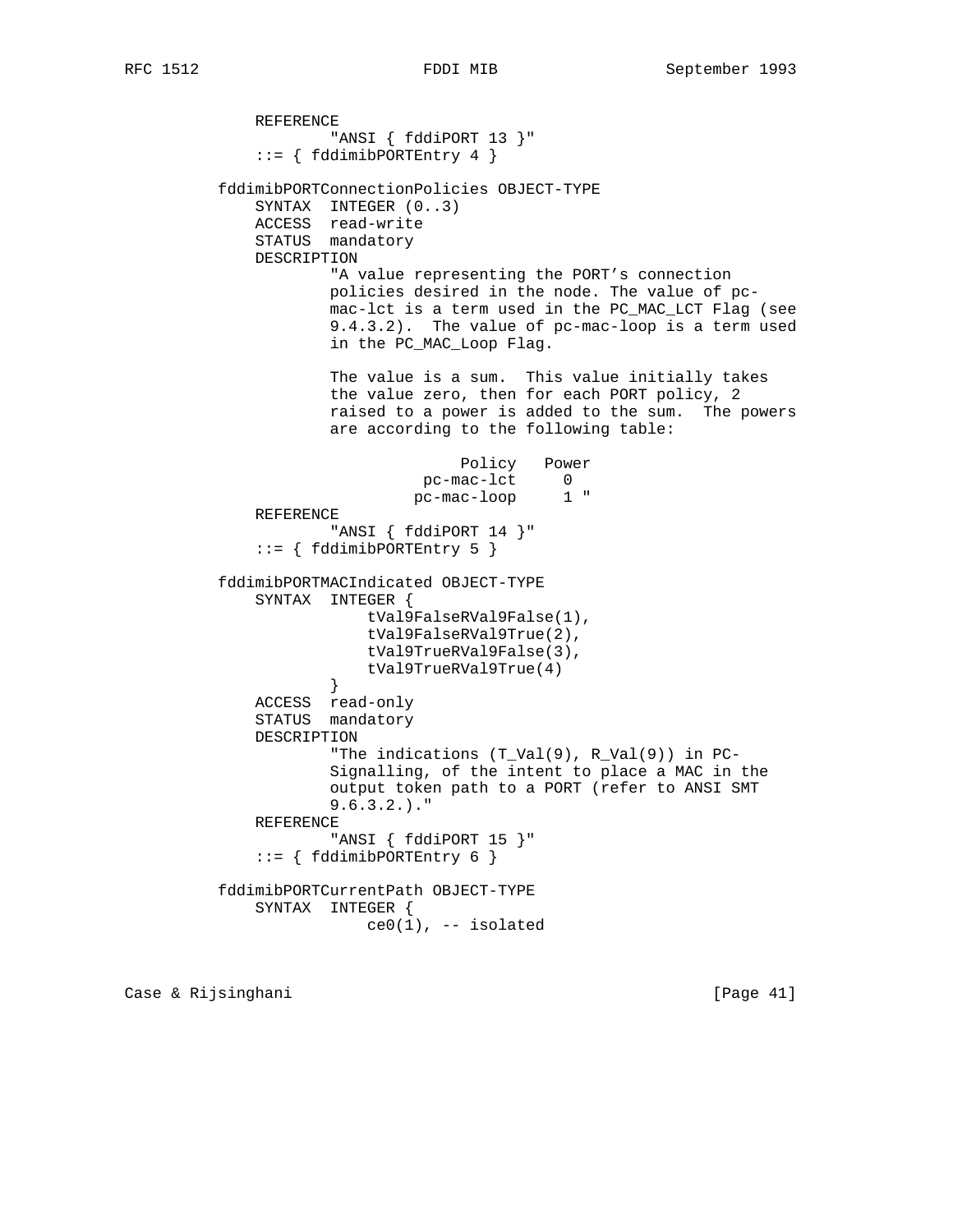$cel(2)$ ,  $- local$  ce2(3), -- secondary  $ce3(4)$ , -- primary ce4(5), -- concatenated ce5(6) -- thru } ACCESS read-only STATUS mandatory DESCRIPTION "Indicates the Path(s) into which this PORT is currently inserted." REFERENCE "ANSI { fddiPORT 16 }"  $::=$  { fddimibPORTEntry 7 } fddimibPORTRequestedPaths OBJECT-TYPE SYNTAX OCTET STRING (SIZE (3)) ACCESS read-write STATUS mandatory DESCRIPTION "This variable is a list of permitted Paths where each list element defines the Port's permitted Paths. The first octet corresponds to 'none', the second octet to 'tree', and the third octet to 'peer'." REFERENCE "ANSI { fddiPORT 17 }"  $::=$  { fddimibPORTEntry 8 } fddimibPORTMACPlacement OBJECT-TYPE SYNTAX FddiResourceId -- INTEGER (0..65535) ACCESS read-only STATUS mandatory DESCRIPTION "Indicates the MAC, if any, whose transmit path exits the station via this PORT. The value shall be zero if there is no MAC associated with the PORT. Otherwise, the MACIndex of the MAC will be the value of the variable." REFERENCE "ANSI { fddiPORT 18 }" ::= { fddimibPORTEntry 9 } fddimibPORTAvailablePaths OBJECT-TYPE SYNTAX INTEGER (0..7) ACCESS read-only STATUS mandatory DESCRIPTION

Case & Rijsinghani **berkena di kabupaten Sepanjara (Page 42**)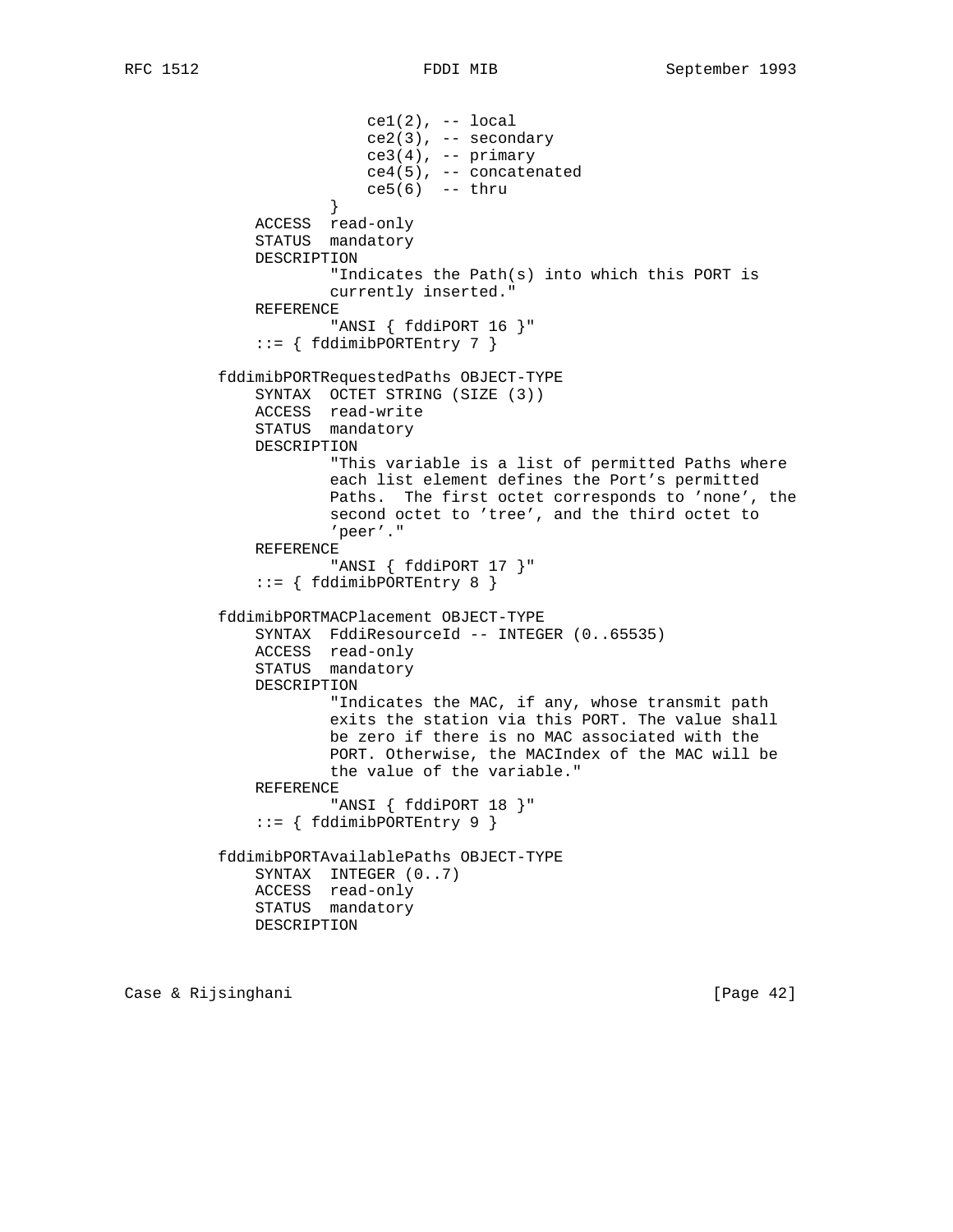"Indicates the Paths which are available to this Port. In the absence of faults, the A and B Ports will always have both the Primary and Secondary Paths available.

 The value is a sum. This value initially takes the value zero, then for each type of PATH that this port has available, 2 raised to a power is added to the sum. The powers are according to the following table:

```
 Path Power
                           Primary 0
 Secondary 1
 Local 2 "
             REFERENCE
                     "ANSI { fddiPORT 19 }"
              ::= { fddimibPORTEntry 10 }
          fddimibPORTPMDClass OBJECT-TYPE
             SYNTAX INTEGER {
                            multimode(1),
                            single-mode1(2),
                            single-mode2(3),
                             sonet(4),
                             low-cost-fiber(5),
                             twisted-pair(6),
                             unknown(7),
                            unspecified(8)
 }
             ACCESS read-only
             STATUS mandatory
             DESCRIPTION
                     "This variable indicates the type of PMD entity
                     associated with this port."
             REFERENCE
                     "ANSI { fddiPORT 22 }"
              ::= { fddimibPORTEntry 11 }
          fddimibPORTConnectionCapabilities OBJECT-TYPE
             SYNTAX INTEGER (0..3)
             ACCESS read-only
             STATUS mandatory
             DESCRIPTION
                     "A value that indicates the connection
                     capabilities of the port. The pc-mac-lct bit
                     indicates that the station has the capability of
                     setting the PC_MAC_LCT Flag. The pc-mac-loop bit
```
Case & Rijsinghani **berkena di kabupaten Sepanjara (Page 43**)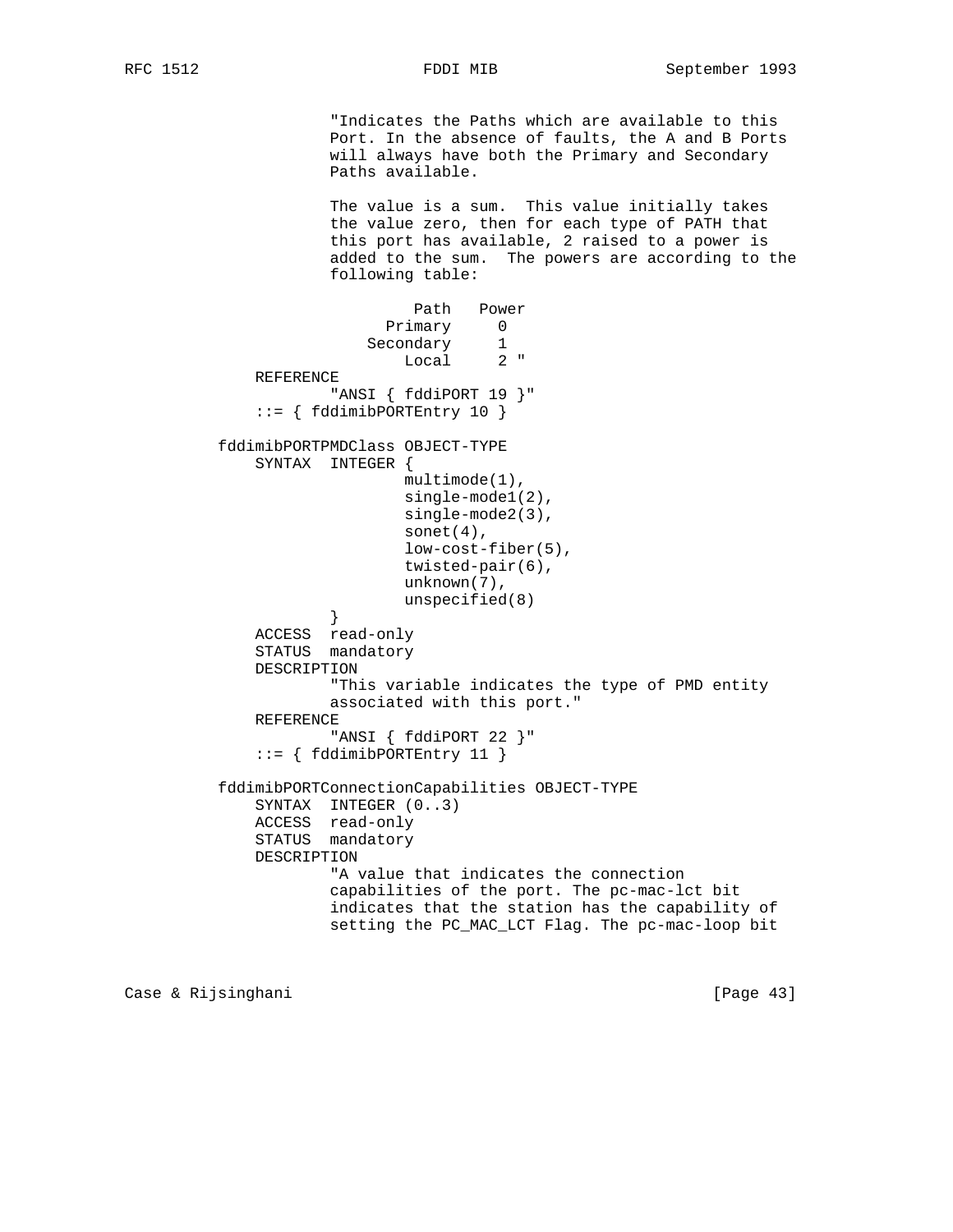indicates that the station has the capability of setting the PC\_MAC\_Loop Flag (refer to ANSI 9.4.3.2). The value is a sum. This value initially takes the value zero, then for each capability that this port has, 2 raised to a power is added to the sum. The powers are according to the following table: capability Power pc-mac-lct 0 pc-mac-loop 1 " REFERENCE "ANSI { fddiPORT 23 }" ::= { fddimibPORTEntry 12 } fddimibPORTBSFlag OBJECT-TYPE SYNTAX INTEGER  $\{ true(1), false(2) \}$  ACCESS read-only STATUS mandatory DESCRIPTION "This variable assumes the value of the BS\_Flag (refer to ANSI SMT 9.4.3.3)." REFERENCE "ANSI { fddiPORT 33 }" ::= { fddimibPORTEntry 13 } fddimibPORTLCTFailCts OBJECT-TYPE SYNTAX Counter ACCESS read-only STATUS mandatory DESCRIPTION "The count of the consecutive times the link confidence test (LCT) has failed during connection management (refer to ANSI 9.4.1)." REFERENCE "ANSI { fddiPORT 42 }" ::= { fddimibPORTEntry 14 } fddimibPORTLerEstimate OBJECT-TYPE SYNTAX INTEGER (4..15) ACCESS read-only STATUS mandatory DESCRIPTION "A long term average link error rate. It ranges from 10\*\*-4 to 10\*\*-15 and is reported as the absolute value of the base 10 logarithm (refer to ANSI SMT 9.4.7.5.)."

Case & Rijsinghani **berkena di kabupaten Separa Page 44**]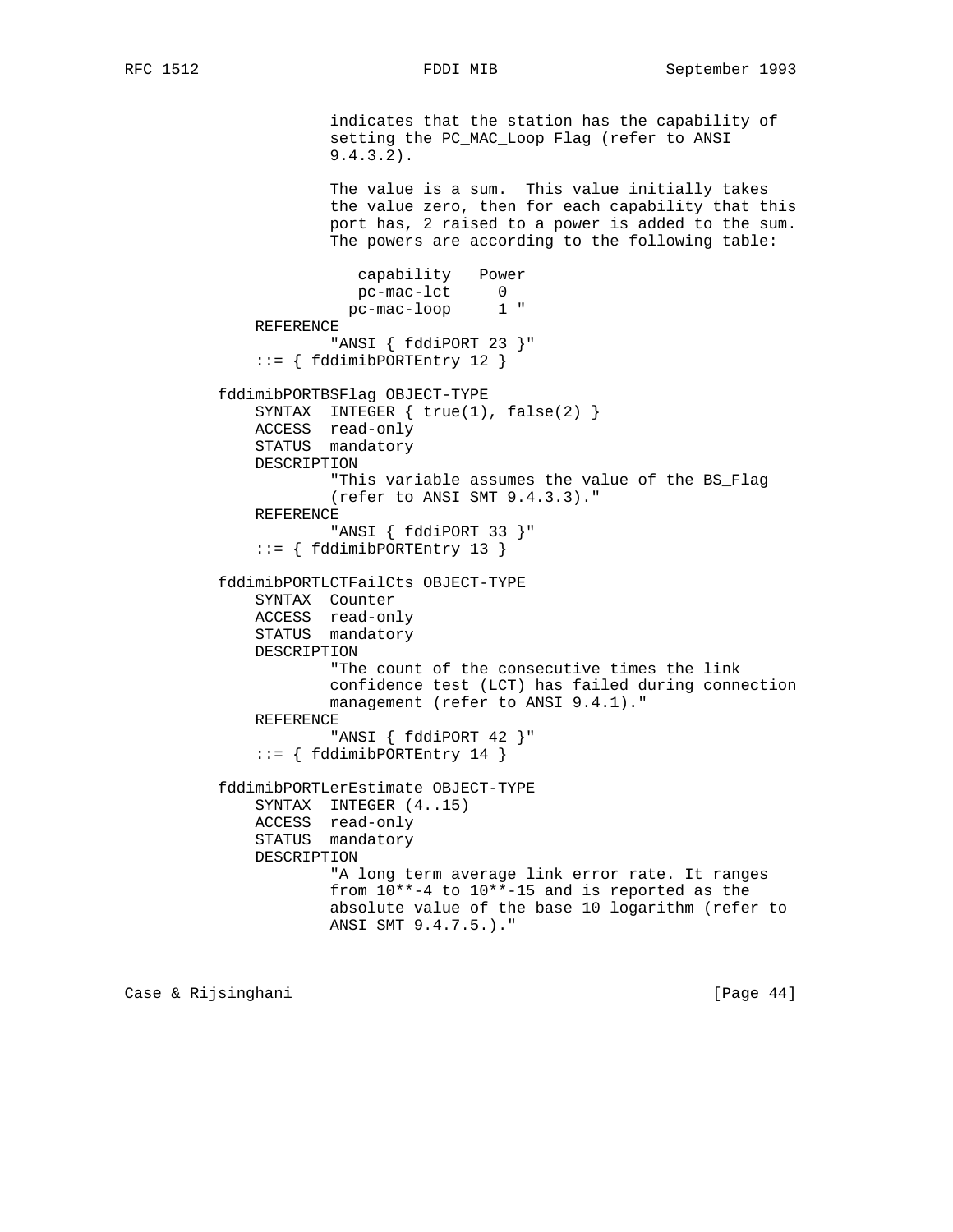```
 REFERENCE
                      "ANSI { fddiPORT 51 }"
               ::= { fddimibPORTEntry 15 }
          fddimibPORTLemRejectCts OBJECT-TYPE
              SYNTAX Counter
              ACCESS read-only
              STATUS mandatory
              DESCRIPTION
                       "A link error monitoring count of the times that a
                      link has been rejected."
              REFERENCE
                       "ANSI { fddiPORT 52 }"
              ::= { fddimibPORTEntry 16 }
          fddimibPORTLemCts OBJECT-TYPE
              SYNTAX Counter
              ACCESS read-only
              STATUS mandatory
              DESCRIPTION
                       "The aggregate link error monitor error count, set
                      to zero only on station initialization."
              REFERENCE
                       "ANSI { fddiPORT 53 }"
               ::= { fddimibPORTEntry 17 }
          fddimibPORTLerCutoff OBJECT-TYPE
              SYNTAX INTEGER (4..15)
 ACCESS read-write
STATUS mandatory
              DESCRIPTION
                       "The link error rate estimate at which a link
                      connection will be broken. It ranges from 10**-4
                      to 10**-15 and is reported as the absolute value
                      of the base 10 logarithm (default of 7)."
              REFERENCE
                       "ANSI { fddiPORT 58 }"
              ::= { fddimibPORTEntry 18 }
           fddimibPORTLerAlarm OBJECT-TYPE
              SYNTAX INTEGER (4..15)
              ACCESS read-write
              STATUS mandatory
              DESCRIPTION
                       "The link error rate estimate at which a link
                       connection will generate an alarm. It ranges from
                       10**-4 to 10**-15 and is reported as the absolute
                       value of the base 10 logarithm of the estimate
```
Case & Rijsinghani **berkena di kabupaten Sepanjara (Page 45**)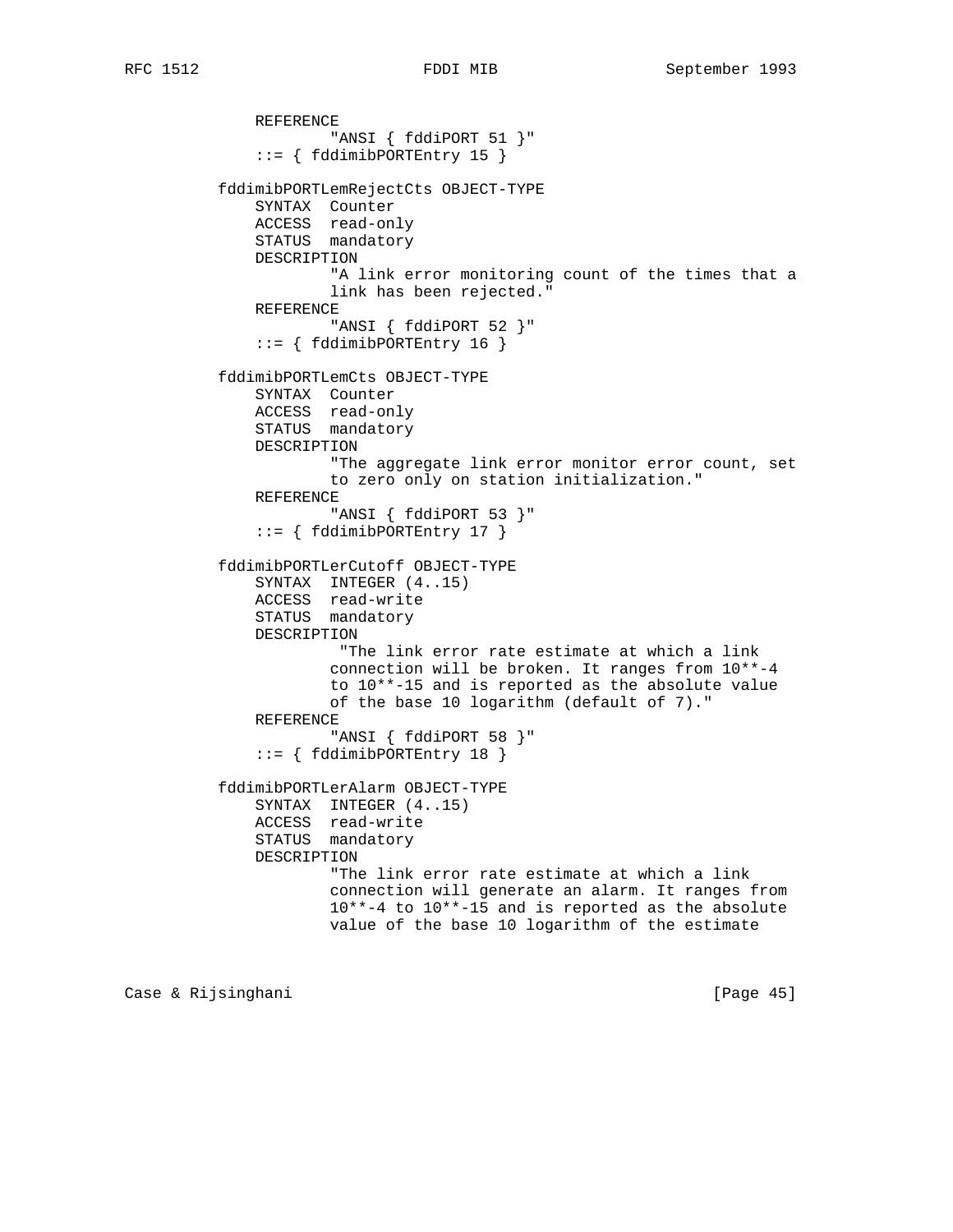(default of 8)." REFERENCE "ANSI { fddiPORT 59 }" ::= { fddimibPORTEntry 19 } fddimibPORTConnectState OBJECT-TYPE SYNTAX INTEGER { disabled(1), connecting(2), standby(3),  $active(4)$  } ACCESS read-only STATUS mandatory DESCRIPTION "An indication of the connect state of this PORT and is equal to the value of Connect\_State (refer to ANSI 9.4.1)" REFERENCE "ANSI { fddiPORT 61 }" ::= { fddimibPORTEntry 20 } fddimibPORTPCMState OBJECT-TYPE SYNTAX INTEGER {  $pc0(1)$ ,  $--$  Off pc1(2), -- Break pc2(3), -- Trace  $pc3(4)$ , -- Connect pc4(5), -- Next  $pc5(6)$ ,  $--$  Signal pc6(7), -- Join pc7(8), -- Verify  $pc8(9)$ ,  $-$  Active  $pc9(10)$  -- Maint } } ACCESS read-only STATUS mandatory DESCRIPTION "The state of this Port's PCM state machine refer to ANSI SMT 9.6.2)." REFERENCE "ANSI { fddiPORT 62 }" ::= { fddimibPORTEntry 21 } fddimibPORTPCWithhold OBJECT-TYPE SYNTAX INTEGER {  $none(1)$ ,  $m-m(2)$ ,

Case & Rijsinghani **berkena di kabupaten di Kasa** (Page 46)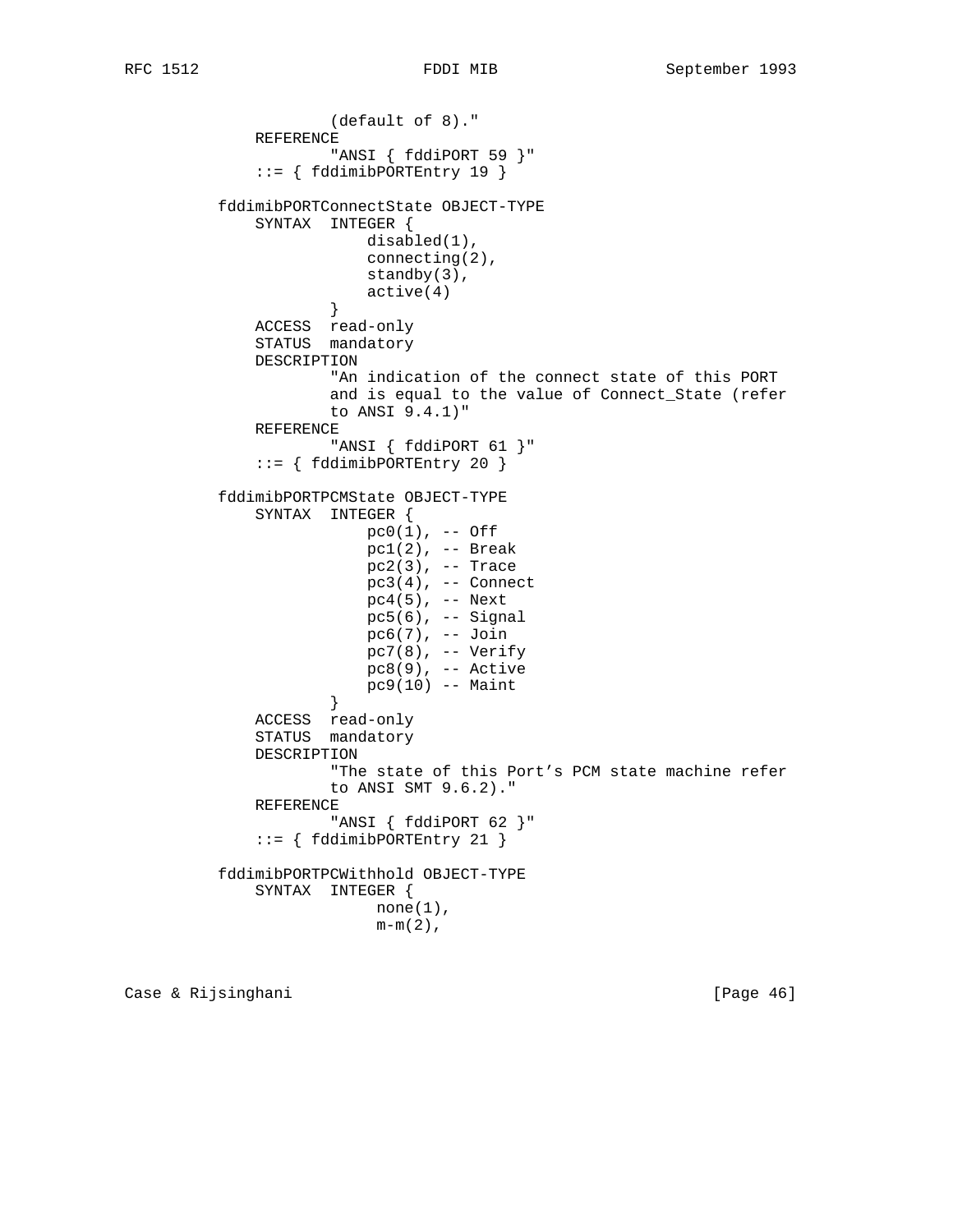```
 otherincompatible(3),
                    pathnotavailable(4)<br>}
 }
             ACCESS read-only
             STATUS mandatory
             DESCRIPTION
                     "The value of PC_Withhold (refer to ANSI SMT
                     9.4.1)."
             REFERENCE
                     "ANSI { fddiPORT 63 }"
             ::= { fddimibPORTEntry 22 }
          fddimibPORTLerFlag OBJECT-TYPE
 SYNTAX INTEGER { true(1), false(2) }
 ACCESS read-only
STATUS mandatory
             DESCRIPTION
                     "The condition becomes active when the value of
                     fddiPORTLerEstimate is less than or equal to
                     fddiPORTLerAlarm. This will be reported with the
                     Status Report Frames (SRF) (refer to ANSI SMT
                     7.2.7 and 8.3)."
             REFERENCE
                     "ANSI { fddiPORT 64 }"
             ::= { fddimibPORTEntry 23 }
          fddimibPORTHardwarePresent OBJECT-TYPE
            SYNTAX INTEGER { true(1), false(2) }
 ACCESS read-only
STATUS mandatory
             DESCRIPTION
                     "This variable indicates the presence of
                     underlying hardware support for this Port object.
                     If the value of this object is false(2), the
```
 handled in an implementation-specific manner." REFERENCE

```
 "ANSI { fddiPORT 65 }"
 ::= { fddimibPORTEntry 24 }
```

```
 fddimibPORTAction OBJECT-TYPE
    SYNTAX INTEGER {
           other(1), --- none of the following
            maintPORT(2),
            enablePORT(3),
            disablePORT(4),
            startPORT(5),
            stopPORT(6)
```
reporting of the objects in this entry may be

Case & Rijsinghani **berkena di kabupaten Separa Page 47**]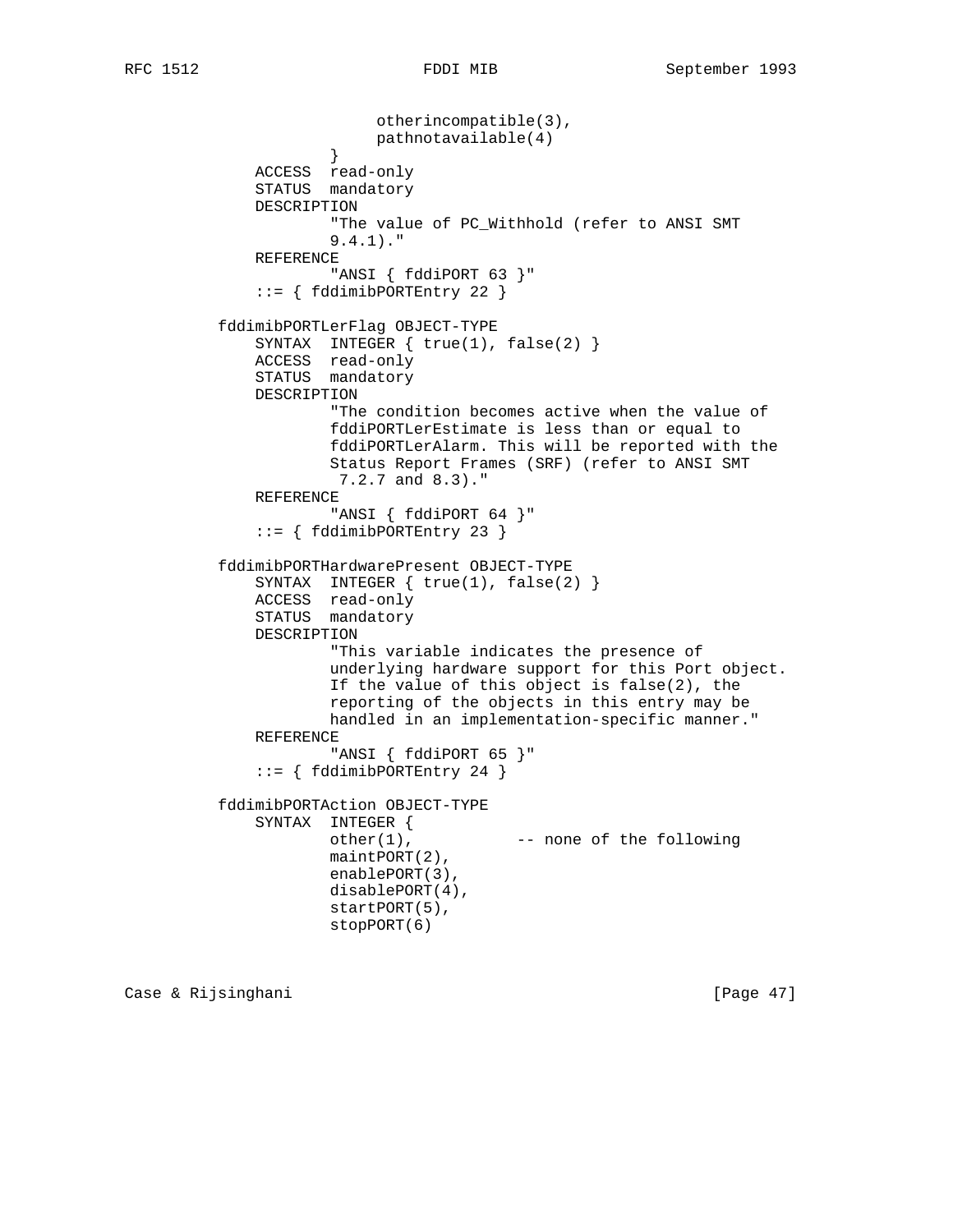} ACCESS read-write STATUS mandatory DESCRIPTION "Causes a Control signal to be generated with a control\_action of 'Signal' and the 'variable' parameter set with the appropriate value (i.e., PC\_Maint, PC\_Enable, PC\_Disable, PC\_Start, or PC\_Stop) (refer to ANSI 9.4.2)." REFERENCE "ANSI { fddiPORT 70 }" ::= { fddimibPORTEntry 25 }

```
 END
```
### 5. Acknowledgements

This document was produced by the IETF FDDI MIB working group:

 Hossein Alaee, 3Com Corporation Haggar Alsaleh, Bell Northern Research William Anderson, Mitre Corporation Alan Apt, Addison-Wesley Mary Artibee, Silicon Graphics Karen Auerbach, Epilogue Technologies Doug Bagnall, Apollo/Hewlett Packard Chet Birger, Coral Network Corporation Pablo Brenner, Fibronics Howard Brown, Cabletron Jack Brown, US Army Computer Engineering Center Eric Brunner Jeff Case, The University of Tennessee Tammy Chan, Fibercom Asheem Chandna, AT&T Cho Y. Chang, Apollo/Hewlett Packard Chris Chiotasso, Fibronics Paul Ciarfella, Digital Equipment Corporation John Cook, Chipcom Don Coolidge, Silicon Graphics Burt Cyr, Unisys James R. Davin, Massachusetts Institute of Technology Nabil Damouny Nadya El-Afandi, Network Systems Corporation Hunaid Engineer, Cray Research Jeff Fitzgerald, Fibercom Richard Fox, Synoptics Stan Froyd, ACC

Case & Rijsinghani **berkena di kabupaten Sepanjara (Page 48**)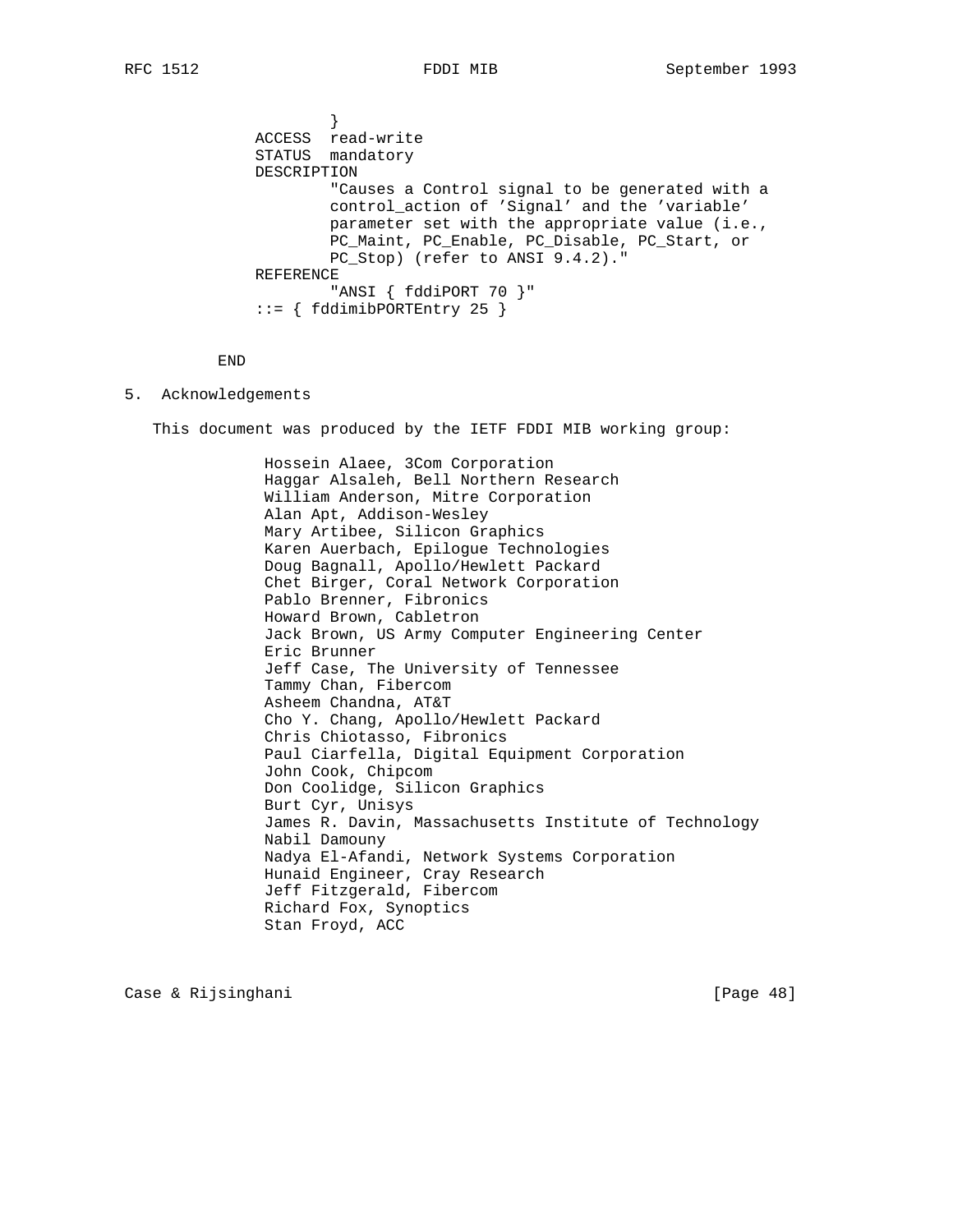Debbie Futcher, U.S. Naval Surface Warfare Center Joseph Golio, Cray Research Jeremy Greene, Coral Peter Hayden, Digital Equipment Corporation Scott Hiles, U.S. Naval Surface Warfare Center Greg Jones, Data General Satish Joshi, SynOptics Communications Jayant Kadambi, AT&T Bell Labs Joanna Karwowska, Data General Frank Kastenholz, Interlan Jim Kinder, Fibercom Christopher Kolb, PSI Cheryl Krupczak, NCR Peter Lin, Vitalink Then Liu John R. LoVerso, Concurrent Computer Corporation Ron Mackey, Distributed Systems International, Inc. Gary Malkin, Proteon Bruce McClure, Synernetics Keith McCloghrie, Hughes Lan Systems Donna McMaster, SynOptics John O'Hara, Massachusetts Institute of Technology Luc Pariseau, Digital Equipment Corporation Dave Perkins, SynOptics Communications James E. Reeves, SynOptics Communications Jim Reinstedler, Ungermann-Bass Radhi Renous, Fibronics Sal Ricci, AT&T/NCR Anil Rijsinghani, Digital Equipment Corporation Bob Rolla, Synernetics Nelson Ronkin, Synernetics Marshall T. Rose, Performance Systems International, Inc. Milt Roselinsky, CMC Jon Saperia, Digital Equipment Corporation Greg Satz, cisco Systems Steven Senum, Network Systems Corporation Jim Sheridan, IBM Corporation Jeffrey Schiller, MIT Dror Shindelman, Fibronics Mark Sleeper, Sparta Lou Steinberg, IBM Corporation Larry Stefani, Digital Equipment Corporation Mary Jane Strohl, Apollo/Hewlett Packard Sally Tarquinio, Mitre Corporation Kaj Tesink, Bellcore Ian Thomas, Chipcom Dean Throop, Data General Bill Townsend, Xylogics

Case & Rijsinghani [Page 49]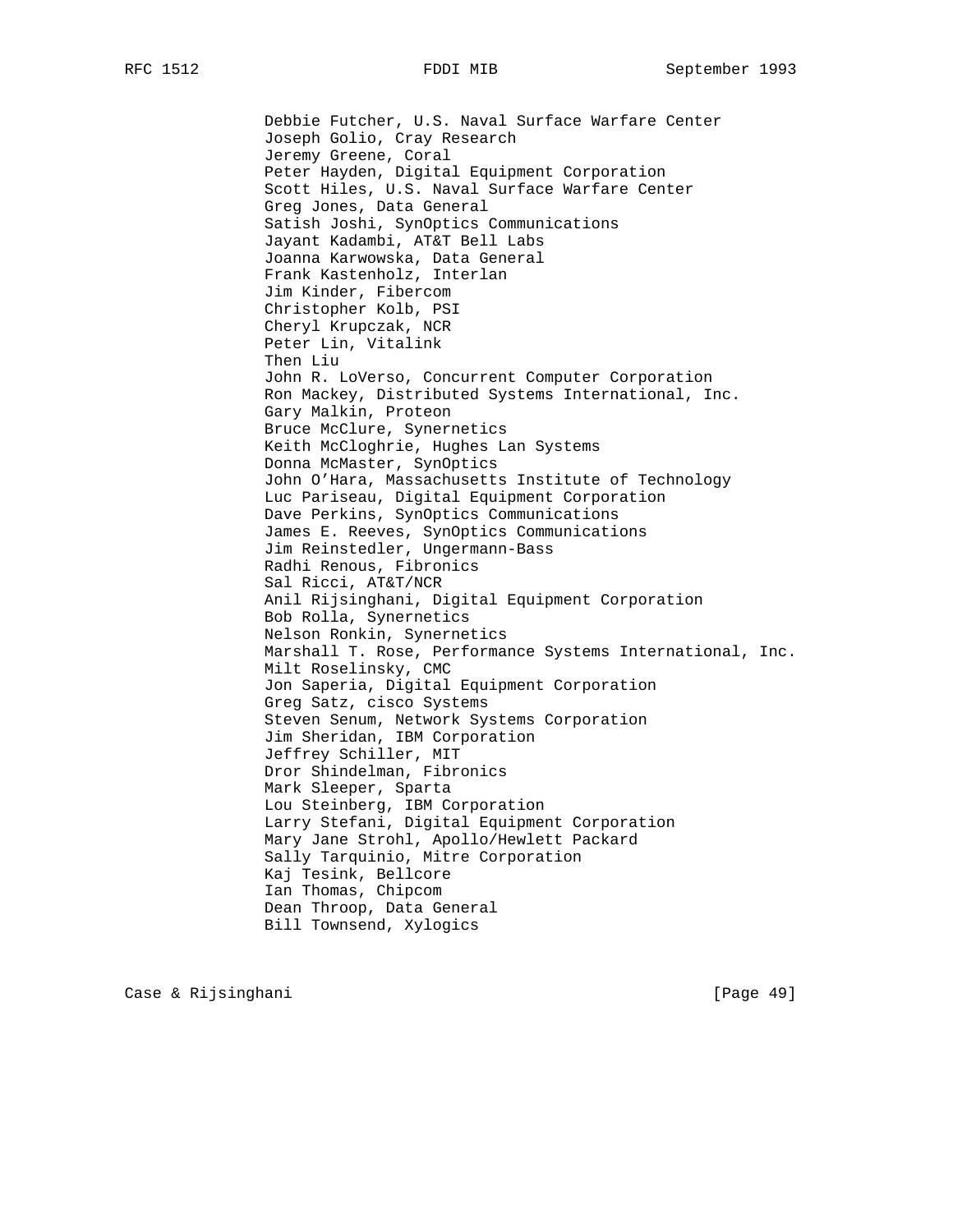Ahmet H. Tuncay, SynOptics Communications Mike Turico, Motorola Chris VandenBerg, ACC Sudhanshu Verma, Hewlett Packard Joe Vermeulen, UNISYS David Waiteman, BBN Bert Williams, Synernetics Mark Wood, Distributed Systems International, Inc. Y. C. Yang Denis Yaro, Sun Microsystems Jeff Young, Cray Research

 The author gratefully acknowledges the labors of Judi Talley and David Reid of SNMP Research, Inc. for their editorial assistance in the preparation of this document.

# 6. References

- [1] Rose M., and K. McCloghrie, "Structure and Identification of Management Information for TCP/IP-based internets", STD 16, RFC 1155, Performance Systems International, Hughes LAN Systems, May 1990.
- [2] Case, J., "FDDI Management Information Base", RFC 1285, SNMP Research, Incorporated, January 1992.
- [3] Case, J., Fedor, M., Schoffstall, M., and J. Davin, "Simple Network Management Protocol", STD 15, RFC 1157, SNMP Research, Performance Systems International, Performance Systems International, MIT Laboratory for Computer Science, May 1990.
- [4] McCloghrie K., and M. Rose, Editors, "Management Information Base for Network Management of TCP/IP-based internets", STD 17, RFC 1213, Performance Systems International, March 1991.
- [5] Information processing systems Open Systems Interconnection Specification of Abstract Syntax Notation One (ASN.1), International Organization for Standardization. International Standard 8824, (December, 1987).
- [6] Information processing systems Open Systems Interconnection Specification of Basic Encoding Rules for Abstract Notation One (ASN.1), International Organization for Standardization. International Standard 8825, (December, 1987).
- [7] Rose, M., and K. McCloghrie, Editors, "Concise MIB Definitions", STD 16, RFC 1212, Performance Systems International, Hughes LAN Systems, March 1991.

Case & Rijsinghani [Page 50]